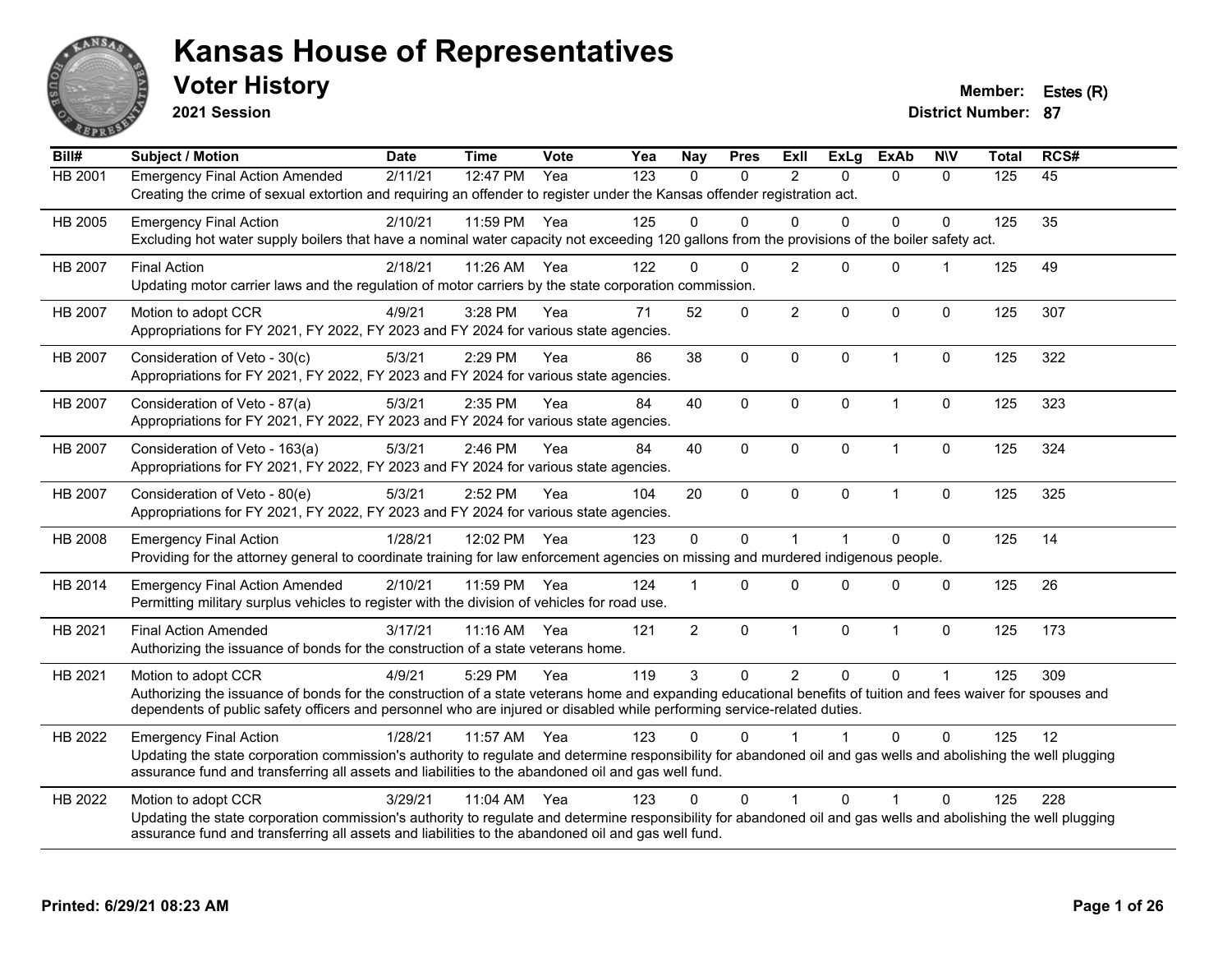

**2021 Session**

| Bill#          | <b>Subject / Motion</b>                                                                                                                                                                                                                                                                                                                                                                                                                                                                                                                                                                                                                                                         | <b>Date</b> | <b>Time</b> | Vote | Yea              | Nay            | <b>Pres</b> | ExII           | <b>ExLg</b>  | <b>ExAb</b>    | <b>NIV</b>   | Total | RCS# |
|----------------|---------------------------------------------------------------------------------------------------------------------------------------------------------------------------------------------------------------------------------------------------------------------------------------------------------------------------------------------------------------------------------------------------------------------------------------------------------------------------------------------------------------------------------------------------------------------------------------------------------------------------------------------------------------------------------|-------------|-------------|------|------------------|----------------|-------------|----------------|--------------|----------------|--------------|-------|------|
| <b>HB 2026</b> | <b>Emergency Final Action</b><br>Creating a drug abuse treatment program for people on diversion and allowing county and district attorneys to enter into agreements with chief judges and community<br>corrections for supervision.                                                                                                                                                                                                                                                                                                                                                                                                                                            | 1/28/21     | 12:00 PM    | Yea  | $\overline{123}$ | $\Omega$       | $\Omega$    | 1              |              | $\Omega$       | $\Omega$     | 125   | 13   |
| HB 2026        | Motion to adopt CCR<br>Creating a drug abuse treatment program for people on diversion and allowing county and district attorneys to enter into agreements with chief judges and community<br>corrections for supervision, clarifying jurisdiction and supervision of offenders in a certified drug abuse treatment program, authorizing the Kansas sentencing<br>commission to change risk assessment cut-off levels for participation in the certified drug abuse treatment program, modifying the criminal penalties for tampering with<br>electronic monitoring equipment and increasing the criminal penalties for riot and incitement to riot in a correctional facility. | 5/5/21      | $2:18$ PM   | Yea  | 121              | 0              | $\Omega$    | $\overline{2}$ | $\Omega$     | $\overline{2}$ | $\Omega$     | 125   | 330  |
| HB 2029        | <b>Emergency Final Action</b><br>Counting any crime with a domestic violence designation as a prior conviction under domestic battery.                                                                                                                                                                                                                                                                                                                                                                                                                                                                                                                                          | 2/3/21      | 12:37 PM    | Yea  | 118              | $\overline{7}$ | $\Omega$    | $\Omega$       | $\Omega$     | $\mathbf{0}$   | $\Omega$     | 125   | 19   |
| HB 2030        | <b>Emergency Final Action</b><br>Extending terminal medical release to inmates in the custody of the department of corrections with a condition likely to cause death within 120 days.                                                                                                                                                                                                                                                                                                                                                                                                                                                                                          | 2/10/21     | 11:59 PM    | Yea  | 96               | 29             | $\Omega$    | $\mathbf 0$    | $\mathbf{0}$ | $\Omega$       | $\mathbf{0}$ | 125   | 29   |
| HB 2039        | <b>Final Action Amended</b><br>Requiring students to pass an American civics test in order to graduate with a high school diploma.                                                                                                                                                                                                                                                                                                                                                                                                                                                                                                                                              | 3/4/21      | 1:34 PM     | Yea  | 69               | 54             | $\Omega$    |                | $\Omega$     | 1              | $\Omega$     | 125   | 143  |
| HB 2039        | Motion to adopt CCR<br>Requiring administration of a basic civics test as part of the course in United States history and government that is necessary for high school graduation and requiring<br>students to take and pass a personal financial literacy course for high school graduation beginning in school year 2024-2025.                                                                                                                                                                                                                                                                                                                                                | 4/9/21      | 3:45 PM     | Yea  | 72               | 51             | $\Omega$    | $\overline{2}$ | $\mathbf{0}$ | 0              | $\Omega$     | 125   | 308  |
| HB 2045        | <b>Final Action Amended</b><br>Revising two tax credits - first by updating the Kansas angel investor tax credit act with respect to the definition of qualified securities, tax credit limitations and amounts,<br>investor requirements and extending the date that credits may be allowed, and second by increasing the tax credit for expenses incurred to make a residence accessible<br>to persons with a disability.                                                                                                                                                                                                                                                     | 3/3/21      | 11:38 AM    | Yea  | 112              | 11             | 1           |                | $\mathbf{0}$ | $\mathbf{0}$   | $\Omega$     | 125   | 117  |
| HB 2049        | <b>Emergency Final Action on Substitute</b><br>Bill<br>Substitute for HB 2049 by Committee on Judiciary - Prohibiting a public agency from charging a fee for records requested for an audit by the legislative division of post<br>audit.                                                                                                                                                                                                                                                                                                                                                                                                                                      | 2/3/21      | 12:39 PM    | Yea  | 124              | 1              | $\Omega$    | $\Omega$       | $\Omega$     | $\Omega$       | $\Omega$     | 125   | 20   |
| HB 2050        | <b>Final Action</b><br>Removing the requirement that certain entities submit certain documents to the division of post audit.                                                                                                                                                                                                                                                                                                                                                                                                                                                                                                                                                   | 2/11/21     | 11:20 AM    | Yea  | 122              | $\Omega$       | $\Omega$    | 3              | $\Omega$     | $\Omega$       | $\Omega$     | 125   | 37   |
| HB 2052        | <b>Final Action Amended</b><br>Authorizing legislative assistants and committee assistants to accept gifts from legislators.                                                                                                                                                                                                                                                                                                                                                                                                                                                                                                                                                    | 2/25/21     | 11:24 AM    | Yea  | 119              | 5              | $\mathbf 0$ | $\mathbf{1}$   | $\mathbf{0}$ | $\mathbf{0}$   | $\mathbf 0$  | 125   | 73   |
| HB 2056        | <b>Emergency Final Action</b><br>Regulating the sale and distribution of kratom products as a part of and supplemental to the Kansas food, drug and cosmetic act.                                                                                                                                                                                                                                                                                                                                                                                                                                                                                                               | 5/6/21      | 3:37 PM     | Yea  | 97               | 24             | $\Omega$    | $\Omega$       |              | $\mathcal{P}$  | $\mathbf{1}$ | 125   | 343  |
| HB 2057        | <b>Final Action</b><br>Allowing an alcoholic liquor manufacturer to obtain a drinking establishment license under certain conditions.                                                                                                                                                                                                                                                                                                                                                                                                                                                                                                                                           | 3/3/21      | 11:40 AM    | Yea  | 124              | 0              | $\Omega$    |                | 0            | 0              | $\Omega$     | 125   | 118  |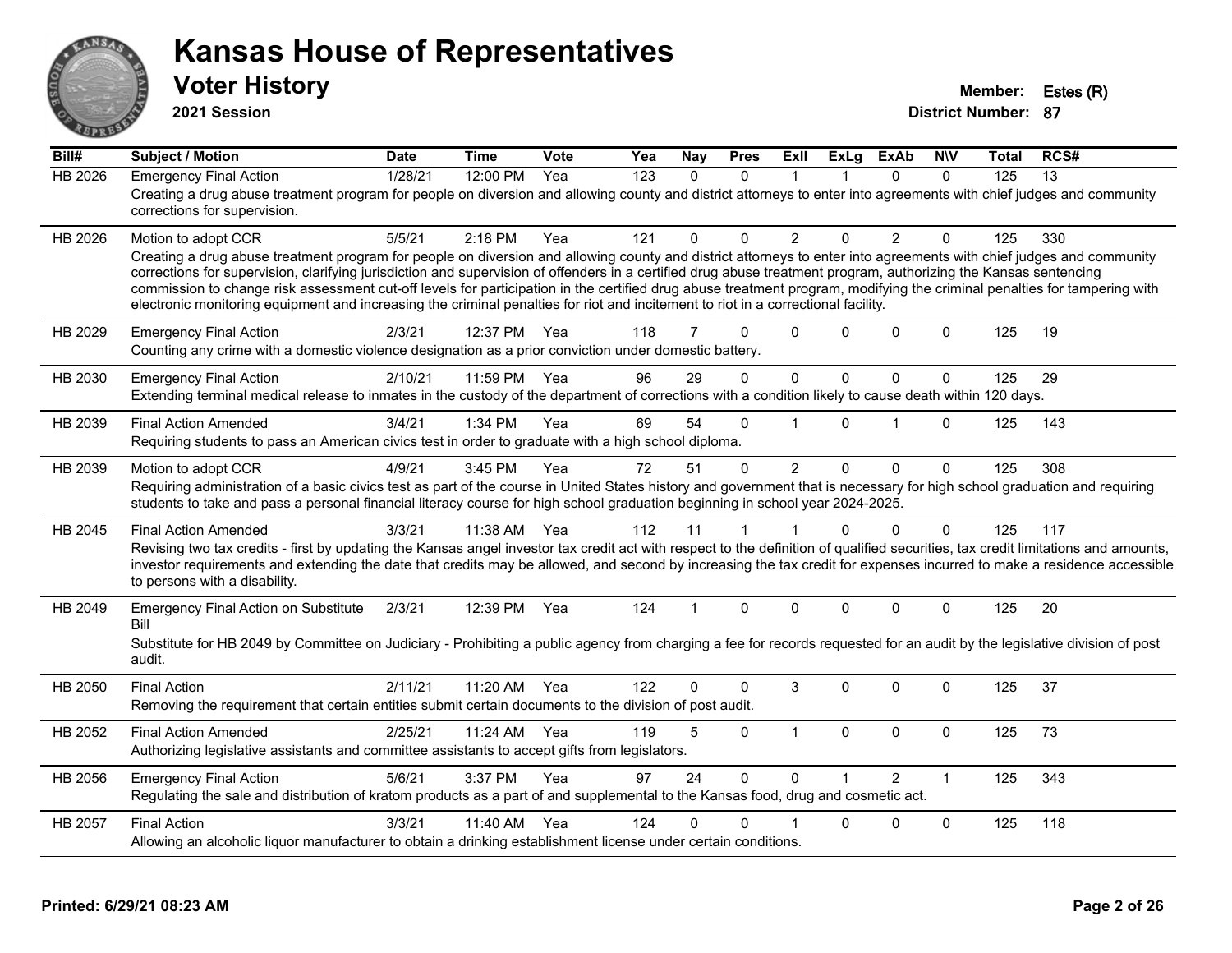

**2021 Session**

| Bill#          | <b>Subject / Motion</b>                                                                                                                                                      | <b>Date</b> | <b>Time</b>  | Vote | Yea | <b>Nay</b>      | <b>Pres</b>  | Exll           | <b>ExLg</b> | <b>ExAb</b>    | <b>NIV</b>   | <b>Total</b> | RCS# |
|----------------|------------------------------------------------------------------------------------------------------------------------------------------------------------------------------|-------------|--------------|------|-----|-----------------|--------------|----------------|-------------|----------------|--------------|--------------|------|
| <b>HB 2058</b> | <b>Final Action Amended</b>                                                                                                                                                  | 3/4/21      | 1:39 PM      | Yea  | 85  | $\overline{38}$ | $\Omega$     |                | $\Omega$    |                | $\Omega$     | 125          | 144  |
|                | Allowing reciprocity to recognize out-of-state licenses to carry a concealed handgun.                                                                                        |             |              |      |     |                 |              |                |             |                |              |              |      |
| HB 2058        | Motion to Concur                                                                                                                                                             | 4/8/21      | 9:24 PM      | Yea  | 80  | 43              | $\mathbf 0$  |                | $\Omega$    | $\overline{1}$ | $\mathbf 0$  | 125          | 293  |
|                | Providing reciprocity for licenses to carry concealed handguns and creating a new class of concealed carry license for individuals 18 to 20 years of age, and creating the   |             |              |      |     |                 |              |                |             |                |              |              |      |
|                | Kansas protection of firearm rights act to restore the right to possess a firearm upon expungement of certain convictions.                                                   |             |              |      |     |                 |              |                |             |                |              |              |      |
| HB 2058        | <b>Consideration of Veto</b>                                                                                                                                                 | 5/3/21      | 12:15 PM Yea |      | 84  | 39              | $\Omega$     | 0              | 0           |                |              | 125          | 320  |
|                | Providing reciprocity for licenses to carry concealed handguns and creating a new class of concealed carry license for individuals 18 to 20 years of age, and creating the   |             |              |      |     |                 |              |                |             |                |              |              |      |
|                | Kansas protection of firearm rights act to restore the right to possess a firearm upon expungement of certain convictions.                                                   |             |              |      |     |                 |              |                |             |                |              |              |      |
| HB 2062        | <b>Emergency Final Action</b>                                                                                                                                                | 2/10/21     | 11:59 PM     | Yea  | 125 | U               | $\mathbf 0$  | $\Omega$       | $\Omega$    | $\pmb{0}$      | $\mathbf 0$  | 125          | 31   |
|                | Providing certain exceptions to the confidentiality of state child death review board documents.                                                                             |             |              |      |     |                 |              |                |             |                |              |              |      |
| HB 2063        | <b>Emergency Final Action Amended</b>                                                                                                                                        | 2/10/21     | 11:59 PM Yea |      | 125 | $\Omega$        | $\mathbf{0}$ | $\Omega$       | 0           | $\Omega$       | $\Omega$     | 125          | 28   |
|                | Providing certain KP&F tier II spousal and children's benefits for death resulting from a service-connected disability and enacting the Michael Wells memorial act.          |             |              |      |     |                 |              |                |             |                |              |              |      |
| HB 2064        | <b>Emergency Final Action Amended</b>                                                                                                                                        | 2/10/21     | 11:59 PM     | Yea  | 125 | $\Omega$        | $\mathbf{0}$ | $\mathbf{0}$   | $\Omega$    | $\Omega$       | $\Omega$     | 125          | 33   |
|                | Making DROP elections revocable and allowing DROP members who first elected a DROP period of less than five years to extend such DROP period.                                |             |              |      |     |                 |              |                |             |                |              |              |      |
| HB 2064        | Motion to adopt CCR                                                                                                                                                          | 4/9/21      | 5:35 PM      | Yea  | 118 |                 | $\Omega$     | $\overline{2}$ |             | $\Omega$       |              | 125          | 310  |
|                | Creating the Kansas promise scholarship act to provide postsecondary educational scholarships for certain two-year associate degree programs, career and technical           |             |              |      |     |                 |              |                |             |                |              |              |      |
|                | education certificates and other stand-alone programs.                                                                                                                       |             |              |      |     |                 |              |                |             |                |              |              |      |
| HB 2066        | Final Action Sub Bill Amended                                                                                                                                                | 3/3/21      | 11:45 AM Yea |      | 103 | 21              | $\mathbf 0$  |                | $\Omega$    | $\Omega$       | $\Omega$     | 125          | 119  |
|                | Substitute for HB 2066 by Committee on Commerce, Labor and Economic Development - Expanding the military spouse and service member's expedited licensure law                 |             |              |      |     |                 |              |                |             |                |              |              |      |
|                | to all applicants who have established or intend to establish residency in Kansas.                                                                                           |             |              |      |     |                 |              |                |             |                |              |              |      |
| HB 2066        | Motion to adopt CCR                                                                                                                                                          | 4/8/21      | 5:08 PM      | Yea  | 105 | 17              | $\Omega$     |                | $\Omega$    | $\overline{2}$ | $\Omega$     | 125          | 287  |
|                | Substitute for HB 2066 by Committee on Commerce, Labor and Economic Development - Expanding the military spouse and service memberGÇÖs expedited licensure                   |             |              |      |     |                 |              |                |             |                |              |              |      |
|                | law to all applicants who have established or intend to establish residency in Kansas.                                                                                       |             |              |      |     |                 |              |                |             |                |              |              |      |
| HB 2070        | <b>Final Action</b>                                                                                                                                                          | 2/18/21     | 11:27 AM     | Yea  | 119 | $\mathcal{S}$   | $\Omega$     | $\overline{2}$ | $\Omega$    | $\Omega$       | $\mathbf{1}$ | 125          | 50   |
|                | Allowing certain private not-for-profit postsecondary educational institutions to recoup credit card fees by permitting a surcharge for credit card transactions in the same |             |              |      |     |                 |              |                |             |                |              |              |      |
|                | manner as municipal universities, community colleges, technical colleges and vocational educational schools.                                                                 |             |              |      |     |                 |              |                |             |                |              |              |      |
| HB 2071        | <b>Emergency Final Action</b>                                                                                                                                                | 2/3/21      | 12:32 PM     | Yea  | 125 | $\Omega$        | $\Omega$     | $\Omega$       | $\Omega$    | 0              | $\Omega$     | 125          | 17   |
|                | Increasing the criminal penalties for stalking a minor.                                                                                                                      |             |              |      |     |                 |              |                |             |                |              |              |      |
| HB 2071        | Motion to Concur                                                                                                                                                             | 4/6/21      | 2:33 PM      | Yea  | 119 | $\mathbf 0$     | $\mathbf 0$  | 1              | 0           | 5              | $\mathbf 0$  | 125          | 261  |
|                | Increasing the criminal penalties for stalking a minor.                                                                                                                      |             |              |      |     |                 |              |                |             |                |              |              |      |
| HB 2072        | <b>Final Action</b>                                                                                                                                                          | 2/10/21     | 11:59 PM     | Yea  | 123 | $\Omega$        | $\mathbf 0$  | $\mathbf 0$    | $\Omega$    | $\overline{2}$ | $\mathbf 0$  | 125          | 24   |
|                | Updating the version of risk-based capital instructions in effect.                                                                                                           |             |              |      |     |                 |              |                |             |                |              |              |      |
|                |                                                                                                                                                                              |             |              |      |     |                 |              |                |             |                |              |              |      |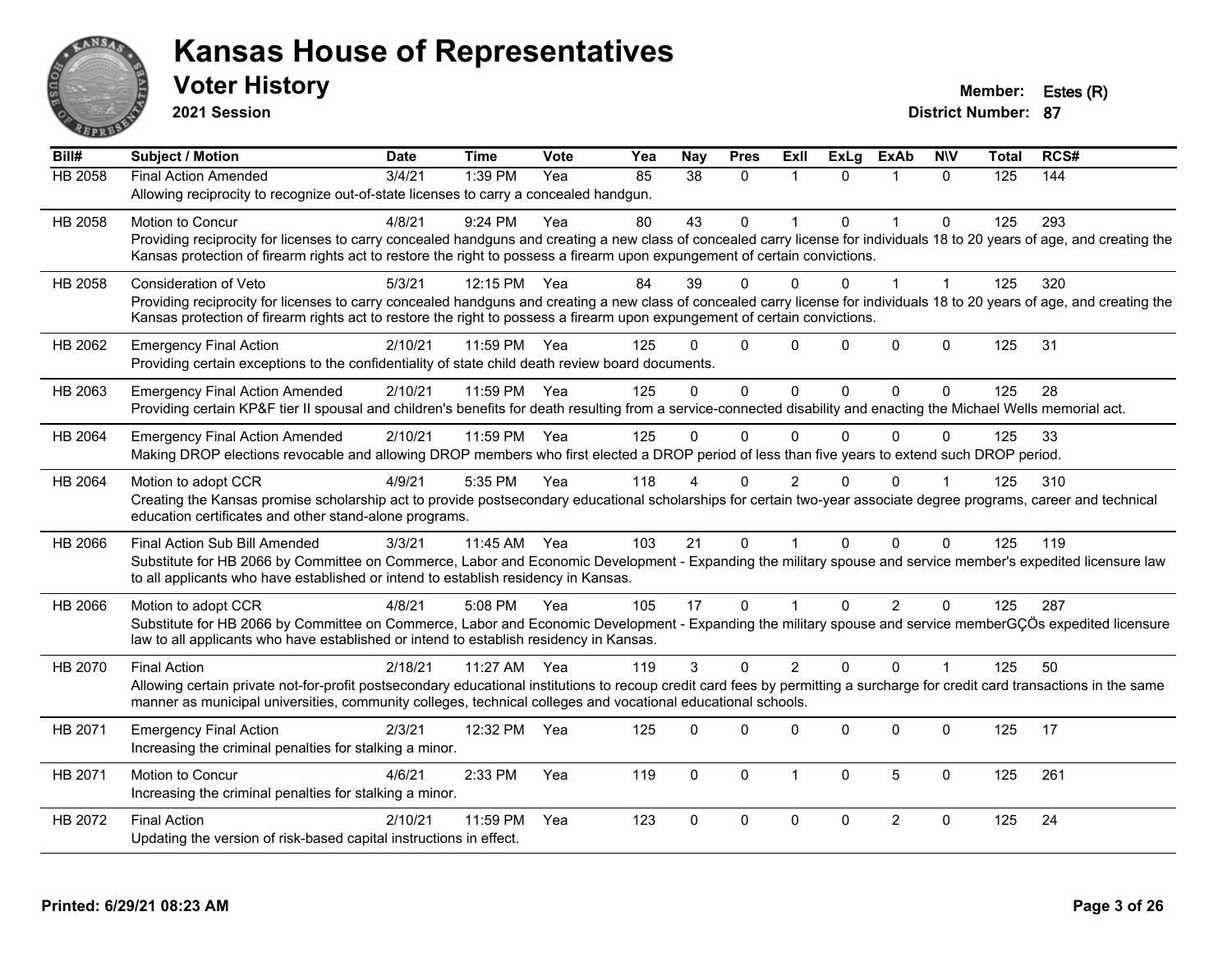

**2021 Session**

| Bill#          | <b>Subject / Motion</b>                                                                                                                                                                                                                                                                                                                                                                                                                                                                                                                                       | <b>Date</b> | <b>Time</b>  | Vote | Yea              | <b>Nay</b>     | <b>Pres</b> | Exll           | <b>ExLg</b> | ExAb           | <b>NIV</b>   | Total | RCS# |
|----------------|---------------------------------------------------------------------------------------------------------------------------------------------------------------------------------------------------------------------------------------------------------------------------------------------------------------------------------------------------------------------------------------------------------------------------------------------------------------------------------------------------------------------------------------------------------------|-------------|--------------|------|------------------|----------------|-------------|----------------|-------------|----------------|--------------|-------|------|
| <b>HB 2072</b> | Motion to Concur                                                                                                                                                                                                                                                                                                                                                                                                                                                                                                                                              | 3/29/21     | 11:01 AM     | Yea  | $\overline{113}$ | 9              | 0           |                | 0           |                | 1            | 125   | 227  |
|                | Senate Substitute for HB 2072 by Committee on Financial Institutions and Insurance - Providing for the Kansas corporation commission to authorize the securitization of<br>certain public utility generating facilities, qualified extraordinary costs and issuance of securitized utility tariff bonds.                                                                                                                                                                                                                                                      |             |              |      |                  |                |             |                |             |                |              |       |      |
| HB 2074        | <b>Emergency Final Action</b>                                                                                                                                                                                                                                                                                                                                                                                                                                                                                                                                 | 2/11/21     | 12:46 PM Yea |      | 123              | 0              | $\Omega$    | 2              | $\Omega$    | $\Omega$       | $\Omega$     | 125   | 44   |
|                | Updating producer licensing statutes pertaining to appointment, fees, licensing, renewal dates, continuing education, suspension, revocation and denial of licensure and<br>reinstatement.                                                                                                                                                                                                                                                                                                                                                                    |             |              |      |                  |                |             |                |             |                |              |       |      |
| HB 2074        | Motion to adopt CCR                                                                                                                                                                                                                                                                                                                                                                                                                                                                                                                                           | 4/9/21      | 11:39 AM     | Yea  | 103              | 20             | 0           | $\overline{2}$ | 0           | $\mathbf 0$    | 0            | 125   | 301  |
|                | Senate Substitute for HB 2074 by Committee on Financial Institutions and Insurance - Enacting the technology-enabled fiduciary financial institution act, providing<br>requirements, fiduciary powers, duties, functions and limitations for such financial institutions and the administration thereof by the state bank commissioner, creating an<br>income and privilege tax credit for certain qualified distributions from technology-enabled fiduciary financial institutions and the joint committee on fiduciary financial<br>institutions oversight. |             |              |      |                  |                |             |                |             |                |              |       |      |
| HB 2075        | <b>Emergency Final Action</b><br>Allowing venue for an adoption when the state is the agency to be where the state agency or its subcontracting agency has an office.                                                                                                                                                                                                                                                                                                                                                                                         | 2/10/21     | 11:59 PM     | Yea  | 125              | $\Omega$       | $\Omega$    | $\mathbf{0}$   | 0           | $\Omega$       | $\mathbf 0$  | 125   | 30   |
| HB 2076        | <b>Final Action Amended</b>                                                                                                                                                                                                                                                                                                                                                                                                                                                                                                                                   | 2/18/21     | 11:29 AM     | Yea  | 122              | 0              | $\Omega$    | $\overline{2}$ | $\Omega$    | $\Omega$       | 1            | 125   | 51   |
|                | Clarifying that bond agents seeking discharge as a surety are required to return the person released on bond to the court in the county where the complaint subject to<br>the bond was filed.                                                                                                                                                                                                                                                                                                                                                                 |             |              |      |                  |                |             |                |             |                |              |       |      |
| <b>HB 2077</b> | <b>Emergency Final Action Amended</b><br>Extending the Kansas criminal justice reform commission, limiting the commission's scope of study and adding a public defender.                                                                                                                                                                                                                                                                                                                                                                                      | 2/3/21      | 12:29 PM     | Yea  | 120              | 5              | $\Omega$    | $\Omega$       | 0           | $\Omega$       | $\mathbf{0}$ | 125   | 16   |
| HB 2077        | Motion to adopt CCR                                                                                                                                                                                                                                                                                                                                                                                                                                                                                                                                           | 5/5/21      | 2:23 PM      | Yea  | 115              | 6              | $\Omega$    | $\overline{2}$ | 0           | $\overline{2}$ | $\Omega$     | 125   | 331  |
|                | Extending the Kansas closed case task force, providing for staff assistance and renaming the task force the Alvin Sykes cold case DNA task force, extending the Kansas<br>criminal justice reform commission, limiting the commission's scope of study and adding a public defender, and authorizing the crime victims compensation board to<br>waive application time restrictions for certain victims to receive compensation for mental health counseling and adding certain children to the definition of victim.                                         |             |              |      |                  |                |             |                |             |                |              |       |      |
| HB 2078        | <b>Final Action Amended</b>                                                                                                                                                                                                                                                                                                                                                                                                                                                                                                                                   | 2/25/21     | 11:36 AM     | Yea  | 107              | 17             | $\Omega$    |                | 0           | $\Omega$       | $\Omega$     | 125   | 74   |
|                | Suspending statutory speedy trial rights until May 1, 2024, in all criminal cases and providing guidelines for prioritizing trials.                                                                                                                                                                                                                                                                                                                                                                                                                           |             |              |      |                  |                |             |                |             |                |              |       |      |
| HB 2078        | Motion to Concur                                                                                                                                                                                                                                                                                                                                                                                                                                                                                                                                              | 3/22/21     | 11:14 AM     | Yea  | 114              | $\overline{7}$ | $\Omega$    | $\Omega$       | $\Omega$    | Δ              | $\Omega$     | 125   | 187  |
|                | Suspending statutory speedy trial rights until May 1, 2023, in all criminal cases, providing guidelines for prioritizing trials and requiring the office of judicial administration<br>to prepare and submit a report to the legislature in 2022 and 2023.                                                                                                                                                                                                                                                                                                    |             |              |      |                  |                |             |                |             |                |              |       |      |
| HB 2079        | <b>Emergency Final Action Amended</b>                                                                                                                                                                                                                                                                                                                                                                                                                                                                                                                         | 2/3/21      | 12:46 PM Nay |      | 70               | 54             |             | $\Omega$       | $\Omega$    | $\Omega$       | $\Omega$     | 125   | 22   |
|                | Transferring duties concerning address confidentiality program (safe at home) and the registration for charitable organizations from the secretary of state to the attorney<br>general.                                                                                                                                                                                                                                                                                                                                                                       |             |              |      |                  |                |             |                |             |                |              |       |      |
| HB 2079        | Motion to adopt CCR                                                                                                                                                                                                                                                                                                                                                                                                                                                                                                                                           | 5/5/21      | 2:32 PM      | Yea  | 78               | 42             | 1           | $\overline{2}$ | $\Omega$    | $\overline{2}$ | $\mathbf 0$  | 125   | 332  |
|                | Transferring duties concerning address confidentiality program (safe at home) and the registration of charitable organizations from the secretary of state to the attorney<br>general, enacting the Kansas fights addiction act to establish a grant program for the purpose of preventing, reducing, treating and mitigating the effects of substance<br>abuse and addiction and requiring posting of a human trafficking awareness notice approved by the attorney general in certain businesses and public places.                                         |             |              |      |                  |                |             |                |             |                |              |       |      |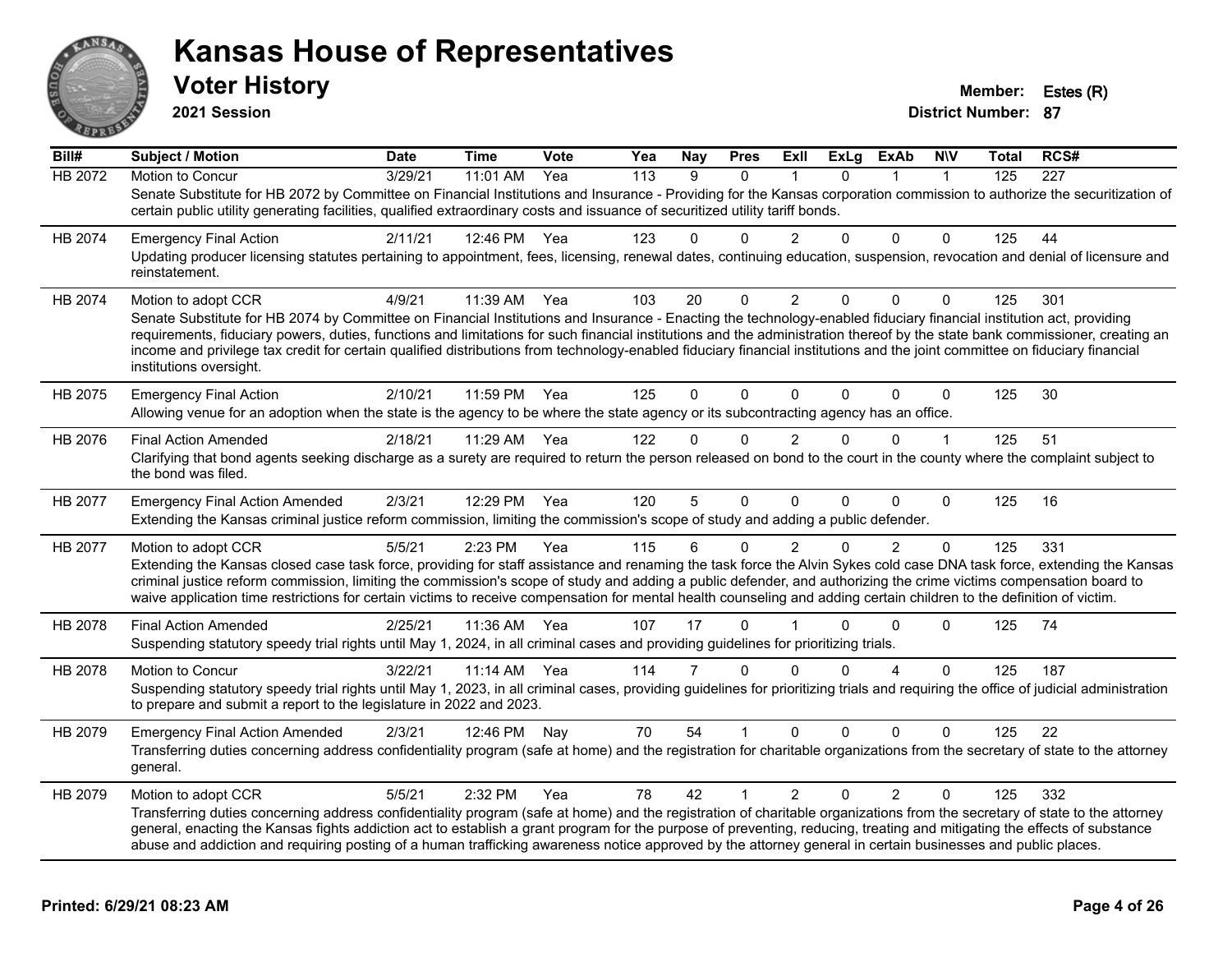

**2021 Session**

| Bill#   | <b>Subject / Motion</b>                                                                                                                                                         | <b>Date</b> | <b>Time</b> | Vote | Yea | <b>Nay</b>     | <b>Pres</b>  | ExII           | <b>ExLg</b>  | <b>ExAb</b>    | <b>NIV</b>   | Total | RCS# |
|---------|---------------------------------------------------------------------------------------------------------------------------------------------------------------------------------|-------------|-------------|------|-----|----------------|--------------|----------------|--------------|----------------|--------------|-------|------|
| HB 2081 | <b>Emergency Final Action Amended</b>                                                                                                                                           | 2/10/21     | 11:59 PM    | Nay  | 69  | 56             | 0            | $\Omega$       | 0            | $\Omega$       | $\Omega$     | 125   | 32   |
|         | Modifying how certain prior convictions are counted for the special sentencing rule related to possession of a controlled substance and providing concurrent or                 |             |             |      |     |                |              |                |              |                |              |       |      |
|         | consecutive sentencing for persons convicted of new crimes while on release for a felony.                                                                                       |             |             |      |     |                |              |                |              |                |              |       |      |
| HB 2082 | <b>Emergency Final Action</b>                                                                                                                                                   | 2/3/21      | 12:41 PM    | Yea  | 125 | 0              | $\Omega$     | $\Omega$       | $\Omega$     | $\Omega$       | $\Omega$     | 125   | 21   |
|         | Authorizing the crime victims compensation board to waive application time restrictions for a victim of a sexually violent crime to receive compensation for mental health      |             |             |      |     |                |              |                |              |                |              |       |      |
|         | counseling and adding certain children to the definition of victim.                                                                                                             |             |             |      |     |                |              |                |              |                |              |       |      |
| HB 2085 | <b>Final Action</b>                                                                                                                                                             | 3/4/21      | 1:41 PM     | Yea  | 123 | $\Omega$       | $\mathbf{0}$ | $\mathbf{1}$   | $\mathbf{0}$ | $\mathbf{1}$   | $\mathbf 0$  | 125   | 145  |
|         | Creating the students' right to know act to provide information on postsecondary education options.                                                                             |             |             |      |     |                |              |                |              |                |              |       |      |
| HB 2087 | <b>Final Action Amended</b>                                                                                                                                                     | 2/18/21     | 11:30 AM    | Yea  | 109 | 13             | 0            | $\overline{2}$ | $\Omega$     | $\mathbf 0$    | $\mathbf{1}$ | 125   | 52   |
|         | Limiting the review of certain rules and regulations by the director of the budget.                                                                                             |             |             |      |     |                |              |                |              |                |              |       |      |
| HB 2088 | <b>Final Action Amended</b>                                                                                                                                                     | 3/4/21      | 1:42 PM     | Yea  | 121 | $\overline{2}$ | $\mathbf 0$  | $\mathbf{1}$   | $\mathbf{0}$ | $\mathbf{1}$   | $\mathbf 0$  | 125   | 146  |
|         | Requiring visual observation of an alleged victim of child abuse or neglect as part of an investigation.                                                                        |             |             |      |     |                |              |                |              |                |              |       |      |
|         |                                                                                                                                                                                 |             |             |      |     |                |              |                |              |                |              |       |      |
| HB 2089 | Final Action Sub Bill<br>Substitute for HB 2089 by Committee on Federal and State Affairs - Standardizing firearm safety education training programs in school districts.       | 3/18/21     | 11:26 AM    | Yea  | 75  | 47             | 0            |                | $\Omega$     | $\overline{2}$ | $\mathbf 0$  | 125   | 180  |
|         |                                                                                                                                                                                 |             |             |      |     |                |              |                |              |                |              |       |      |
| HB 2089 | Motion to Concur                                                                                                                                                                | 4/8/21      | 9:28 PM     | Yea  | 79  | 44             | $\Omega$     |                | $\Omega$     | 1              | 0            | 125   | 294  |
|         | Substitute for HB 2089 by Committee on Federal and State Affairs - Standardizing firearm safety education training programs in school districts.                                |             |             |      |     |                |              |                |              |                |              |       |      |
| HB 2090 | <b>Emergency Final Action Amended</b>                                                                                                                                           | 2/3/21      | 12:34 PM    | Yea  | 125 | 0              | $\Omega$     | $\Omega$       | $\Omega$     | $\Omega$       | $\Omega$     | 125   | 18   |
|         | Creating a procedure for appointment of acting official when an elected official's military service causes a vacancy.                                                           |             |             |      |     |                |              |                |              |                |              |       |      |
| HB 2093 | <b>Final Action Amended</b>                                                                                                                                                     | 2/25/21     | 11:38 AM    | Yea  | 124 | 0              | $\Omega$     |                | 0            | $\Omega$       | $\mathbf{0}$ | 125   | 75   |
|         | Increasing criminal penalties for fleeing or attempting to elude a police officer when operating a stolen vehicle, committing certain driving violations or causing a collision |             |             |      |     |                |              |                |              |                |              |       |      |
|         | involving another driver and making fleeing or attempting to elude a police officer evidence of intent to commit theft of a vehicle.                                            |             |             |      |     |                |              |                |              |                |              |       |      |
| HB 2094 | <b>Final Action Sub Bill</b>                                                                                                                                                    | 3/17/21     | $11:17$ AM  | Yea  | 117 | 6              | $\mathbf{0}$ |                | $\Omega$     | 1              | $\Omega$     | 125   | 174  |
|         | Substitute for HB 2094 by Committee on Appropriations - Expanding educational benefits of tuition and fees waiver for spouses and dependents of public safety officers          |             |             |      |     |                |              |                |              |                |              |       |      |
|         | and personnel who are injured or disabled while performing service-related duties.                                                                                              |             |             |      |     |                |              |                |              |                |              |       |      |
| HB 2096 | <b>Final Action</b>                                                                                                                                                             | 2/18/21     | 11:32 AM    | Yea  | 122 | $\Omega$       | $\Omega$     | $\overline{2}$ | $\Omega$     | $\Omega$       | $\mathbf 1$  | 125   | 53   |
|         | Authorizing department of corrections employees, local correctional or detention officers, judicial branch employees, municipal court employees and administrative              |             |             |      |     |                |              |                |              |                |              |       |      |
|         | hearing officers to have identifying information restricted from public access on public websites that identify home addresses or home ownership.                               |             |             |      |     |                |              |                |              |                |              |       |      |
| HB 2097 | <b>Final Action</b>                                                                                                                                                             | 3/3/21      | 11:47 AM    | Yea  | 124 | U              | $\Omega$     |                | $\Omega$     | $\Omega$       | $\mathbf{0}$ | 125   | 120  |
|         | Decoupling the KIT and KIR workforce training programs from the high performance incentive fund program.                                                                        |             |             |      |     |                |              |                |              |                |              |       |      |
| HB 2101 | <b>Emergency Final Action Amended</b>                                                                                                                                           | 2/25/21     | 12:56 PM    | Yea  | 112 | 12             | $\Omega$     |                | $\Omega$     | $\Omega$       | $\mathbf{0}$ | 125   | 83   |
|         | Extending transfers from the expanded lottery act revenues fund to the university engineering initiative.                                                                       |             |             |      |     |                |              |                |              |                |              |       |      |
|         |                                                                                                                                                                                 |             |             |      |     |                |              |                |              |                |              |       |      |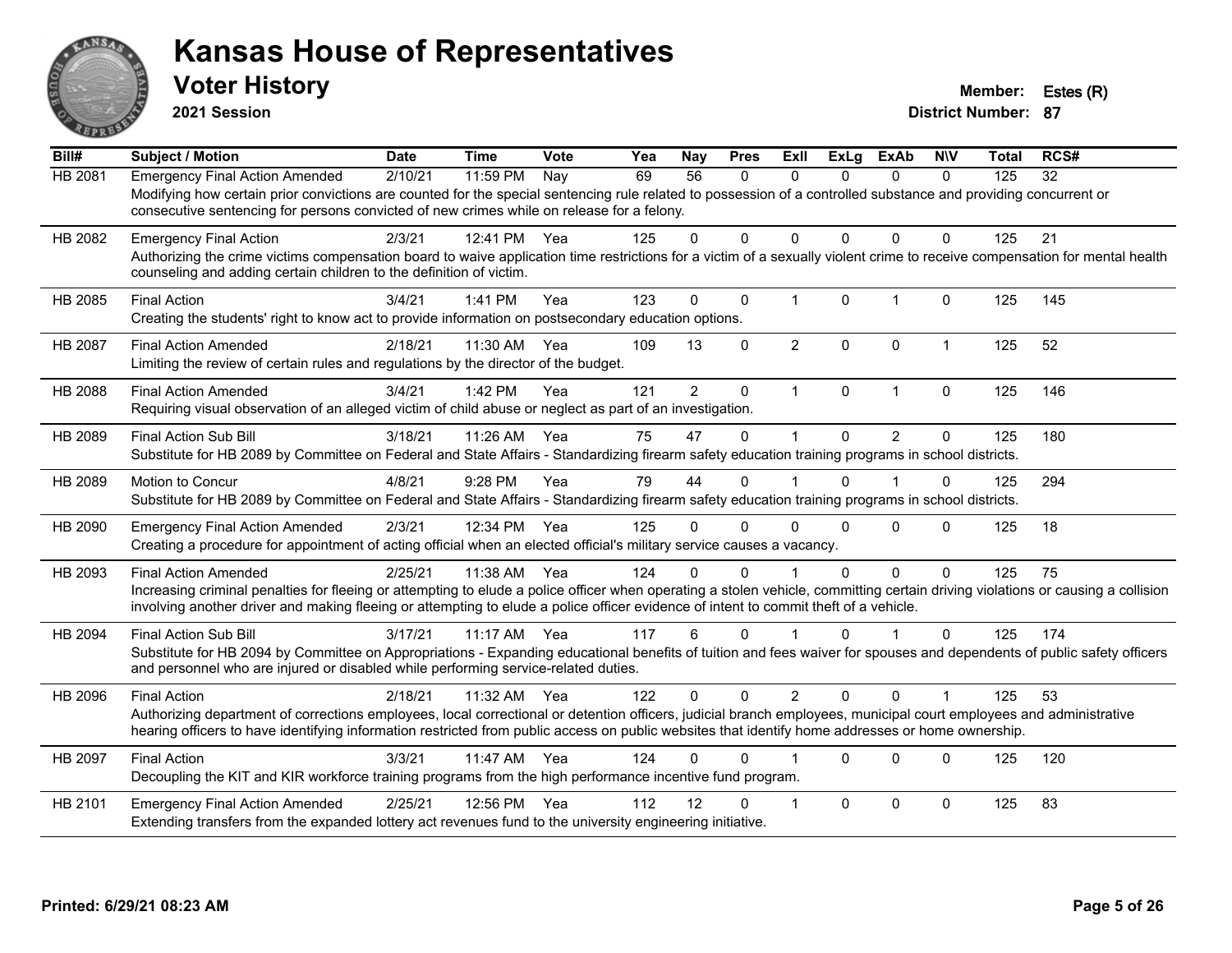

#### **Voter History Member: Estes (R) Kansas House of Representatives**

**2021 Session**

| Bill#          | <b>Subject / Motion</b>                                                                                                                                                                                                                                                                                                                                                                                                                                                                                                                                                                                                                                                                                                                                                                                                                                                                                                                                                                                                                                                                                                                                                                                                                                                                                     | <b>Date</b> | <b>Time</b> | <b>Vote</b> | Yea | Nay            | <b>Pres</b>  | Exll           | <b>ExLg</b> | <b>ExAb</b>    | <b>NIV</b>   | <b>Total</b> | RCS# |
|----------------|-------------------------------------------------------------------------------------------------------------------------------------------------------------------------------------------------------------------------------------------------------------------------------------------------------------------------------------------------------------------------------------------------------------------------------------------------------------------------------------------------------------------------------------------------------------------------------------------------------------------------------------------------------------------------------------------------------------------------------------------------------------------------------------------------------------------------------------------------------------------------------------------------------------------------------------------------------------------------------------------------------------------------------------------------------------------------------------------------------------------------------------------------------------------------------------------------------------------------------------------------------------------------------------------------------------|-------------|-------------|-------------|-----|----------------|--------------|----------------|-------------|----------------|--------------|--------------|------|
| <b>HB 2102</b> | <b>Emergency Final Action</b><br>Updating egg repackaging requirements for retailers.                                                                                                                                                                                                                                                                                                                                                                                                                                                                                                                                                                                                                                                                                                                                                                                                                                                                                                                                                                                                                                                                                                                                                                                                                       | 2/10/21     | 11:59 PM    | Yea         | 123 | $\overline{2}$ | $\mathbf{0}$ | $\Omega$       | $\Omega$    | $\mathbf{0}$   | $\mathbf{0}$ | 125          | 25   |
| HB 2102        | Mot to Concur in Conference<br>Senate Substitute for HB 2102 by Committee on Agriculture and Natural Resources - Updating egg repackaging requirements for retailers.                                                                                                                                                                                                                                                                                                                                                                                                                                                                                                                                                                                                                                                                                                                                                                                                                                                                                                                                                                                                                                                                                                                                       | 4/9/21      | 2:22 PM     | Yea         | 122 | $\mathbf{1}$   | $\mathbf 0$  | $\overline{c}$ | $\Omega$    | $\mathbf 0$    | $\Omega$     | 125          | 303  |
| HB 2103        | <b>Emergency Final Action</b><br>Establishing the Kansas pesticide waste disposal program and permitting up to \$50,000 to be transferred annually from the Kansas agricultural remediation fund to a<br>new Kansas pesticide waste disposal fund.                                                                                                                                                                                                                                                                                                                                                                                                                                                                                                                                                                                                                                                                                                                                                                                                                                                                                                                                                                                                                                                          | 2/11/21     | 12:38 PM    | Yea         | 123 | 0              | $\Omega$     | $\overline{2}$ | $\Omega$    | $\mathbf{0}$   | $\mathbf{0}$ | 125          | 39   |
| HB 2104        | <b>Final Action Amended</b><br>Modifying the sales tax exemption for construction materials by allowing certain educational institutions a sales tax exemption for purchases thereof.                                                                                                                                                                                                                                                                                                                                                                                                                                                                                                                                                                                                                                                                                                                                                                                                                                                                                                                                                                                                                                                                                                                       | 2/18/21     | 11:35 AM    | Yea         | 114 | 8              | $\Omega$     | $\overline{2}$ | $\Omega$    | $\mathbf{0}$   |              | 125          | 54   |
| HB 2104        | Motion to Adopt CCR<br>Senate Substitute for HB 2104 by Committee on Assessment ant Taxation - Extending certain budget due dates for schools and notice and hearing requirements when<br>exceeding the revenue neutral rate for property tax purposes, changing time to request full and complete opinion from the state board tax appeals, requiring the state<br>board of tax appeals to serve orders and notices by electronic means if requested by the party, prohibiting valuation increases of certain property in appeals, requiring<br>appraisal directives to require compliance with uniform standards of professional appraisal practice, providing for notice and opportunity to be heard prior to removal<br>from county appraiser eligibility list, providing notification when person no longer holds office of county appraiser, placing the burden of proof on the county appraiser in<br>certain valuation and classification appeal hearings before the district court, requiring appraisal courses for appraisers to be courses approved by the Kansas real estate<br>appraisal board, extending the time a state board of tax appeals member may continue to serve after such member's term expires and authorizing appointment of a<br>member pro tempore under certain conditions. | 4/6/21      | 2:57 PM     | Yea         | 77  | 42             | $\Omega$     |                | $\Omega$    | 5              | 0            | 125          | 262  |
| HB 2106        | <b>Emergency Final Action</b><br>Extending the dates when corporate tax returns are required to be filed.                                                                                                                                                                                                                                                                                                                                                                                                                                                                                                                                                                                                                                                                                                                                                                                                                                                                                                                                                                                                                                                                                                                                                                                                   | 3/4/21      | 4:36 PM     | Yea         | 123 | $\mathbf{0}$   | $\mathbf{0}$ | $\mathbf{1}$   | $\Omega$    | $\mathbf{1}$   | $\mathbf{0}$ | 125          | 160  |
| HB 2109        | <b>Emergency Final Action</b><br>Increasing the county population threshold for a county to be required to have a lawyer representative, increasing the number of lawyer members and decreasing the<br>number of non-lawyer members on the board of indigents' defense services.                                                                                                                                                                                                                                                                                                                                                                                                                                                                                                                                                                                                                                                                                                                                                                                                                                                                                                                                                                                                                            | 2/11/21     | 12:41 PM    | Nay         | 87  | 36             | $\Omega$     | $\overline{2}$ | $\Omega$    | $\Omega$       | $\Omega$     | 125          | 41   |
| HB 2112        | <b>Emergency Final Action</b><br>Permitting online advertisement and sales of abandoned property by self-storage rental unit operators; providing for the designation by occupants of an alternate contact<br>and limiting claims for loss or damage of stored property to the property value limit provided in the rental agreement.                                                                                                                                                                                                                                                                                                                                                                                                                                                                                                                                                                                                                                                                                                                                                                                                                                                                                                                                                                       | 2/10/21     | 11:59 PM    | Yea         | 120 | 5              | $\mathbf 0$  | 0              | $\Omega$    | $\mathbf 0$    | 0            | 125          | 27   |
| HB 2114        | <b>Emergency Final Action Amended</b><br>Establishing the Kansas senior care task force.                                                                                                                                                                                                                                                                                                                                                                                                                                                                                                                                                                                                                                                                                                                                                                                                                                                                                                                                                                                                                                                                                                                                                                                                                    | 2/18/21     | 12:38 PM    | Yea         | 113 | 8              | $\Omega$     | $\overline{2}$ | $\Omega$    | $\overline{1}$ | 1            | 125          | 60   |
| HB 2114        | Motion to adopt CCR<br>Establishing the senior care task force, a definition of financial exploitation and Kansas elder and dependent adult abuse multidisciplinary team coordinator and teams,<br>requiring additional mandatory reporters, increasing investigation days for reports of abuse, neglect and financial exploitation of certain adults and directing the<br>department for children and families to inform certain chief administrative officers of substantiated findings of such reports.                                                                                                                                                                                                                                                                                                                                                                                                                                                                                                                                                                                                                                                                                                                                                                                                  | 4/9/21      | 5:41 PM     | Yea         | 115 | 7              | $\Omega$     | $\overline{2}$ | $\Omega$    | $\Omega$       |              | 125          | 311  |
| HB 2115        | <b>Final Action Amended</b><br>Establishing the joint committee on child welfare system oversight.                                                                                                                                                                                                                                                                                                                                                                                                                                                                                                                                                                                                                                                                                                                                                                                                                                                                                                                                                                                                                                                                                                                                                                                                          | 2/18/21     | 11:38 AM    | Yea         | 118 | Δ              | 0            | $\overline{2}$ | ∩           | $\Omega$       | 1            | 125          | 55   |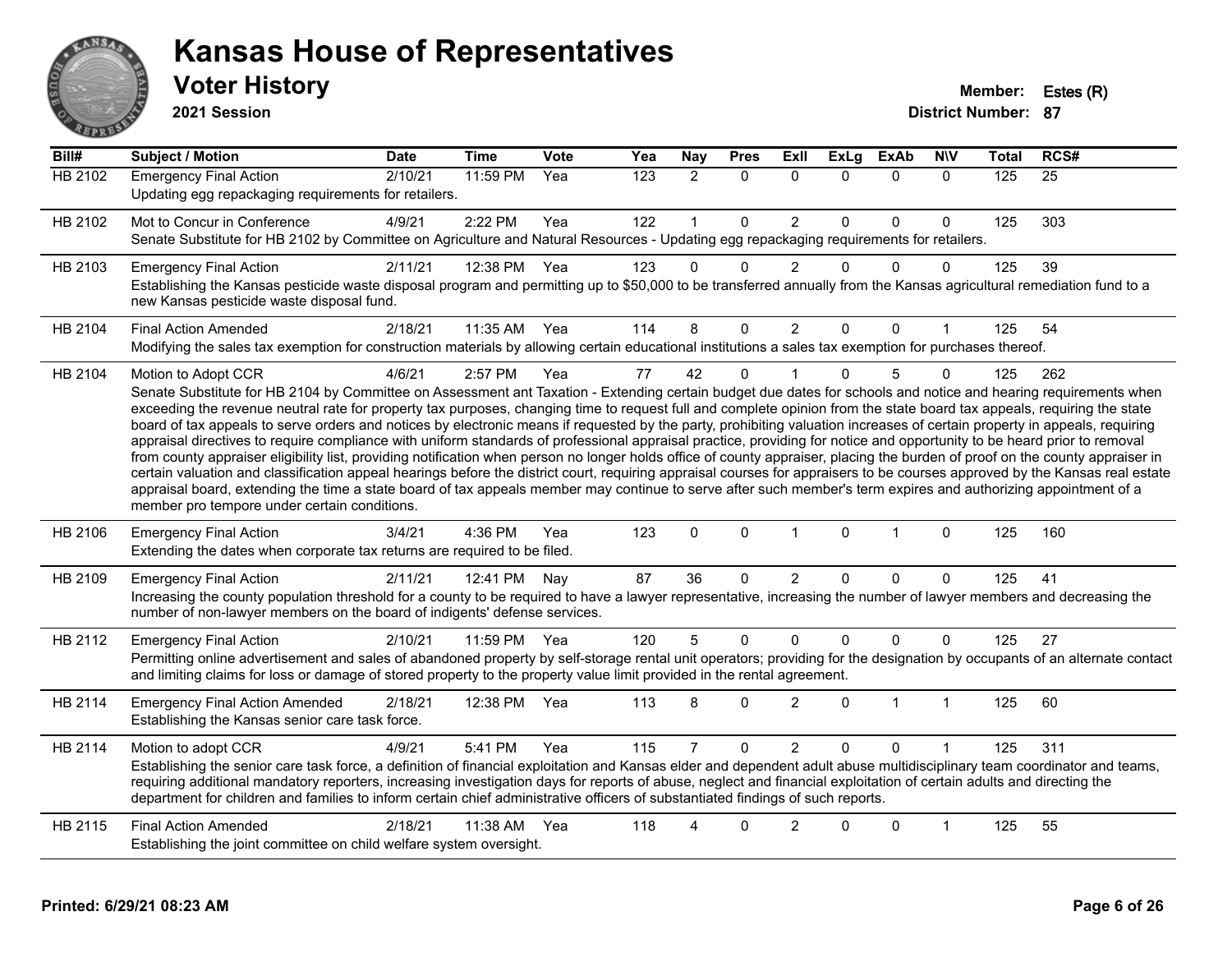

**2021 Session**

| Bill#          | <b>Subject / Motion</b>                                                                                                                                                                                                                                                                                                                                                                                                                                                                                                                                                                                                                                                                                                                                                                                                                                                                | <b>Date</b> | <b>Time</b>  | <b>Vote</b> | Yea | <b>Nay</b> | <b>Pres</b>  | <b>Exll</b>    | <b>ExLg</b>  | <b>ExAb</b>    | <b>NIV</b>     | <b>Total</b> | RCS# |
|----------------|----------------------------------------------------------------------------------------------------------------------------------------------------------------------------------------------------------------------------------------------------------------------------------------------------------------------------------------------------------------------------------------------------------------------------------------------------------------------------------------------------------------------------------------------------------------------------------------------------------------------------------------------------------------------------------------------------------------------------------------------------------------------------------------------------------------------------------------------------------------------------------------|-------------|--------------|-------------|-----|------------|--------------|----------------|--------------|----------------|----------------|--------------|------|
| <b>HB 2116</b> | <b>Emergency Final Action</b><br>Exempting the caregiver of a child in state out-of-home placement from the child care assistance 20-hour-per-week work requirement.                                                                                                                                                                                                                                                                                                                                                                                                                                                                                                                                                                                                                                                                                                                   | 3/4/21      | 4:43 PM      | Yea         | 123 | $\Omega$   | 0            | $\mathbf 1$    | $\Omega$     | $\mathbf{1}$   | $\mathbf{0}$   | 125          | 165  |
| HB 2119        | <b>EFA Sub Bill Amended</b><br>Substitute for HB 2119 by Committee on K-12 Education Budget - Making and concerning appropriations for the department of education for fiscal years ending June 30,<br>2021, June 30, 2022, and June 30, 2023, creating and expanding school choice programs, restricting remote learning and remote enrollment and extending the<br>statewide property tax levy for schools.                                                                                                                                                                                                                                                                                                                                                                                                                                                                          | 3/30/21     | 7:56 PM      | Yea         | 65  | 58         | $\Omega$     |                | U            |                | 0              | 125          | 255  |
| HB 2120        | <b>Emergency Final Action</b><br>Removing the spousal exception from the crime of sexual battery.                                                                                                                                                                                                                                                                                                                                                                                                                                                                                                                                                                                                                                                                                                                                                                                      | 2/11/21     | 12:50 PM     | Yea         | 110 | 13         | $\Omega$     | $\overline{2}$ | $\Omega$     | $\Omega$       | $\Omega$       | 125          | 46   |
| HB 2121        | <b>Emergency Final Action Amended</b><br>Adding definitions related to defendants who abscond from supervision in the criminal procedure code and for parole.                                                                                                                                                                                                                                                                                                                                                                                                                                                                                                                                                                                                                                                                                                                          | 2/11/21     | 12:43 PM     | Yea         | 101 | 22         | 0            | $\overline{2}$ | 0            | 0              | $\mathbf{0}$   | 125          | 42   |
| HB 2121        | Motion to adopt CCR<br>Increasing the criminal penalty for mistreatment of a dependent adult or elder person when the victim is a resident of an adult care home, adding definitions related to<br>defendants who abscond from supervision in the criminal procedure code and for parole and clarifying that bond agents seeking discharge as a surety are required to<br>return the person released on bond to the court in the county where the complaint subject to the bond was filed, requiring the department of corrections to develop<br>guidance to be used by parole officers when responding to violations of parole and postrelease supervision and that incentivize compliant behavior, and authorizing<br>court services officers and community corrections officers to provide a certification of identification to offenders for use to obtain a new driver's license. | 5/5/21      | 2:39 PM      | Yea         | 121 | $\Omega$   | $\Omega$     | $\overline{2}$ | $\Omega$     | $\overline{2}$ | $\mathbf{0}$   | 125          | 333  |
| HB 2124        | <b>Emergency Final Action</b><br>Clarifying the authority of healing arts school clinics to provide healing arts services.                                                                                                                                                                                                                                                                                                                                                                                                                                                                                                                                                                                                                                                                                                                                                             | 2/18/21     | 12:39 PM     | Yea         | 121 | $\Omega$   | $\mathbf{0}$ | $\overline{c}$ | $\Omega$     |                |                | 125          | 61   |
| HB 2125        | <b>Emergency Final Action Amended</b><br>Allowing a copy of a will to be filed and admitted to probate and allowing a will or a copy of a will filed within six months after the death of the testator to be admitted to<br>probate at any time.                                                                                                                                                                                                                                                                                                                                                                                                                                                                                                                                                                                                                                       | 2/18/21     | 12:46 PM Yea |             | 118 | 3          | $\Omega$     | $\overline{2}$ | $\Omega$     |                |                | 125          | 64   |
| HB 2126        | <b>Final Action Amended</b><br>Providing immunity from civil liability for COVID-19 claims for adult care facilities.                                                                                                                                                                                                                                                                                                                                                                                                                                                                                                                                                                                                                                                                                                                                                                  | 3/4/21      | 1:44 PM      | Yea         | 85  | 37         | $\mathbf 1$  | $\overline{1}$ | $\mathbf{0}$ | $\overline{1}$ | $\mathbf 0$    | 125          | 147  |
| HB 2128        | <b>Final Action Amended</b><br>Clarifying jurisdiction and supervision of offenders in a certified drug abuse treatment program.                                                                                                                                                                                                                                                                                                                                                                                                                                                                                                                                                                                                                                                                                                                                                       | 3/2/21      | 10:32 AM Yea |             | 124 | $\Omega$   | $\mathbf 0$  | $\mathbf{1}$   | $\mathbf{0}$ | 0              | $\mathbf 0$    | 125          | 92   |
| HB 2134        | <b>Emergency Final Action</b><br>Updating the national association of insurance commissioners credit for reinsurance model law and codifying the credit for reinsurance model regulation.                                                                                                                                                                                                                                                                                                                                                                                                                                                                                                                                                                                                                                                                                              | 2/11/21     | 12:39 PM     | Yea         | 123 | 0          | $\mathbf{0}$ | $\overline{2}$ | $\Omega$     | $\Omega$       | $\Omega$       | 125          | 40   |
| HB 2134        | Motion to adopt CCR<br>Making appropriations for the Kansas state department of education for FY 2021, FY 2022 and FY 2023; requiring a Kansas foster care children annual academic report<br>card; authorizing limited remote learning; providing the criteria for identification of students eligible to receive at-risk programs and services; requiring boards of<br>education to allocate sufficient school district moneys to improve student academic performance; authorizing school districts to pay tuition and fees for concurrent and<br>dual enrollment programs; expanding student eligibility under the tax credit for low income students scholarship program; extending the high-density at-risk weighting;<br>providing ACT college entrance exams and workkeys assessments to certain nonpublic school students.                                                    | 5/7/21      | 6:51 PM      | Yea         | 107 | 9          | $\Omega$     |                | $\mathbf{0}$ | 6              | $\overline{2}$ | 125          | 352  |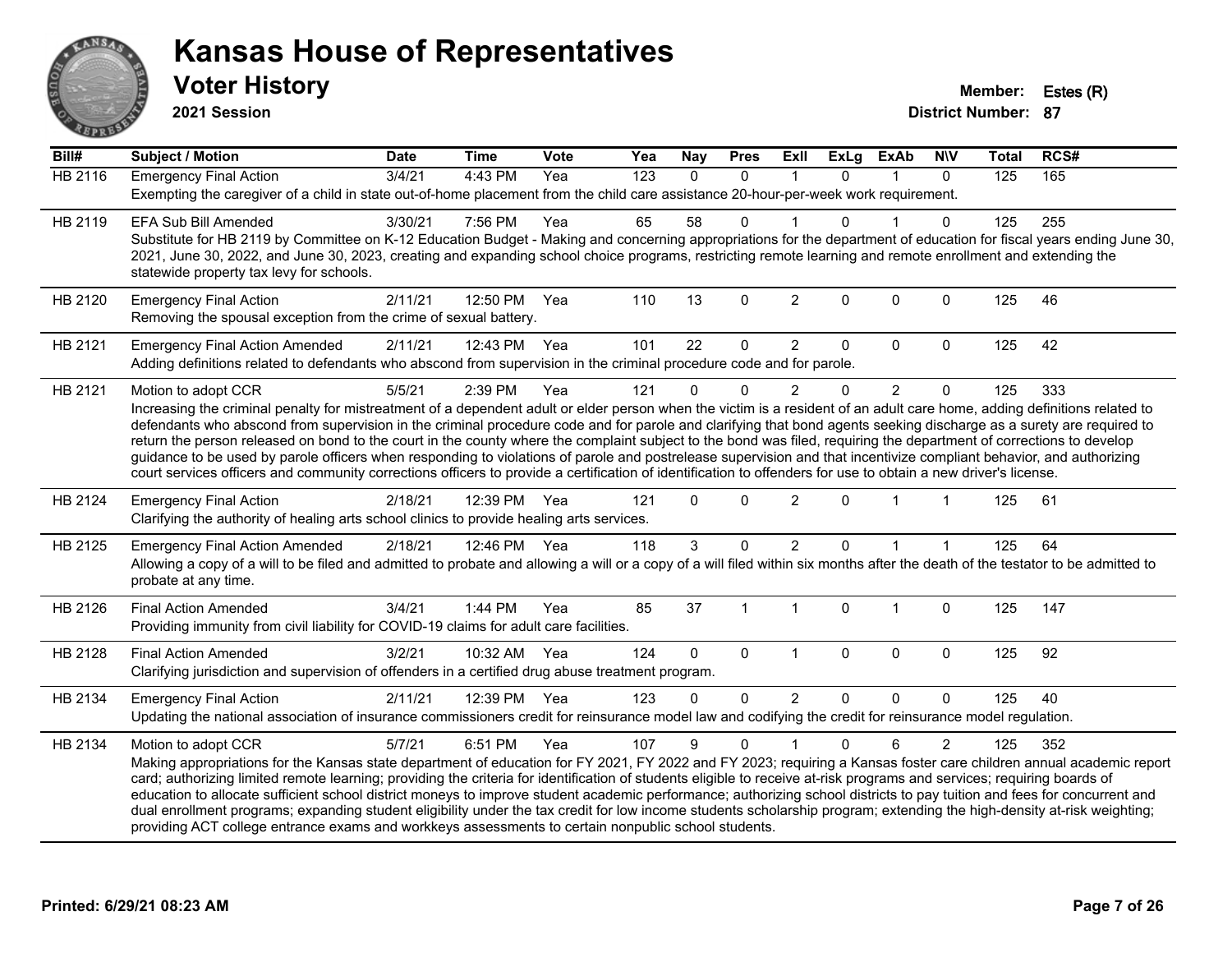

**2021 Session**

| Bill#   | Subject / Motion                                                                                                                                                                                                                                                                                                                           | <b>Date</b> | <b>Time</b> | Vote | Yea | Nay            | <b>Pres</b> | ExIl           | <b>ExLg</b> | <b>ExAb</b>    | <b>NIV</b>     | <b>Total</b> | RCS# |
|---------|--------------------------------------------------------------------------------------------------------------------------------------------------------------------------------------------------------------------------------------------------------------------------------------------------------------------------------------------|-------------|-------------|------|-----|----------------|-------------|----------------|-------------|----------------|----------------|--------------|------|
| HB 2136 | <b>Final Action Amended</b>                                                                                                                                                                                                                                                                                                                | 2/25/21     | 11:40 AM    | Yea  | 124 | $\Omega$       | $\Omega$    |                | $\Omega$    | $\Omega$       | $\Omega$       | 125          | 76   |
|         | Updating certain statutes relating to the regulation of the business of insurance; granting the commissioner of insurance certain investigative powers.                                                                                                                                                                                    |             |             |      |     |                |             |                |             |                |                |              |      |
| HB 2137 | <b>Final Action Amended</b>                                                                                                                                                                                                                                                                                                                | 3/2/21      | 10:33 AM    | Yea  | 122 | $\overline{c}$ | 0           |                |             | $\Omega$       | 0              | 125          | 93   |
|         | Authorizing certain licensees under the Kansas liquor control act and the club and drinking establishment act to sell and serve cereal malt beverages.                                                                                                                                                                                     |             |             |      |     |                |             |                |             |                |                |              |      |
| HB 2137 | Motion to adopt CCR                                                                                                                                                                                                                                                                                                                        | 5/7/21      | 4:41 PM     | Yea  | 101 | 18             | 0           |                | 0           | 5              | $\Omega$       | 125          | 351  |
|         | Making amendments regarding licensure to sell alcoholic liquor and cereal malt beverages, authorizing transfers of bulk alcoholic liquor by certain licensees and<br>authorizing the sale of alcoholic liquor and cereal malt beverages on specified days and times and subject to certain conditions by licensees under the Kansas liquor |             |             |      |     |                |             |                |             |                |                |              |      |
|         | control act and the club and drinking establishment act.                                                                                                                                                                                                                                                                                   |             |             |      |     |                |             |                |             |                |                |              |      |
| HB 2138 | <b>Final Action</b>                                                                                                                                                                                                                                                                                                                        | 3/3/21      | 11:48 AM    | Yea  | 120 | 4              | $\Omega$    |                | $\Omega$    | $\Omega$       | $\Omega$       | 125          | 121  |
|         | Club and drinking establishment liquor license eligibility; spouse is a law enforcement officer in another county.                                                                                                                                                                                                                         |             |             |      |     |                |             |                |             |                |                |              |      |
| HB 2143 | <b>Emergency Final Action</b>                                                                                                                                                                                                                                                                                                              | 3/4/21      | 4:39 PM     | Yea  | 119 |                | $\Omega$    |                | $\Omega$    | $\overline{1}$ | $\Omega$       | 125          | 162  |
|         | Making exemption permanent for certain cash rebates on sales or leases of new motor vehicles for sales tax purposes.                                                                                                                                                                                                                       |             |             |      |     |                |             |                |             |                |                |              |      |
| HB 2143 | Motion to adopt CCR                                                                                                                                                                                                                                                                                                                        | 4/9/21      | 6:16 PM     | Yea  | 118 | 3              | 0           | $\overline{2}$ | $\Omega$    | $\Omega$       | $\overline{2}$ | 125          | 315  |
|         | Making exemption permanent for certain cash rebates on sales or leases of new motor vehicles for sales tax purposes.                                                                                                                                                                                                                       |             |             |      |     |                |             |                |             |                |                |              |      |
| HB 2145 | <b>Final Action</b>                                                                                                                                                                                                                                                                                                                        | 3/2/21      | 10:35 AM    | Yea  | 124 | $\Omega$       | $\Omega$    |                | 0           | $\Omega$       | $\Omega$       | 125          | 94   |
|         | Exempting the retail sale of electricity by public utilities for electric vehicle charging stations from the jurisdiction of the state corporation commission.                                                                                                                                                                             |             |             |      |     |                |             |                |             |                |                |              |      |
| HB 2150 | <b>Final Action Amended</b>                                                                                                                                                                                                                                                                                                                | 3/25/21     | $11:18$ AM  | Yea  | 118 | 4              | 0           |                |             | 2              | 0              | 125          | 209  |
|         | Creating a definition of financial exploitation, requiring additional mandatory reporters and increasing investigation days in the abuse, neglect and financial exploitation of<br>certain adults.                                                                                                                                         |             |             |      |     |                |             |                |             |                |                |              |      |
| HB 2151 | <b>Emergency Final Action</b>                                                                                                                                                                                                                                                                                                              | 2/18/21     | 12:44 PM    | Yea  | 121 | $\mathbf{0}$   | $\Omega$    | 2              | $\Omega$    | $\overline{1}$ | 1              | 125          | 63   |
|         | Creating Kansas elder and dependent adult abuse multidisciplinary teams and a coordinator.                                                                                                                                                                                                                                                 |             |             |      |     |                |             |                |             |                |                |              |      |
| HB 2153 | <b>Final Action</b>                                                                                                                                                                                                                                                                                                                        | 3/3/21      | 11:50 AM    | Yea  | 124 | $\Omega$       | $\Omega$    |                | $\Omega$    | $\Omega$       | $\mathbf{0}$   | 125          | 122  |
|         | Increasing the criminal penalty for mistreatment of a dependent adult or elder person when the victim is a resident of an adult care home.                                                                                                                                                                                                 |             |             |      |     |                |             |                |             |                |                |              |      |
| HB 2155 | <b>Emergency Final Action</b>                                                                                                                                                                                                                                                                                                              | 2/18/21     | 12:43 PM    | Yea  | 85  | 36             | $\Omega$    | $\overline{2}$ | 0           |                | 1              | 125          | 62   |
|         | Providing for department of health and environment response operations for water and soil pollutant release, discharge or escape.                                                                                                                                                                                                          |             |             |      |     |                |             |                |             |                |                |              |      |
| HB 2158 | <b>Final Action</b>                                                                                                                                                                                                                                                                                                                        | 2/18/21     | 11:40 AM    | Yea  | 121 |                | 0           | 2              | n           | 0              |                | 125          | 56   |
|         | Making permanent provisions for the advisory committee on trauma and the statewide trauma system regional council to conduct closed meetings and keep privileged<br>records regarding trauma cases.                                                                                                                                        |             |             |      |     |                |             |                |             |                |                |              |      |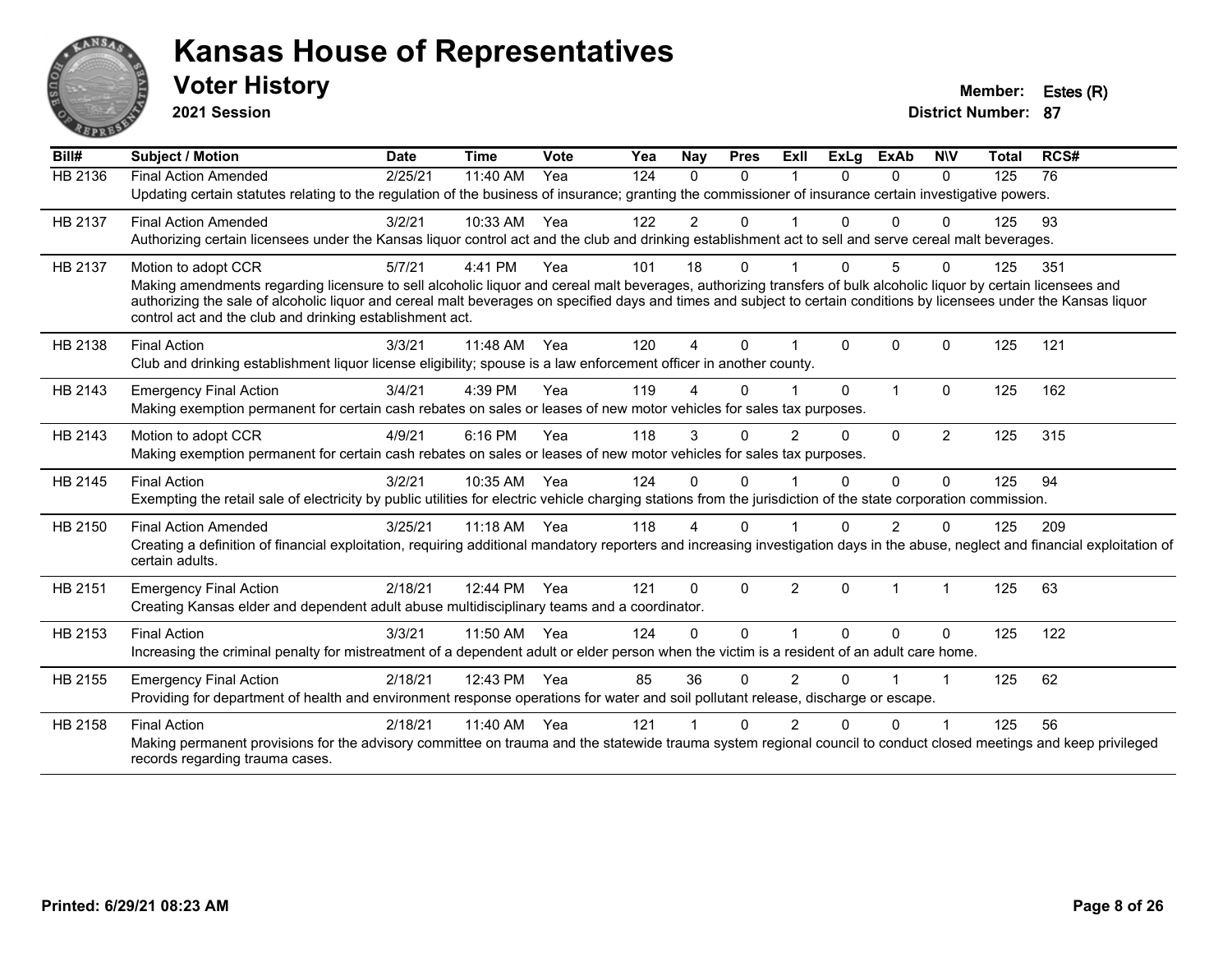

**2021 Session**

| $\overline{Bill#}$ | <b>Subject / Motion</b>                                                                                                                                                                                                                                                                                                                                                                                                                                                                                                                                                                                                                                                                                                                                                                               | <b>Date</b> | <b>Time</b> | <b>Vote</b> | Yea | Nay      | <b>Pres</b>  | Exll           | <b>ExLg</b>  | <b>ExAb</b>    | <b>NIV</b>   | Total | RCS# |
|--------------------|-------------------------------------------------------------------------------------------------------------------------------------------------------------------------------------------------------------------------------------------------------------------------------------------------------------------------------------------------------------------------------------------------------------------------------------------------------------------------------------------------------------------------------------------------------------------------------------------------------------------------------------------------------------------------------------------------------------------------------------------------------------------------------------------------------|-------------|-------------|-------------|-----|----------|--------------|----------------|--------------|----------------|--------------|-------|------|
| <b>HB 2158</b>     | Motion to adopt CCR                                                                                                                                                                                                                                                                                                                                                                                                                                                                                                                                                                                                                                                                                                                                                                                   | 5/5/21      | 2:45 PM     | Yea         | 121 | $\Omega$ | $\Omega$     | $\mathcal{P}$  | $\Omega$     | $\mathcal{P}$  | $\Omega$     | 125   | 334  |
|                    | Establishing the joint committee on child welfare system oversight, providing certain exceptions to the confidentiality of state child death review board documents,<br>requiring visual observation of an alleged victim of child abuse or neglect as part of an investigation, exempting the caregiver of a child in state out-of-home placement<br>from the child care assistance 20-hour-per-week work requirement, permitting the secretary for children and families to license certain family foster homes where a<br>former foster care youth with certain juvenile adjudications resides making permanent provisions for the advisory committee on trauma and the statewide trauma system<br>regional council to conduct closed meetings and keep privileged records regarding trauma cases. |             |             |             |     |          |              |                |              |                |              |       |      |
| HB 2162            | <b>Final Action</b>                                                                                                                                                                                                                                                                                                                                                                                                                                                                                                                                                                                                                                                                                                                                                                                   | 3/2/21      | 10:25 AM    | Yea         | 123 | $\Omega$ | $\mathbf{1}$ | $\mathbf{1}$   | $\Omega$     | $\mathbf{0}$   | $\mathbf{0}$ | 125   | 88   |
|                    | Amending and repealing reapportionment census data laws to conform with 2019 amendments to the Kansas constitution and to remove certain obsolete provisions.                                                                                                                                                                                                                                                                                                                                                                                                                                                                                                                                                                                                                                         |             |             |             |     |          |              |                |              |                |              |       |      |
| HB 2165            | <b>Emergency Final Action Amended</b><br>Providing for all vehicles more than 35 years old to qualify as an antique vehicle.                                                                                                                                                                                                                                                                                                                                                                                                                                                                                                                                                                                                                                                                          | 2/11/21     | 12:44 PM    | Yea         | 114 | 9        | $\Omega$     | $\overline{2}$ | $\Omega$     | $\mathbf 0$    | $\Omega$     | 125   | 43   |
| HB 2165            | Motion to Concur<br>Providing for all vehicles more than 35 years old to qualify as an antique vehicle.                                                                                                                                                                                                                                                                                                                                                                                                                                                                                                                                                                                                                                                                                               | 4/7/21      | 10:26 AM    | Yea         | 117 | 5        | $\mathbf 0$  | $\mathbf{1}$   | $\Omega$     | $\overline{2}$ | $\mathbf 0$  | 125   | 265  |
| HB 2166            | Final Action Sub Bill Amended                                                                                                                                                                                                                                                                                                                                                                                                                                                                                                                                                                                                                                                                                                                                                                         | 3/2/21      | 10:38 AM    | Yea         | 124 | $\Omega$ | 0            |                | $\Omega$     | $\Omega$       | $\Omega$     | 125   | 95   |
|                    | Substitute for HB 2166 by Committee on Transportation - Providing for the Braden's hope for childhood cancer, proud educator and alpha kappa alpha distinctive license<br>plates and providing distinctive license plates for current and veteran members of the United States army, navy, marine corps, air force, coast guard and space force and<br>modifying the requirements to begin production on distinctive license plates.                                                                                                                                                                                                                                                                                                                                                                  |             |             |             |     |          |              |                |              |                |              |       |      |
| HB 2166            | Motion to Adopt CCR                                                                                                                                                                                                                                                                                                                                                                                                                                                                                                                                                                                                                                                                                                                                                                                   | 4/8/21      | 5:31 PM     | Yea         | 81  | 41       | $\mathbf{0}$ |                | $\Omega$     | $\overline{2}$ | $\mathbf{0}$ | 125   | 289  |
|                    | Substitute for HB 2166 by Committee on Transportation - Providing for the Braden's hope for childhood cancer, proud educator, delta sigma theta, Gadsden flag, love,<br>Chloe foundation and alpha kappa alpha distinctive license plates and providing distinctive license plates for current and veteran members of the United States army,<br>navy, marine corps, air force, coast guard and space force, modifying the requirements to begin production on distinctive license plates, requiring reporting by<br>sponsoring organizations of distinctive license plates, allowing certain license plates issued by the division of vehicles to be personalized license plates and establishing<br>a fee on firefighter distinctive license plates.                                                |             |             |             |     |          |              |                |              |                |              |       |      |
| HB 2166            | <b>Consideration of Veto</b>                                                                                                                                                                                                                                                                                                                                                                                                                                                                                                                                                                                                                                                                                                                                                                          | 5/3/21      | 11:39 AM    | Yea         | 86  | 37       | $\Omega$     | $\Omega$       | $\Omega$     |                | 1            | 125   | 317  |
|                    | Substitute for HB 2166 by Committee on Transportation - Providing for the Braden's hope for childhood cancer, proud educator, delta sigma theta, Gadsden flag, love,<br>Chloe foundation and alpha kappa alpha distinctive license plates and providing distinctive license plates for current and veteran members of the United States army,<br>navy, marine corps, air force, coast guard and space force, modifying the requirements to begin production on distinctive license plates, requiring reporting by<br>sponsoring organizations of distinctive license plates, allowing certain license plates issued by the division of vehicles to be personalized license plates and establishing<br>a fee on firefighter distinctive license plates.                                                |             |             |             |     |          |              |                |              |                |              |       |      |
| HB 2167            | <b>Emergency Final Action</b><br>Permitting concrete mixer trucks and requiring dump trucks to display license plates on the front of vehicles.                                                                                                                                                                                                                                                                                                                                                                                                                                                                                                                                                                                                                                                       | 2/10/21     | 11:59 PM    | Yea         | 125 | 0        | 0            | 0              | $\mathbf{0}$ | $\pmb{0}$      | 0            | 125   | 34   |
| HB 2167            | Motion to Concur<br>Permitting concrete mixer trucks and requiring dump trucks to display license plates on the front of vehicles.                                                                                                                                                                                                                                                                                                                                                                                                                                                                                                                                                                                                                                                                    | 4/7/21      | 10:28 AM    | Yea         | 122 | 0        | 0            | 1              | $\mathbf{0}$ | $\overline{c}$ | $\mathbf 0$  | 125   | 266  |
| HB 2172            | <b>Final Action Amended</b>                                                                                                                                                                                                                                                                                                                                                                                                                                                                                                                                                                                                                                                                                                                                                                           | 2/18/21     | 11:41 AM    | Yea         | 122 | U        | 0            | $\overline{2}$ | $\Omega$     | $\Omega$       |              | 125   | 57   |
|                    | Modifying water usage calculations and fees for multi-year flex accounts and permitting alternative base average water use calculations and prorated terms.                                                                                                                                                                                                                                                                                                                                                                                                                                                                                                                                                                                                                                           |             |             |             |     |          |              |                |              |                |              |       |      |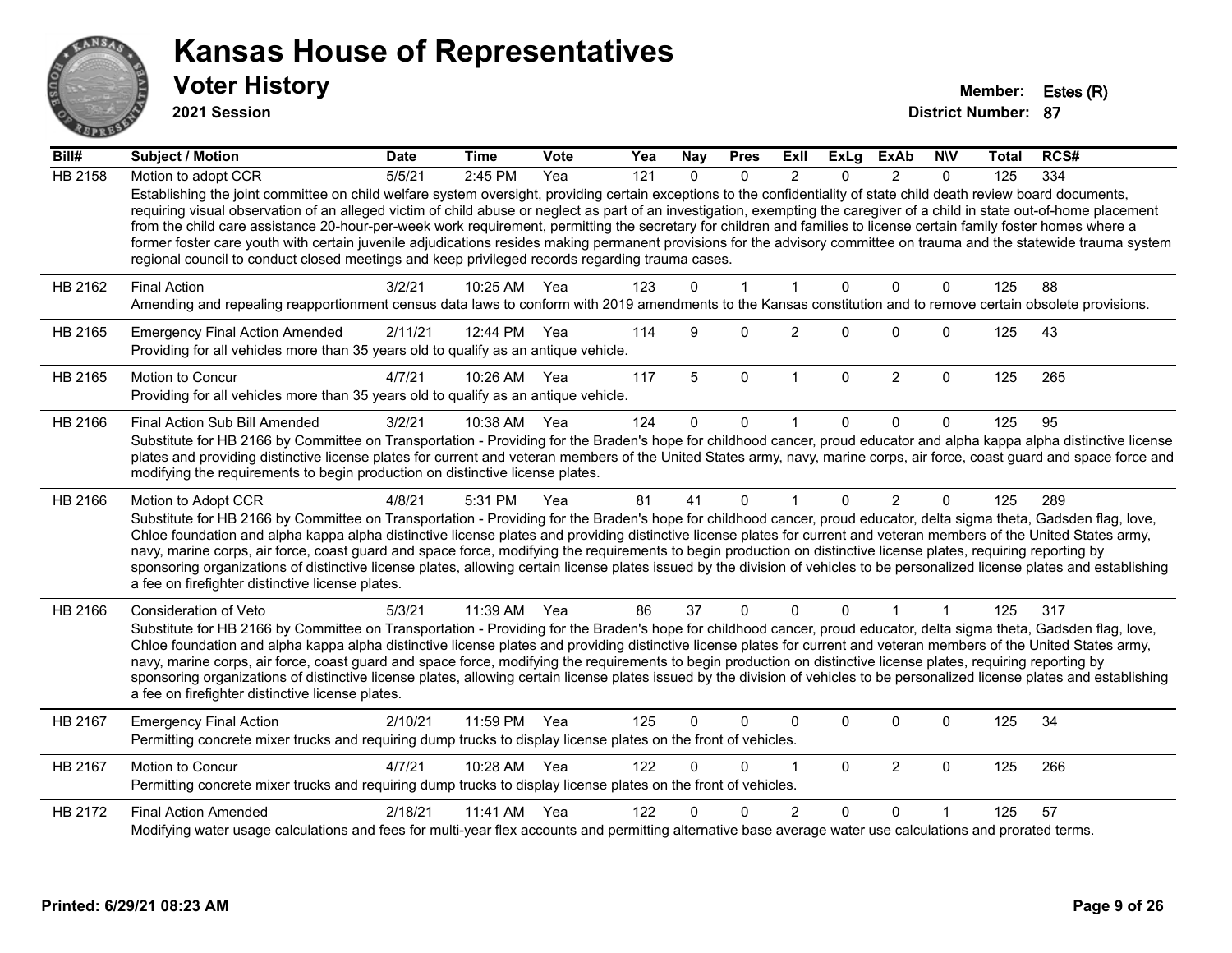

#### **Voter History Member: Estes (R) Kansas House of Representatives**

**2021 Session**

| Bill#   | <b>Subject / Motion</b>                                                                                                                                                                                                                                                                                                                                                                                                                                                                                                                                                                                                                                                                                                                                                                                                                                                                                    | <b>Date</b> | <b>Time</b> | <b>Vote</b> | Yea              | <b>Nay</b>     | <b>Pres</b> | ExIl           | <b>ExLg</b>  | <b>ExAb</b>    | <b>N\V</b>   | <b>Total</b> | RCS# |
|---------|------------------------------------------------------------------------------------------------------------------------------------------------------------------------------------------------------------------------------------------------------------------------------------------------------------------------------------------------------------------------------------------------------------------------------------------------------------------------------------------------------------------------------------------------------------------------------------------------------------------------------------------------------------------------------------------------------------------------------------------------------------------------------------------------------------------------------------------------------------------------------------------------------------|-------------|-------------|-------------|------------------|----------------|-------------|----------------|--------------|----------------|--------------|--------------|------|
| HB 2175 | <b>Emergency Final Action</b><br>Creating the Dwayne Peaslee technical training center district.                                                                                                                                                                                                                                                                                                                                                                                                                                                                                                                                                                                                                                                                                                                                                                                                           | 2/25/21     | 12:52 PM    | Yea         | $\overline{122}$ | $\overline{2}$ | $\Omega$    | $\mathbf 1$    | $\mathbf{0}$ | $\mathbf{0}$   | $\mathbf{0}$ | 125          | 81   |
| HB 2176 | <b>Emergency Final Action Amended</b><br>Clarify the vacation or exclusion of territory from city boundaries or release of easements.                                                                                                                                                                                                                                                                                                                                                                                                                                                                                                                                                                                                                                                                                                                                                                      | 3/25/21     | 12:22 PM    | Yea         | 120              | $\overline{2}$ | 0           | $\mathbf 1$    | $\mathbf 0$  | $\overline{2}$ | $\mathbf 0$  | 125          | 224  |
| HB 2178 | <b>Final Action</b><br>Vacating certain blocks in the original town plat set aside for a college and a park in the city of Americus and vesting fee simple title in the city.                                                                                                                                                                                                                                                                                                                                                                                                                                                                                                                                                                                                                                                                                                                              | 2/18/21     | 11:42 AM    | Yea         | 121              |                | $\Omega$    | $\overline{2}$ | $\Omega$     | $\Omega$       | 1            | 125          | 58   |
| HB 2178 | <b>Motion to Concur</b><br>Providing for the vacation or exclusion of territory or easements by cities, including certain blocks in the original town plat set aside for a college and a park in the<br>city of Americus.                                                                                                                                                                                                                                                                                                                                                                                                                                                                                                                                                                                                                                                                                  | 3/30/21     | 3:05 PM     | Yea         | 121              | $\overline{2}$ | 0           |                | 0            | $\Omega$       |              | 125          | 250  |
| HB 2183 | <b>Final Action Amended</b><br>Prohibiting the governor, the executive branch and the judicial branch from altering election laws or procedures and limiting the authority of the secretary of state to enter<br>into consent decrees with any court absent the approval of the legislative coordinating council.                                                                                                                                                                                                                                                                                                                                                                                                                                                                                                                                                                                          | 3/3/21      | 11:53 AM    | Yea         | 84               | 39             |             |                | $\Omega$     | $\Omega$       | $\Omega$     | 125          | 123  |
| HB 2183 | Motion to adopt CCR<br>Creating the transparency in revenues underwriting elections act; prohibiting the receipt and expenditure of private moneys by election officials; directing the secretary of<br>state to publish certain registered voter totals; relating to advance voting ballots by requiring signed statements for delivery of such ballots on behalf of a voter; limiting<br>the number of such ballots that can be delivered; prohibiting the altering or backdating of the mailing date on such ballots; requiring a matching signature on such<br>ballots; removing the secretary of state's authority to provide additional time for receipt of such ballots; prohibiting candidates for office from engaging in certain conduct<br>related to advance voting ballots; creating the crime of false representation of an election official; and, expanding the crime of electioneering.   | 4/8/21      | 10:11 PM    | Yea         | 80               | 42             | $\Omega$    |                | $\Omega$     | $\overline{2}$ | $\Omega$     | 125          | 296  |
| HB 2183 | Consideration of Veto<br>Creating the transparency in revenues underwriting elections act; prohibiting the receipt and expenditure of private moneys by election officials; directing the secretary of<br>state to publish certain registered voter totals; relating to advance voting ballots by requiring signed statements for delivery of such ballots on behalf of a voter; limiting<br>the number of such ballots that can be delivered; prohibiting the altering or backdating of the mailing date on such ballots; requiring a matching signature on such<br>ballots; removing the secretary of state's authority to provide additional time for receipt of such ballots; prohibiting candidates for office from engaging in certain conduct<br>related to advance voting ballots; creating the crime of false representation of an election official; and, expanding the crime of electioneering. | 5/3/21      | 12:01 PM    | Yea         | 85               | 38             | 0           |                |              |                |              | 125          | 319  |
| HB 2187 | <b>Final Action</b><br>Enacting the first-time home buyer savings account act.                                                                                                                                                                                                                                                                                                                                                                                                                                                                                                                                                                                                                                                                                                                                                                                                                             | 2/18/21     | 11:44 AM    | Yea         | 119              | 3              | $\Omega$    | $\overline{2}$ | $\Omega$     | $\Omega$       |              | 125          | 59   |
| HB 2187 | Motion to Concur<br>Enacting the first-time home buyer savings account act.                                                                                                                                                                                                                                                                                                                                                                                                                                                                                                                                                                                                                                                                                                                                                                                                                                | 5/5/21      | 2:47 PM     | Yea         | 119              | $\overline{2}$ | 0           | $\overline{2}$ | $\Omega$     | $\overline{c}$ | 0            | 125          | 335  |
| HB 2191 | <b>Final Action</b><br>Increasing criminal penalties for the crimes of riot and incitement to riot when the crime occurs in a correctional facility.                                                                                                                                                                                                                                                                                                                                                                                                                                                                                                                                                                                                                                                                                                                                                       | 2/24/21     | 11:20 AM    | Yea         | 123              | 0              | 0           |                | $\Omega$     | $\mathbf{1}$   | $\mathbf 0$  | 125          | 67   |
| HB 2192 | <b>Final Action</b><br>Authorizing court services officers and community corrections officers to provide a certification of identification to offenders for use to obtain a new driver's license.                                                                                                                                                                                                                                                                                                                                                                                                                                                                                                                                                                                                                                                                                                          | 2/25/21     | 11:41 AM    | Yea         | 124              | U              | 0           |                | n            | $\Omega$       | $\Omega$     | 125          | 77   |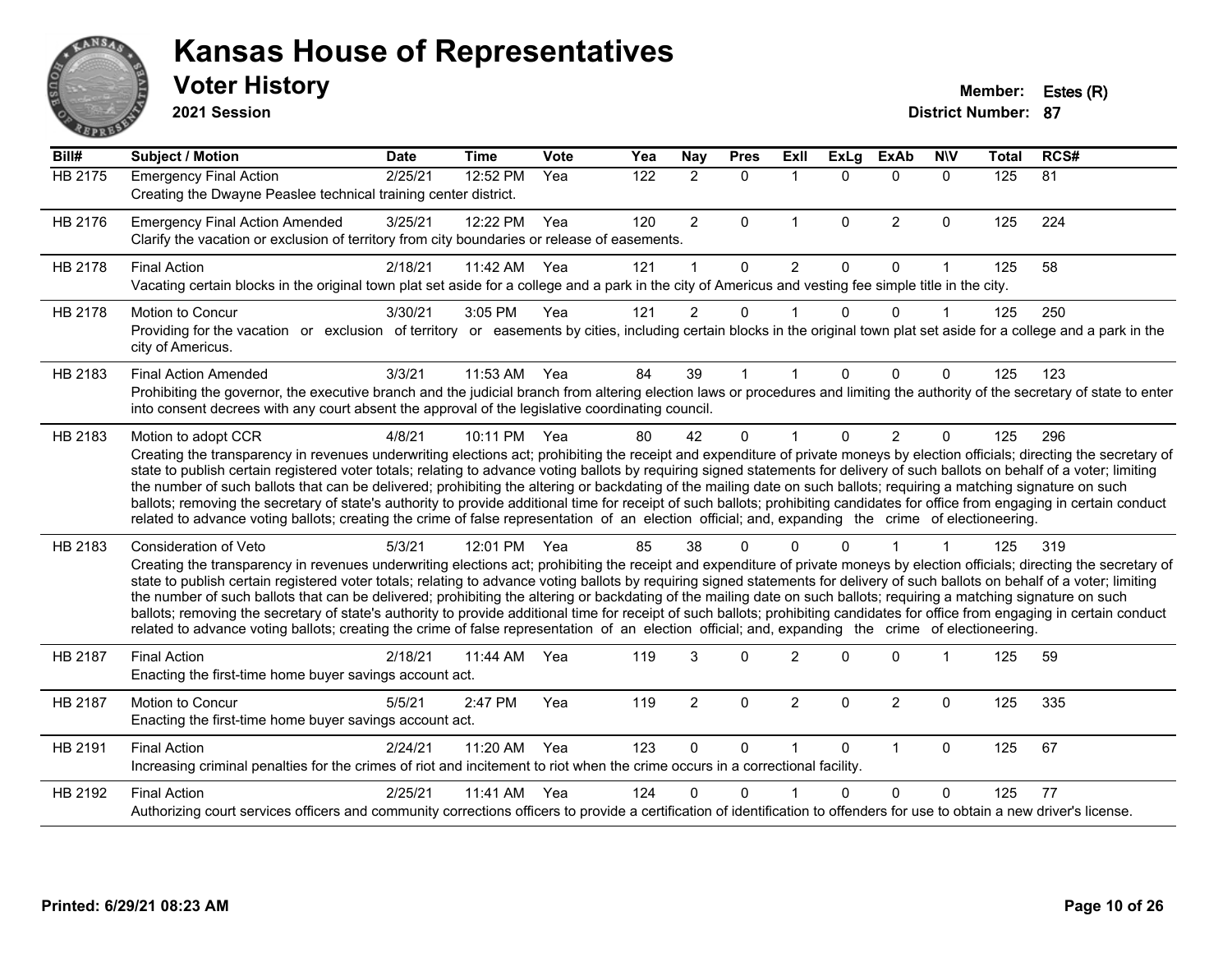

**2021 Session**

| Bill#   | <b>Subject / Motion</b>                                                                                                                                                                                                                                                                                                                                                                                                                                                                                                                                                                                                                                                                                                                                                                                                                                                                                                                                                                                                                                                                                                                           | <b>Date</b>     | <b>Time</b>  | <b>Vote</b> | Yea             | Nay             | <b>Pres</b> | ExII           | <b>ExLg</b>  | ExAb           | <b>NIV</b>   | Total | RCS# |
|---------|---------------------------------------------------------------------------------------------------------------------------------------------------------------------------------------------------------------------------------------------------------------------------------------------------------------------------------------------------------------------------------------------------------------------------------------------------------------------------------------------------------------------------------------------------------------------------------------------------------------------------------------------------------------------------------------------------------------------------------------------------------------------------------------------------------------------------------------------------------------------------------------------------------------------------------------------------------------------------------------------------------------------------------------------------------------------------------------------------------------------------------------------------|-----------------|--------------|-------------|-----------------|-----------------|-------------|----------------|--------------|----------------|--------------|-------|------|
| HB 2196 | Final Action Sub Bill Amended                                                                                                                                                                                                                                                                                                                                                                                                                                                                                                                                                                                                                                                                                                                                                                                                                                                                                                                                                                                                                                                                                                                     | $\sqrt{3}/4/21$ | 1:47 PM      | Yea         | $\overline{87}$ | $\overline{36}$ | $\Omega$    |                | $\Omega$     |                | $\mathbf{0}$ | 125   | 148  |
|         | Substitute for HB 2196 by Commerce, Labor and Economic Development - Changing provisions of the employment security law including creation of the unemployment<br>compensation modernization and improvement council, development of a new unemployment insurance information technology system, provision of tax information to<br>claimants, publication of trust fund data, the maximum benefit period, the charging of employer accounts for benefits paid, employer contribution rate determination and<br>schedules, abolishment of the employment security interest assessment fund, crediting of employer accounts for fraudulent or erroneous payments, appropriation of<br>federal COVID-19 moneys to the unemployment insurance trust fund, transfers from the state general fund to the unemployment insurance trust fund for improper<br>benefit payments, emergency expansion of the employment security board of review, providing for the my reemployment plan program and workforce training program<br>availability to claimants, changes to the shared work compensation program and other unemployment trust fund provisions. |                 |              |             |                 |                 |             |                |              |                |              |       |      |
| HB 2196 | Motion to adopt CCR<br>Senate Substitute for HB 2196 by Committee on Commerce - Changing provisions of the employment security law including creation of the unemployment<br>compensation modernization and improvement council, development of a new unemployment insurance information technology system, provision of tax information to<br>claimants, publication of trust fund data, the maximum benefit period, the charging of employer accounts for benefits paid, employer contribution rate determination and<br>schedules, crediting of employer accounts for fraudulent or erroneous payments, transfer of federal COVID-19 moneys to the unemployment insurance trust fund,<br>emergency expansion of the employment security board of review, providing for the my reemployment plan program and workforce training program availability to                                                                                                                                                                                                                                                                                         | 4/9/21          | 5:58 PM      | Yea         | 122             |                 | $\Omega$    | 2              |              | $\Omega$       |              | 125   | 314  |
|         | claimants, changes to the shared work compensation program and other unemployment trust fund provisions.                                                                                                                                                                                                                                                                                                                                                                                                                                                                                                                                                                                                                                                                                                                                                                                                                                                                                                                                                                                                                                          |                 |              |             |                 |                 |             |                |              |                |              |       |      |
| HB 2201 | <b>Final Action Amended</b><br>Decreasing the Eisenhower legacy transportation program alternate delivery project threshold, authorizing usage of federal stimulus funds and KDOT bonding authority.                                                                                                                                                                                                                                                                                                                                                                                                                                                                                                                                                                                                                                                                                                                                                                                                                                                                                                                                              | 3/2/21          | 10:40 AM     | Yea         | 118             |                 | $\Omega$    |                | $\Omega$     | $\Omega$       | $\Omega$     | 125   | 96   |
| HB 2201 | Mot to Concur in Conference<br>Senate Substitute for HB 2201 by Committee on Transportation - Decreasing the Eisenhower legacy transportation program alternate delivery project threshold,<br>authorizing the usage of federal stimulus funds and KDOT bonding authority.                                                                                                                                                                                                                                                                                                                                                                                                                                                                                                                                                                                                                                                                                                                                                                                                                                                                        | 4/8/21          | 5:00 PM      | Yea         | 95              | 27              | $\Omega$    |                | $\Omega$     | $\overline{2}$ | $\Omega$     | 125   | 285  |
| HB 2203 | <b>Final Action</b><br>Establishing the asbestos remediation fund for fees collected as part of the Kansas asbestos control program.                                                                                                                                                                                                                                                                                                                                                                                                                                                                                                                                                                                                                                                                                                                                                                                                                                                                                                                                                                                                              | 3/2/21          | 10:42 AM Yea |             | 122             | $\overline{2}$  | $\Omega$    |                | $\Omega$     | $\Omega$       | $\Omega$     | 125   | 97   |
| HB 2203 | Motion to Concur<br>Establishing the asbestos remediation fund for fees collected as part of the Kansas asbestos control program.                                                                                                                                                                                                                                                                                                                                                                                                                                                                                                                                                                                                                                                                                                                                                                                                                                                                                                                                                                                                                 | 4/8/21          | 7:45 PM      | Yea         | 121             |                 |             | $\mathbf 1$    | $\mathbf{0}$ | $\mathbf{1}$   | $\mathbf 0$  | 125   | 290  |
| HB 2208 | <b>Final Action Amended</b><br>Authorizing telemedicine waivers for out-of-state healthcare providers, reducing certain requirements for licensure by the behavioral sciences regulatory board and<br>expanding out-of-state temporary permits to practice behavioral sciences professions.                                                                                                                                                                                                                                                                                                                                                                                                                                                                                                                                                                                                                                                                                                                                                                                                                                                       | 3/3/21          | 11:55 AM     | Yea         | 124             | <sup>n</sup>    | $\Omega$    | 1              | $\Omega$     | $\Omega$       | $\Omega$     | 125   | 124  |
| HB 2208 | Motion to adopt CCR<br>Senate Substitute for HB 2208 by Committee on Public Health and Welfare - Establishing certification and funding for certified community behavioral health clinics,<br>enacting the rural emergency hospital act to provide for the licensure of rural emergency hospitals, authorizing telemedicine waivers for out-of-state healthcare<br>providers, reducing certain requirements for licensure by the behavioral sciences regulatory board and expanding out-of-state temporary permits to practice behavioral<br>sciences professions.                                                                                                                                                                                                                                                                                                                                                                                                                                                                                                                                                                                | 4/9/21          | 5:44 PM      | Yea         | 120             | $\overline{2}$  | $\Omega$    | $\overline{2}$ | $\Omega$     | $\Omega$       |              | 125   | 312  |
| HB 2209 | <b>Final Action Amended</b><br>Enacting the psychology interjurisdictional compact to provide for interjurisdictional authorization to practice telepsychology and temporary in-person, face-to-face<br>psychology.                                                                                                                                                                                                                                                                                                                                                                                                                                                                                                                                                                                                                                                                                                                                                                                                                                                                                                                               | 3/3/21          | 11:57 AM     | Yea         | 121             | 3               | $\Omega$    |                | $\Omega$     | $\Omega$       | $\Omega$     | 125   | 125  |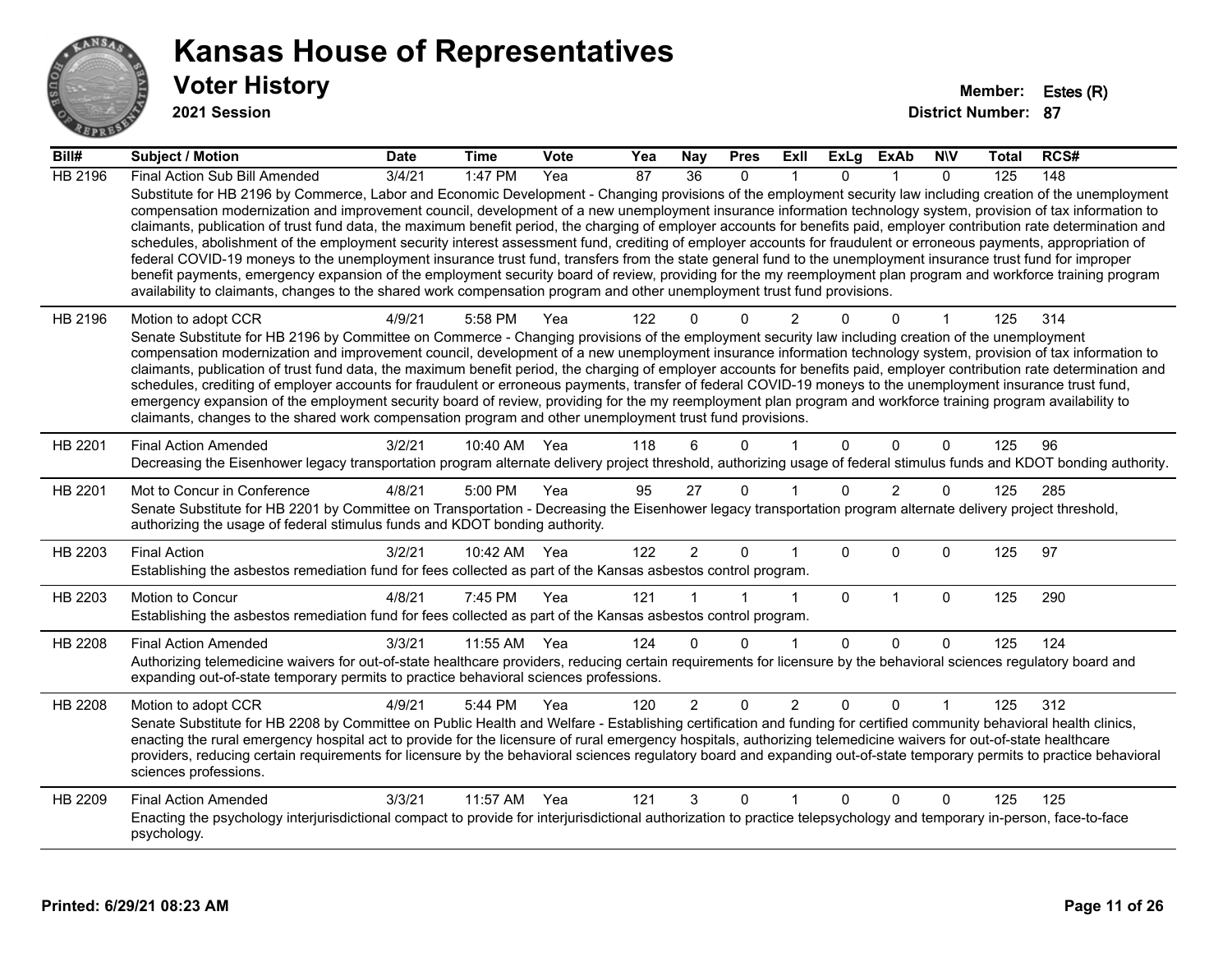![](_page_11_Picture_0.jpeg)

**2021 Session**

| Bill#          | <b>Subject / Motion</b>                                                                                                                                                      | <b>Date</b> | <b>Time</b>  | <b>Vote</b> | Yea | Nay            | <b>Pres</b>  | Exll           | <b>ExLg</b> | <b>ExAb</b>    | <b>NIV</b>   | Total | RCS# |
|----------------|------------------------------------------------------------------------------------------------------------------------------------------------------------------------------|-------------|--------------|-------------|-----|----------------|--------------|----------------|-------------|----------------|--------------|-------|------|
| HB 2212        | <b>Final Action</b>                                                                                                                                                          | 3/2/21      | 10:43 AM     | Yea         | 122 | $\overline{2}$ | $\mathbf{0}$ | 1              | $\Omega$    | $\Omega$       | $\Omega$     | 125   | 98   |
|                | Eliminating Kansas residency requirements for various liquor licenses.                                                                                                       |             |              |             |     |                |              |                |             |                |              |       |      |
| HB 2214        | <b>Final Action</b>                                                                                                                                                          | 3/2/21      | 10:45 AM     | Yea         | 124 | $\mathbf 0$    | $\mathbf 0$  | 1              | $\Omega$    | $\Omega$       | $\Omega$     | 125   | 99   |
|                | Authorizing the secretary of administration on behalf of the department of corrections to convey land in Mitchell county to the city of Beloit.                              |             |              |             |     |                |              |                |             |                |              |       |      |
| HB 2218        | <b>Final Action</b>                                                                                                                                                          | 3/4/21      | 1:49 PM      | Yea         | 123 | $\Omega$       | $\Omega$     |                | $\Omega$    |                | 0            | 125   | 149  |
|                | Updating membership and requirements of the Kansas state employees health care commission to include a current and retired state employee enrolled in the state              |             |              |             |     |                |              |                |             |                |              |       |      |
|                | healthcare benefits program group health insurance medical plan.                                                                                                             |             |              |             |     |                |              |                |             |                |              |       |      |
| HB 2218        | Motion to adopt CCR                                                                                                                                                          | 4/9/21      | 2:33 PM      | Yea         | 123 | $\mathbf 0$    | $\mathbf 0$  | $\overline{2}$ | $\Omega$    | $\Omega$       | $\mathbf 0$  | 125   | 306  |
|                | Updating the membership and responsibilities of the Kansas state employees health care commission and requiring the commission to make certain reports and                   |             |              |             |     |                |              |                |             |                |              |       |      |
|                | recommendations to the legislature.                                                                                                                                          |             |              |             |     |                |              |                |             |                |              |       |      |
| HB 2219        | <b>Final Action</b>                                                                                                                                                          | 3/16/21     | 11:13 AM Yea |             | 123 |                | $\mathbf 0$  |                | $\Omega$    | $\Omega$       | $\Omega$     | 125   | 168  |
|                | Enacting the Kansas targeted employment act to provide tax credits for the employment of persons with developmental disabilities.                                            |             |              |             |     |                |              |                |             |                |              |       |      |
| <b>HB 2224</b> | <b>Final Action Amended</b>                                                                                                                                                  | 3/4/21      | 1:50 PM      | Yea         | 117 | 6              | $\Omega$     |                | U           |                | $\Omega$     | 125   | 150  |
|                | Expanding the definition of "infectious disease" in certain statutes related to crimes in which bodily fluids may have been transmitted from one person to another.          |             |              |             |     |                |              |                |             |                |              |       |      |
| HB 2224        | Mot to Concur in Conference                                                                                                                                                  | 5/7/21      | 4:21 PM      | Yea         | 112 | $\overline{7}$ | $\Omega$     |                | $\Omega$    | 5              | $\Omega$     | 125   | 350  |
|                | Expanding the definition of "infectious disease" in certain statutes related to crimes in which bodily fluids may have been transmitted from one person to another.          |             |              |             |     |                |              |                |             |                |              |       |      |
| <b>HB 2227</b> | <b>Final Action Amended</b>                                                                                                                                                  | 3/4/21      | 1:53 PM      | Yea         | 113 | 10             | $\Omega$     |                | $\Omega$    |                | $\mathbf{0}$ | 125   | 151  |
|                | Providing immunity from civil liability for COVID-19 claims for certain covered facilities, including adult care homes, community mental health centers, crisis intervention |             |              |             |     |                |              |                |             |                |              |       |      |
|                | centers, community service providers and community developmental disability organizations.                                                                                   |             |              |             |     |                |              |                |             |                |              |       |      |
| <b>HB 2228</b> | <b>Final Action Amended</b>                                                                                                                                                  | 3/3/21      | 11:58 AM     | Yea         | 124 | $\Omega$       | $\mathbf{0}$ |                | $\Omega$    | $\mathbf 0$    | $\Omega$     | 125   | 126  |
|                | Requiring law enforcement agencies to adopt a policy regarding submission of sexual assault evidence kits and allowing evidence collection at child advocacy centers or      |             |              |             |     |                |              |                |             |                |              |       |      |
|                | other facilities.                                                                                                                                                            |             |              |             |     |                |              |                |             |                |              |       |      |
| HB 2231        | <b>Emergency Final Action</b>                                                                                                                                                | 3/4/21      | 4:35 PM      | Yea         | 78  | 45             | $\mathbf 0$  | 1              | $\Omega$    |                | $\Omega$     | 125   | 159  |
|                | Amending the definition of the crime of conducting a pyramid promotional scheme, providing for an exemption and defining key terms.                                          |             |              |             |     |                |              |                |             |                |              |       |      |
| HB 2234        | <b>Final Action</b>                                                                                                                                                          | 3/3/21      | 12:00 PM     | Yea         | 123 |                | $\Omega$     |                | $\Omega$    | $\Omega$       | $\Omega$     | 125   | 127  |
|                | Requiring medical directors of emergency medical services to provide medical oversight of such services and emergency medical service providers.                             |             |              |             |     |                |              |                |             |                |              |       |      |
| HB 2236        | <b>Final Action Amended</b>                                                                                                                                                  | 3/18/21     | 11:27 AM     | Yea         | 122 | $\Omega$       | $\Omega$     |                | $\Omega$    | $\overline{2}$ | 0            | 125   | 181  |
|                | Authorizing exclusion of the sales comparison approach in mortgage financing appraisals of certain unique residential real property in rural counties.                       |             |              |             |     |                |              |                |             |                |              |       |      |
|                |                                                                                                                                                                              |             |              |             |     |                |              |                |             |                |              |       |      |
| HB 2237        | <b>Final Action</b>                                                                                                                                                          | 2/24/21     | 11:22 AM     | Yea         | 107 | 16             | $\mathbf 0$  |                | $\Omega$    | 1              | $\Omega$     | 125   | 68   |
|                | Extending the eligible time period for the rural opportunity zone loan repayment program and income tax credit.                                                              |             |              |             |     |                |              |                |             |                |              |       |      |
| HB 2238        | <b>Final Action</b>                                                                                                                                                          | 3/2/21      | 10:47 AM     | Yea         | 124 | U              | 0            |                | $\Omega$    | $\mathbf{0}$   | $\Omega$     | 125   | 100  |
|                | Eliminating the dollar limitation for acceptance of gifts by donors to school districts or cities, or both, for library purposes.                                            |             |              |             |     |                |              |                |             |                |              |       |      |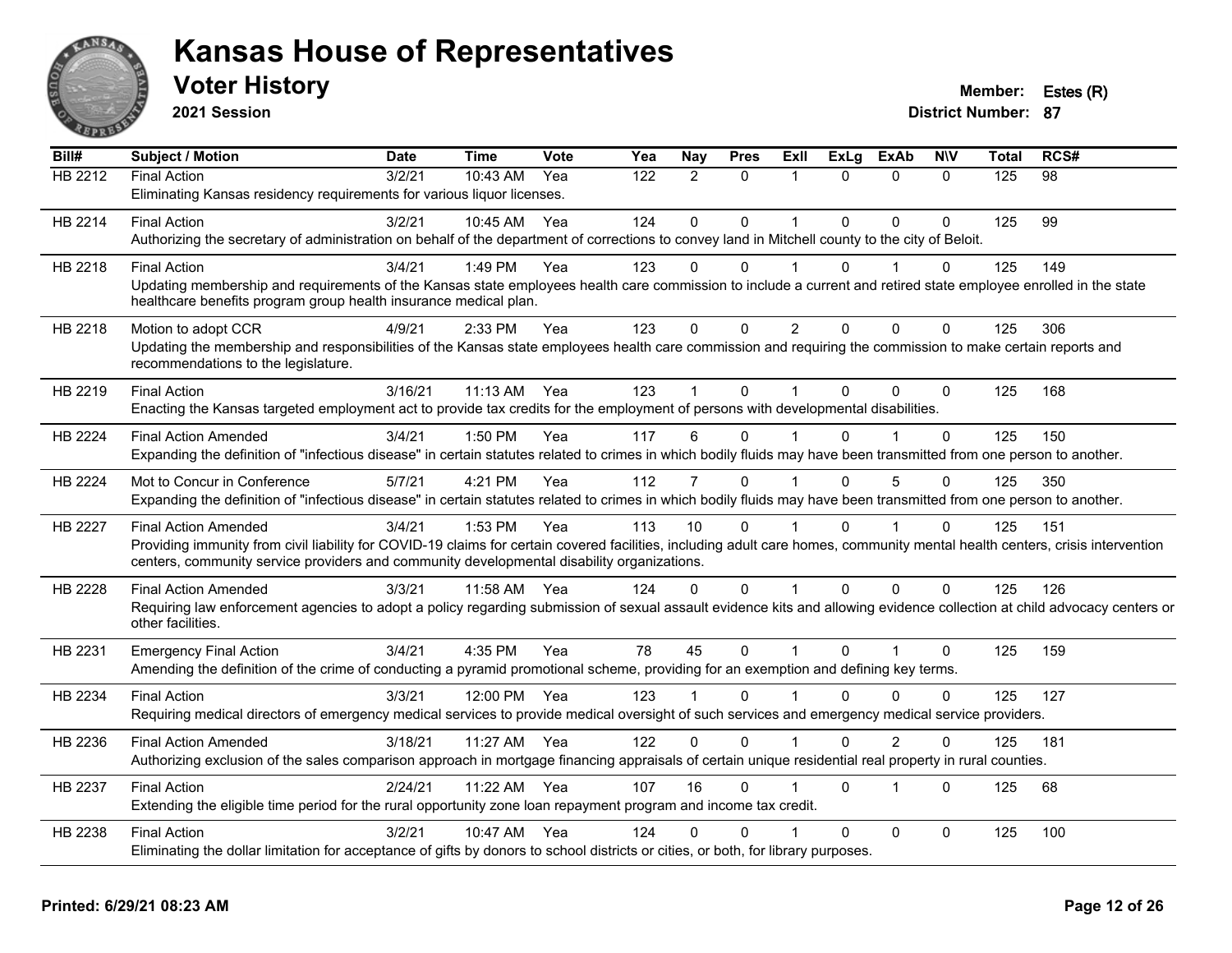![](_page_12_Picture_0.jpeg)

**2021 Session**

#### **Voter History Member: Estes (R)**

| Bill#          | <b>Subject / Motion</b>                                                                                                                                                                                                                                                                                                                                                                                  | <b>Date</b> | <b>Time</b>  | Vote | Yea              | <b>Nay</b>     | <b>Pres</b>  | ExIl         | <b>ExLg</b> | <b>ExAb</b>    | <b>NIV</b>   | <b>Total</b> | RCS# |
|----------------|----------------------------------------------------------------------------------------------------------------------------------------------------------------------------------------------------------------------------------------------------------------------------------------------------------------------------------------------------------------------------------------------------------|-------------|--------------|------|------------------|----------------|--------------|--------------|-------------|----------------|--------------|--------------|------|
| HB 2239        | <b>Emergency Final Action Amended</b><br>Extending the Kansas corporate income tax net operating loss carryforward.                                                                                                                                                                                                                                                                                      | 3/4/21      | 4:33 PM      | Yea  | $\overline{123}$ | $\mathbf{0}$   | $\mathbf{0}$ | 1            | $\Omega$    | $\mathbf{1}$   | $\mathbf{0}$ | 125          | 158  |
| HB 2243        | <b>Final Action</b><br>Adjusting the frequency of the KPERS actuarial experience study.                                                                                                                                                                                                                                                                                                                  | 2/25/21     | 11:43 AM     | Yea  | 123              | $\mathbf{1}$   | $\mathbf{0}$ | $\mathbf{1}$ | $\Omega$    | $\mathbf{0}$   | $\Omega$     | 125          | 78   |
| HB 2243        | Motion to adopt CCR<br>Adjusting the frequency of the KPERS actuarial experience study, providing a moratorium on KPERS death and long-term disability employer contributions, allowing the<br>extension of certain DROP periods and conforming certain KPERS provisions with the federal CARES act.                                                                                                     | 4/8/21      | 5:11 PM      | Yea  | 122              | $\Omega$       | $\mathbf 0$  | 1            | $\Omega$    | $\overline{2}$ | 0            | 125          | 288  |
| <b>HB 2244</b> | <b>Emergency Final Action Amended</b><br>Establishing requirements for the effective disposal of industrial hemp and requiring industrial hemp processors to register with the state fire marshal.                                                                                                                                                                                                       | 2/25/21     | 12:49 PM     | Yea  | 97               | 27             | $\mathbf 0$  | 1            | $\Omega$    | $\mathbf 0$    | 0            | 125          | 79   |
| HB 2244        | Motion to adopt CCR<br>Establishing requirements for the effective disposal of industrial hemp and requiring industrial hemp processors to register with the state fire marshal.                                                                                                                                                                                                                         | 4/8/21      | 9:32 PM      | Yea  | 101              | 22             | $\Omega$     | 1            | $\Omega$    |                | $\Omega$     | 125          | 295  |
| HB 2245        | <b>Final Action</b><br>Permitting the division of vehicles to collect emergency contact information for registration purposes and permitting law enforcement agencies to use such information in<br>the case of an emergency.                                                                                                                                                                            | 3/4/21      | 1:54 PM      | Yea  | 123              | $\Omega$       | $\Omega$     |              | $\Omega$    |                | $\Omega$     | 125          | 152  |
| HB 2245        | Motion to Concur<br>Permitting the division of vehicles to collect emergency contact information for registration purposes and permitting law enforcement agencies to use such information in<br>the case of an emergency.                                                                                                                                                                               | 4/7/21      | 10:30 AM     | Yea  | 122              | $\mathbf{0}$   | $\mathbf{0}$ | $\mathbf{1}$ | $\Omega$    | $\overline{2}$ | $\Omega$     | 125          | 267  |
| HB 2247        | <b>Final Action Amended</b><br>Designating a portion of K-67 highway as the COII Trenton J Brinkman memorial highway, designating bridges on U.S. highway 54 as the Max Zimmerman memorial<br>bridge and the Jack Taylor memorial bridge, designating a bridge on U.S. highway 77 as the PFC Loren H Larson bridge and designating a bridge on U.S. highway 166<br>as the Tyler A Juden memorial bridge. | 3/2/21      | 10:48 AM Yea |      | 124              | $\Omega$       | $\mathbf{0}$ |              | $\Omega$    | $\mathbf{0}$   | $\Omega$     | 125          | 101  |
| HB 2247        | Motion to Concur<br>Designating a portion of K-67 highway as the COII Trenton J Brinkman memorial highway, designating bridges on U.S. highway 54 as the Max Zimmerman memorial<br>bridge and the Jack Taylor memorial bridge, designating a bridge on U.S. highway 77 as the PFC Loren H Larson bridge and designating a bridge on U.S. highway 166<br>as the Tyler A Juden memorial bridge.            | 4/7/21      | 10:23 AM Yea |      | 122              | $\Omega$       | $\Omega$     |              | $\Omega$    | 2              | $\Omega$     | 125          | 264  |
| HB 2248        | <b>Final Action</b><br>Increasing state financial assistance to local health departments under specified circumstances.                                                                                                                                                                                                                                                                                  | 3/17/21     | 11:19 AM Yea |      | 111              | 12             | $\Omega$     | 1            | $\Omega$    | $\mathbf 1$    | $\Omega$     | 125          | 175  |
| HB 2252        | <b>Final Action Amended</b><br>Creating fulfillment house licenses to authorize storage and shipping services provided to winery special order shipping licensees.                                                                                                                                                                                                                                       | 3/2/21      | 10:50 AM     | Yea  | 122              | $\overline{2}$ | $\Omega$     | 1            | $\Omega$    | $\mathbf{0}$   | $\mathbf 0$  | 125          | 102  |
| HB 2254        | <b>Final Action Amended</b><br>Increasing the monetary cap on irrevocable prearranged funeral agreements to \$10,000.                                                                                                                                                                                                                                                                                    | 2/24/21     | 11:23 AM     | Yea  | 123              | $\mathbf{0}$   | $\mathbf{0}$ | 1            | $\Omega$    | $\mathbf{1}$   | $\Omega$     | 125          | 69   |
| HB 2254        | Mot to Concur in Conference<br>Increasing the monetary cap on irrevocable prearranged funeral agreements to \$10,000.                                                                                                                                                                                                                                                                                    | 4/8/21      | 7:48 PM      | Yea  | 122              |                | $\mathbf{0}$ | 1            | $\Omega$    | $\overline{1}$ | 0            | 125          | 291  |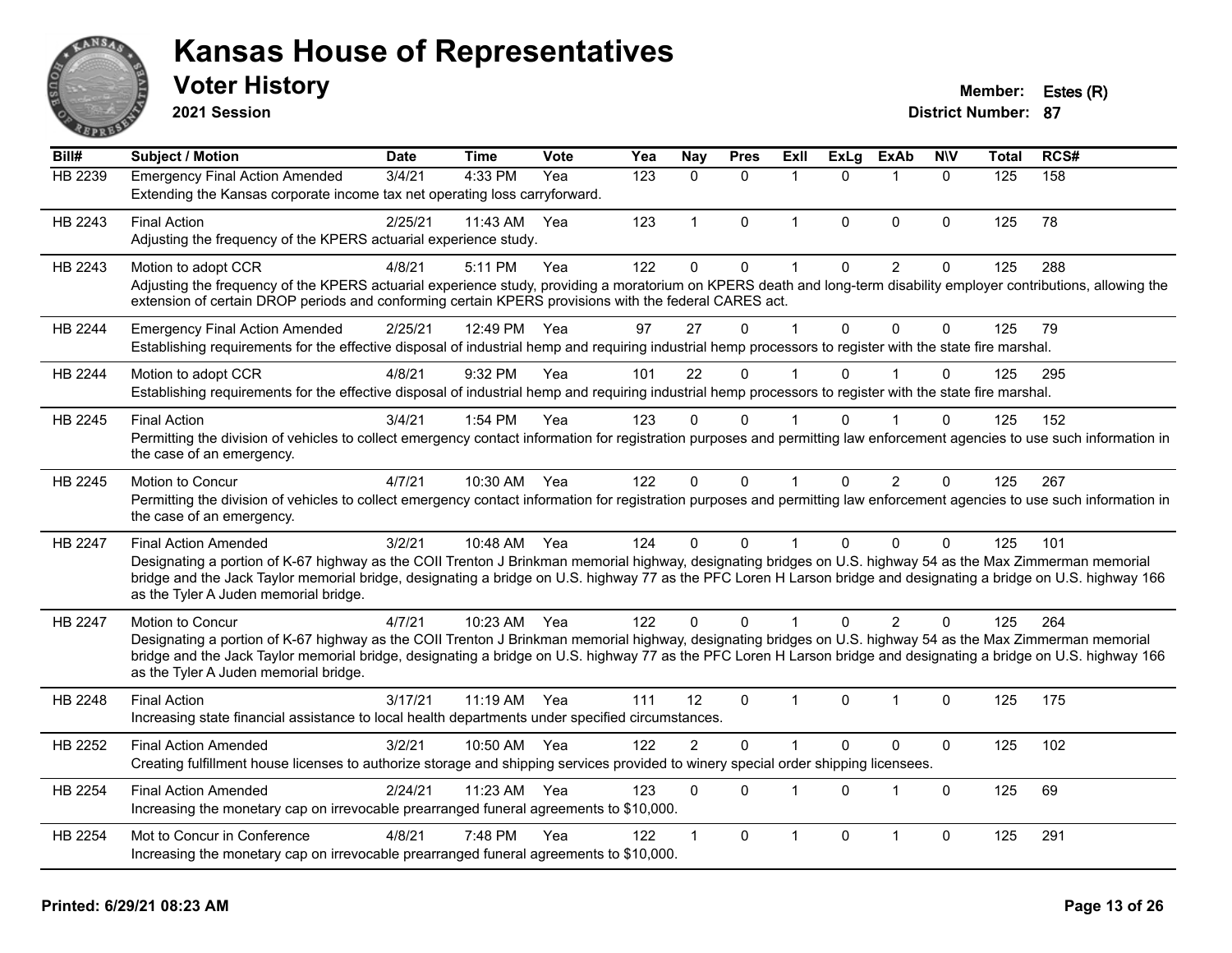![](_page_13_Picture_0.jpeg)

**2021 Session**

| Bill#   | <b>Subject / Motion</b>                                                                                                                                                                                                                                                                                 | <b>Date</b> | <b>Time</b>  | Vote | Yea | Nay            | <b>Pres</b>  | Exll         | <b>ExLg</b> | <b>ExAb</b>    | <b>NIV</b>  | <b>Total</b> | RCS# |
|---------|---------------------------------------------------------------------------------------------------------------------------------------------------------------------------------------------------------------------------------------------------------------------------------------------------------|-------------|--------------|------|-----|----------------|--------------|--------------|-------------|----------------|-------------|--------------|------|
| HB 2259 | <b>Final Action Amended</b><br>Permitting the use of expedited partner therapy to treat a sexually transmitted disease.                                                                                                                                                                                 | 3/2/21      | 10:53 AM     | Nay  | 75  | 49             | $\mathbf{0}$ | 1            | $\Omega$    | $\Omega$       | $\Omega$    | 125          | 103  |
| HB 2262 | <b>Final Action Amended</b><br>Eliminating the requirement to provide a permit to cremate in certain circumstances and authorizing electronic permits to cremate.                                                                                                                                       | 2/24/21     | 11:25 AM Yea |      | 122 |                | $\Omega$     |              | $\Omega$    | $\overline{1}$ | $\Omega$    | 125          | 70   |
| HB 2264 | <b>Final Action</b><br>Permitting student athletes at postsecondary educational institutions to receive compensation for the use of their name, image, likeness rights or athletic reputation.                                                                                                          | 3/2/21      | 10:56 AM     | Yea  | 95  | 29             | $\Omega$     |              | $\Omega$    | $\Omega$       | $\Omega$    | 125          | 104  |
| HB 2270 | <b>Final Action</b><br>Modifying the distribution of the levy on fire insurance business premiums to the state fire marshal fee fund, the emergency medical services operating fund and the fire<br>service training program fund.                                                                      | 3/2/21      | 10:58 AM Yea |      | 123 |                | $\Omega$     |              | $\Omega$    | $\Omega$       | $\Omega$    | 125          | 105  |
| HB 2275 | <b>Final Action</b><br>Requiring the department of corrections to develop guidance to be used by parole officers when responding to violations of parole and postrelease supervision and that<br>incentivize compliant behavior.                                                                        | 3/2/21      | 10:27 AM     | Yea  | 124 | $\Omega$       | $\Omega$     |              | $\Omega$    | $\mathbf{0}$   | $\Omega$    | 125          | 89   |
| HB 2277 | <b>Emergency Final Action Amended</b><br>Clarifying the definition of possession in the Kansas criminal code.                                                                                                                                                                                           | 2/25/21     | 12:51 PM     | Yea  | 116 | 8              | $\Omega$     | 1            | $\Omega$    | $\mathbf{0}$   | $\Omega$    | 125          | 80   |
| HB 2279 | <b>Final Action Amended</b><br>Enacting the physical therapy licensure compact and authorizing criminal history record checks.                                                                                                                                                                          | 3/3/21      | 12:02 PM     | Yea  | 122 | $\overline{2}$ | $\mathbf{0}$ | $\mathbf{1}$ | $\Omega$    | $\mathbf{0}$   | $\Omega$    | 125          | 128  |
| HB 2280 | <b>Final Action Amended</b><br>Updating statutes relating to the powers, duties and functions of the state board of pharmacy.                                                                                                                                                                           | 3/3/21      | 12:03 PM     | Yea  | 116 | 8              | $\mathbf{0}$ | $\mathbf 1$  | $\Omega$    | $\mathbf 0$    | $\mathbf 0$ | 125          | 129  |
| HB 2287 | <b>Final Action</b><br>Establishing the Kansas promise scholarship act to provide scholarships to students who attend postsecondary educational programs that correspond to high-need<br>career fields.                                                                                                 | 3/16/21     | 11:15 AM     | Yea  | 115 | 9              | $\mathbf{0}$ | 1            | $\Omega$    | $\Omega$       | $\Omega$    | 125          | 169  |
| HB 2292 | <b>Final Action</b><br>Creating exemptions in the open records act for cyber security assessments, plans and vulnerabilities.                                                                                                                                                                           | 3/2/21      | 10:28 AM     | Yea  | 124 | $\Omega$       | $\mathbf 0$  | 1            | $\Omega$    | $\mathbf{0}$   | $\Omega$    | 125          | 90   |
| HB 2295 | <b>Final Action</b><br>Exempting municipal motor grader vehicle operators from Kansas uniform commercial drivers' license act requirements.                                                                                                                                                             | 3/4/21      | 1:56 PM      | Yea  | 122 |                | $\Omega$     | 1            | $\Omega$    | $\mathbf{1}$   | $\mathbf 0$ | 125          | 153  |
| HB 2297 | <b>Final Action</b><br>Concerning requirements of publication of certain documents by the secretary of state; relating to session laws, the Kansas register, proposed amendments to the<br>constitution of the state of Kansas, and Kansas administrative rules and regulations and guidance documents. | 3/2/21      | 10:59 AM     | Yea  | 124 | $\Omega$       | $\Omega$     | 1            | $\Omega$    | $\Omega$       | $\Omega$    | 125          | 106  |
| HB 2298 | <b>Final Action</b><br>Changing requirements for service of process on nonresident drivers and clarifying service of process on certain business entities.                                                                                                                                              | 3/2/21      | 11:01 AM Yea |      | 120 | $\Lambda$      | $\Omega$     |              | $\Omega$    | $\Omega$       | 0           | 125          | 107  |
| HB 2313 | <b>Final Action</b><br>Allowing Kansas national guard and reservist members who are in good standing to receive a property tax exemption for up to two motor vehicles.                                                                                                                                  | 3/4/21      | 1:32 PM      | Yea  | 123 | $\Omega$       | $\Omega$     |              |             |                | $\Omega$    | 125          | 142  |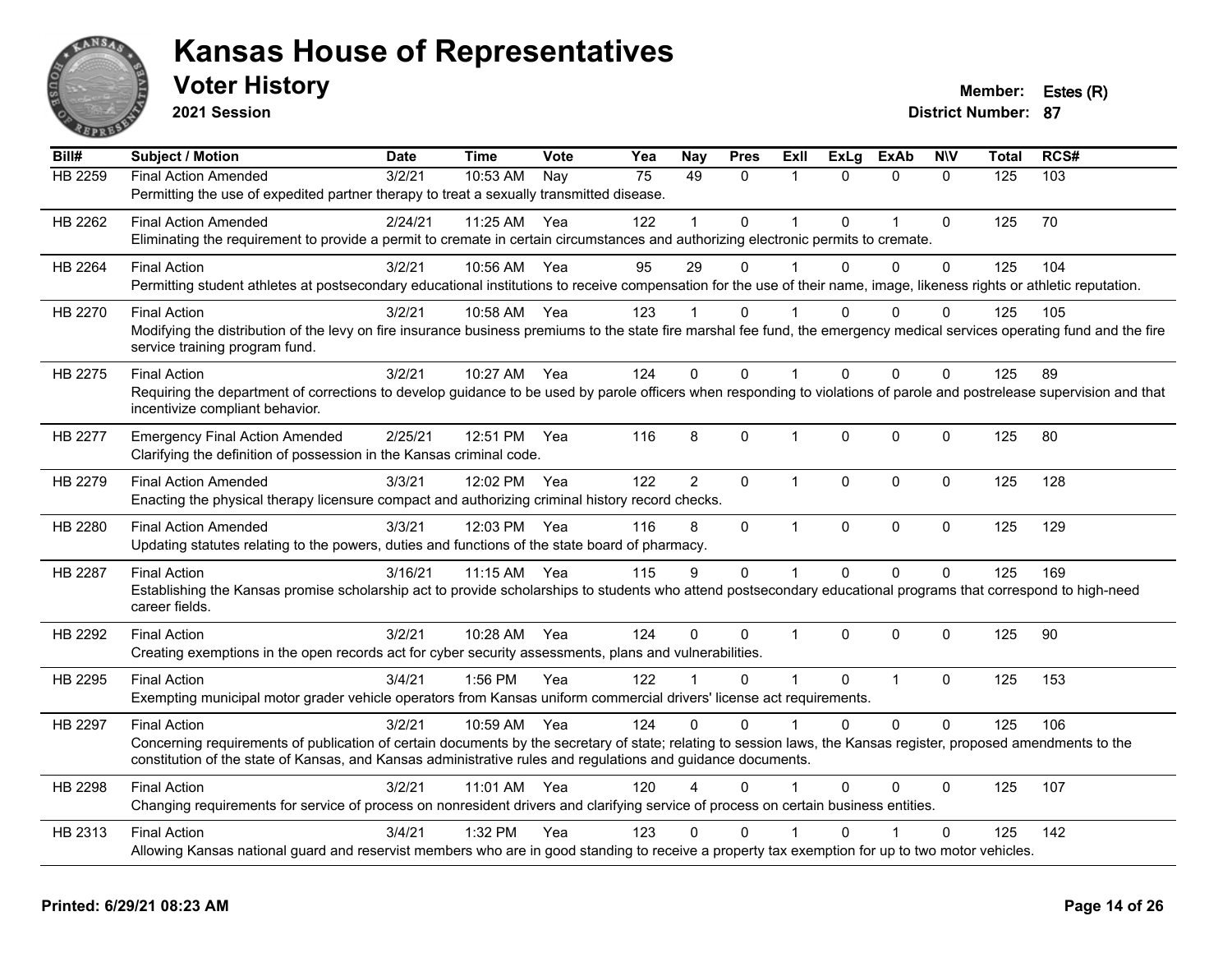![](_page_14_Picture_0.jpeg)

**2021 Session**

| Bill#          | <b>Subject / Motion</b>                                                                                                                                                                                                                                                                                                                                                                                                                                                                                                                                                                                                                                                                                                   | <b>Date</b> | Time         | Vote | Yea | <b>Nay</b>     | <b>Pres</b>  | Exll         | ExLg         | <b>ExAb</b>     | <b>NIV</b>   | <b>Total</b> | RCS# |
|----------------|---------------------------------------------------------------------------------------------------------------------------------------------------------------------------------------------------------------------------------------------------------------------------------------------------------------------------------------------------------------------------------------------------------------------------------------------------------------------------------------------------------------------------------------------------------------------------------------------------------------------------------------------------------------------------------------------------------------------------|-------------|--------------|------|-----|----------------|--------------|--------------|--------------|-----------------|--------------|--------------|------|
| <b>HB 2313</b> | Motion to adopt CCR                                                                                                                                                                                                                                                                                                                                                                                                                                                                                                                                                                                                                                                                                                       | 5/7/21      | 11:59 PM     | Yea  | 108 | 3              | $\mathbf{0}$ |              | $\Omega$     | $\overline{13}$ | $\Omega$     | 125          | 355  |
|                | Senate Substitute for HB 2313 by Committee on Assessment and Taxation - Providing for reimbursement of property taxes for certain business shutdowns or<br>restrictions, allowing Kansas national guard and reservist members who are in good standing to receive a property tax exemption for up to two motor vehicles,<br>authorizing continuation of the statewide levy for schools and the exemption of a portion of residential property from such levy, authorizing appointment by the governor<br>of a member pro tempore when a vacancy on the state board of tax appeals exists and directing post audit study of the impact of non-profit and governmental entities<br>competing against for-profit businesses. |             |              |      |     |                |              |              |              |                 |              |              |      |
| HB 2315        | <b>Emergency Final Action</b><br>Providing a tax credit for contributions to technical colleges.                                                                                                                                                                                                                                                                                                                                                                                                                                                                                                                                                                                                                          | 3/4/21      | 4:41 PM      | Yea  | 119 | $\overline{4}$ | $\mathbf{0}$ | $\mathbf{1}$ | $\mathbf{0}$ | $\mathbf{1}$    | $\mathbf 0$  | 125          | 164  |
| HB 2316        | <b>Final Action</b><br>Eliminating the prohibition of a surcharge when purchases are made with a credit or debit card.                                                                                                                                                                                                                                                                                                                                                                                                                                                                                                                                                                                                    | 3/30/21     | 10:34 AM     | Yea  | 90  | 34             | $\mathbf{0}$ | 1            | $\Omega$     | $\mathbf 0$     | $\Omega$     | 125          | 234  |
| HB 2321        | <b>Final Action Amended</b><br>Requiring electric public utilities to notify cities prior to construction of urban electric transmission lines.                                                                                                                                                                                                                                                                                                                                                                                                                                                                                                                                                                           | 3/2/21      | 11:03 AM     | Yea  | 122 | $\overline{a}$ | $\pmb{0}$    | $\mathbf{1}$ | $\Omega$     | $\mathbf 0$     | $\mathbf 0$  | 125          | 108  |
| HB 2329        | <b>Final Action Amended</b><br>Updating the entities who are subject to the pipeline safety program of the state corporation commission.                                                                                                                                                                                                                                                                                                                                                                                                                                                                                                                                                                                  | 3/24/21     | 11:14 AM     | Yea  | 121 |                | $\Omega$     | $\mathbf{1}$ | $\Omega$     | 2               | $\Omega$     | 125          | 200  |
| HB 2332        | <b>Final Action Amended</b><br>Requiring identification of the sender on third party solicitations to registered voters to file an application for an advance voting ballot.                                                                                                                                                                                                                                                                                                                                                                                                                                                                                                                                              | 3/3/21      | 12:05 PM     | Yea  | 86  | 38             | $\Omega$     | 1            | $\Omega$     | $\mathbf{0}$    | $\Omega$     | 125          | 130  |
| HB 2332        | Motion to adopt CCR<br>Prohibiting the modification of election laws other than by legislative process, requiring county election officials to maintain residential and mailing addresses for<br>registered voters, requiring identification of the sender on third party solicitations to registered voters to file an application for an advance voting ballot and prohibiting<br>such solicitations by nonresidents of this state, expanding the crime of election tampering and providing for the appointment of elected officials when vacancy is due to<br>military service.                                                                                                                                        | 4/8/21      | 10:21 PM     | Yea  | 83  | 38             | $\mathbf 0$  | 1            | $\Omega$     | 3               | 0            | 125          | 297  |
| HB 2332        | <b>Consideration of Veto</b><br>Prohibiting the modification of election laws other than by legislative process, requiring county election officials to maintain residential and mailing addresses for<br>registered voters, requiring identification of the sender on third party solicitations to registered voters to file an application for an advance voting ballot and prohibiting<br>such solicitations by nonresidents of this state, expanding the crime of election tampering and providing for the appointment of elected officials when vacancy is due to<br>military service.                                                                                                                               | 5/3/21      | 11:45 AM     | Yea  | 86  | 37             | $\mathbf{0}$ | 0            | $\Omega$     | 1               | 1            | 125          | 318  |
| HB 2339        | <b>Final Action Amended</b><br>Expanding the crime of election tampering to include changing or altering votes cast, manipulating computer hardware or software or vote tabulation methods or<br>producing false vote totals.                                                                                                                                                                                                                                                                                                                                                                                                                                                                                             | 3/17/21     | 11:21 AM     | Yea  | 122 |                | $\mathbf{0}$ |              | $\Omega$     |                 | $\mathbf{0}$ | 125          | 176  |
| HB 2361        | <b>Final Action</b><br>Authorizing the supreme court to adopt rules establishing specialty courts, creating the specialty court funding advisory committee and the specialty court resources<br>fund.                                                                                                                                                                                                                                                                                                                                                                                                                                                                                                                     | 3/3/21      | 12:07 PM Yea |      | 122 | 1              | $\mathbf{1}$ | 1            | $\Omega$     | $\Omega$        | $\Omega$     | 125          | 131  |
| HB 2362        | <b>Final Action</b><br>Modifying the elements of and making changes to the criminal penalties of abuse of a child.                                                                                                                                                                                                                                                                                                                                                                                                                                                                                                                                                                                                        | 3/3/21      | 12:08 PM     | Yea  | 124 | U              | $\Omega$     |              | $\Omega$     | $\Omega$        | $\Omega$     | 125          | 132  |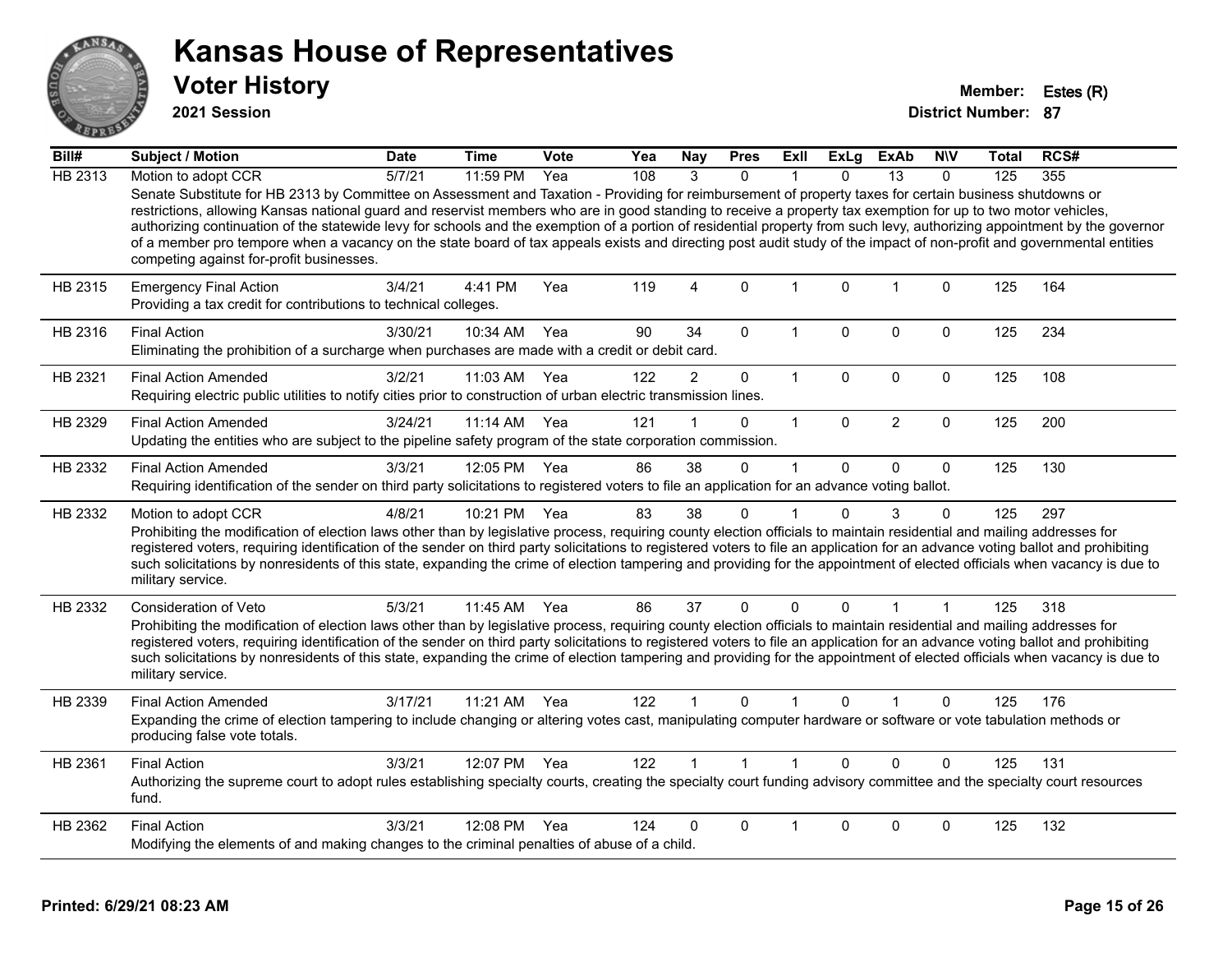![](_page_15_Picture_0.jpeg)

#### **Voter History Member: Estes (R) Kansas House of Representatives**

**2021 Session**

| Bill#   | <b>Subject / Motion</b>                                                                                                                                                                                                                                                                                                                                                                                                                                                                                                                                                                                             | <b>Date</b> | <b>Time</b>  | <b>Vote</b> | Yea | Nay            | <b>Pres</b>  | <b>Exll</b>   | <b>ExLg</b>  | <b>ExAb</b>  | <b>NIV</b>   | <b>Total</b>   | RCS# |
|---------|---------------------------------------------------------------------------------------------------------------------------------------------------------------------------------------------------------------------------------------------------------------------------------------------------------------------------------------------------------------------------------------------------------------------------------------------------------------------------------------------------------------------------------------------------------------------------------------------------------------------|-------------|--------------|-------------|-----|----------------|--------------|---------------|--------------|--------------|--------------|----------------|------|
| HB 2363 | <b>Final Action Amended</b><br>Increasing the maximum rate paid to appointed counsel.                                                                                                                                                                                                                                                                                                                                                                                                                                                                                                                               | 3/30/21     | 10:36 AM     | Yea         | 116 | 8              | $\Omega$     | $\mathbf{1}$  | $\Omega$     | $\Omega$     | $\Omega$     | $\frac{1}{25}$ | 235  |
| HB 2366 | <b>Emergency Final Action</b><br>Requiring prosecutors to disclose their intent to introduce testimony from a jailhouse witness and to forward information to the Kansas bureau of investigation.                                                                                                                                                                                                                                                                                                                                                                                                                   | 4/8/21      | 11:33 AM     | Yea         | 123 | $\mathbf 0$    | $\mathbf{0}$ | $\mathbf{1}$  | $\mathbf{0}$ | $\mathbf{1}$ | $\mathbf{0}$ | 125            | 279  |
| HB 2367 | <b>Final Action</b><br>Authorizing the state corporation commission to regulate certain transmission line wire stringing activities.                                                                                                                                                                                                                                                                                                                                                                                                                                                                                | 3/2/21      | 11:04 AM Yea |             | 124 | $\Omega$       | $\Omega$     |               | $\Omega$     | $\Omega$     | $\Omega$     | 125            | 109  |
| HB 2374 | <b>Final Action</b><br>Authorizing the Kansas sentencing commission to change risk assessment cut-off levels for participation in the certified drug abuse treatment program.                                                                                                                                                                                                                                                                                                                                                                                                                                       | 3/2/21      | 11:06 AM Yea |             | 124 | $\Omega$       | $\Omega$     | 1             | $\Omega$     | $\Omega$     | $\mathbf{0}$ | 125            | 110  |
| HB 2377 | <b>Final Action Amended</b><br>Revising the laws concerning driving under the influence, including authorizing reinstatement of a driver's license for certain persons with an ignition interlock device<br>restriction, requiring persons with an ignition interlock device restriction to complete the ignition interlock device program before driving privileges are fully reinstated,<br>providing for reduced ignition interlock device program costs for certain persons and modifying the criminal penalties for driving a commercial motor vehicle under the<br>influence and driving under the influence. | 3/3/21      | 12:10 PM     | Yea         | 101 | 23             | $\Omega$     |               | $\Omega$     | $\Omega$     | $\Omega$     | 125            | 133  |
| HB 2379 | <b>Final Action Amended</b><br>Enacting the peer-to-peer vehicle sharing act to provide insurance, liability, recordkeeping and consumer protection requirements for peer-to-peer vehicle sharing.                                                                                                                                                                                                                                                                                                                                                                                                                  | 3/4/21      | 1:58 PM      | Yea         | 123 | $\Omega$       | $\Omega$     | 1             | $\Omega$     | 1            | $\Omega$     | 125            | 154  |
| HB 2380 | <b>Final Action Amended</b><br>Amending healthcare stabilization fund minimum professional liability insurance coverage requirements and the membership of the board of governors of such fund.                                                                                                                                                                                                                                                                                                                                                                                                                     | 3/30/21     | 10:37 AM     | Yea         | 104 | 20             | $\Omega$     |               | 0            | $\Omega$     | $\Omega$     | 125            | 236  |
| HB 2387 | <b>Final Action Amended</b><br>Revising laws relating to operating an aircraft under the influence, including prescribing criminal and administrative penalties and providing for testing of blood, breath,<br>urine or other bodily substances, and preliminary screening tests of breath or oral fluid.                                                                                                                                                                                                                                                                                                           | 3/2/21      | 11:08 AM Yea |             | 101 | 23             | $\Omega$     |               | $\Omega$     | $\Omega$     | $\Omega$     | 125            | 111  |
| HB 2390 | <b>Final Action</b><br>Making permanent certain exceptions to the disclosure of public records under the open records act.                                                                                                                                                                                                                                                                                                                                                                                                                                                                                          | 3/2/21      | 10:30 AM     | Yea         | 124 | $\Omega$       | $\Omega$     | 1             | $\Omega$     | $\mathbf 0$  | $\Omega$     | 125            | 91   |
| HB 2390 | Motion to adopt CCR<br>Making permanent certain exceptions to the disclosure of public records under the open records act, creating exemptions in the open records act for cyber security<br>assessments, plans and vulnerabilities, prohibiting the filing of certain liens or claims against real or personal property and providing for criminal penalties and<br>authorizing local correctional or detention officers and administrative hearing officers to have identifying information restricted from public access on public websites that<br>identify home addresses or home ownership.                   | 4/9/21      | 10:20 AM Yea |             | 121 | $\overline{2}$ | $\Omega$     | $\mathcal{P}$ | $\Omega$     | $\Omega$     | $\Omega$     | 125            | 300  |
| HB 2391 | <b>Final Action Amended</b><br>Changing the secretary of state's business filings provisions including instituting biennial business report filings and making other changes to business filing provisions,<br>information requirements and fees, removing exemptions from the open records act for tax records no longer kept by the secretary of state, permitting the public<br>recording of UCC filings with improperly included social security numbers and repealing certain obsolete statutes including blanket music license filing provisions.                                                             | 3/2/21      | 11:10 AM     | Yea         | 121 | 3              | $\Omega$     |               |              | $\Omega$     | $\Omega$     | 125            | 112  |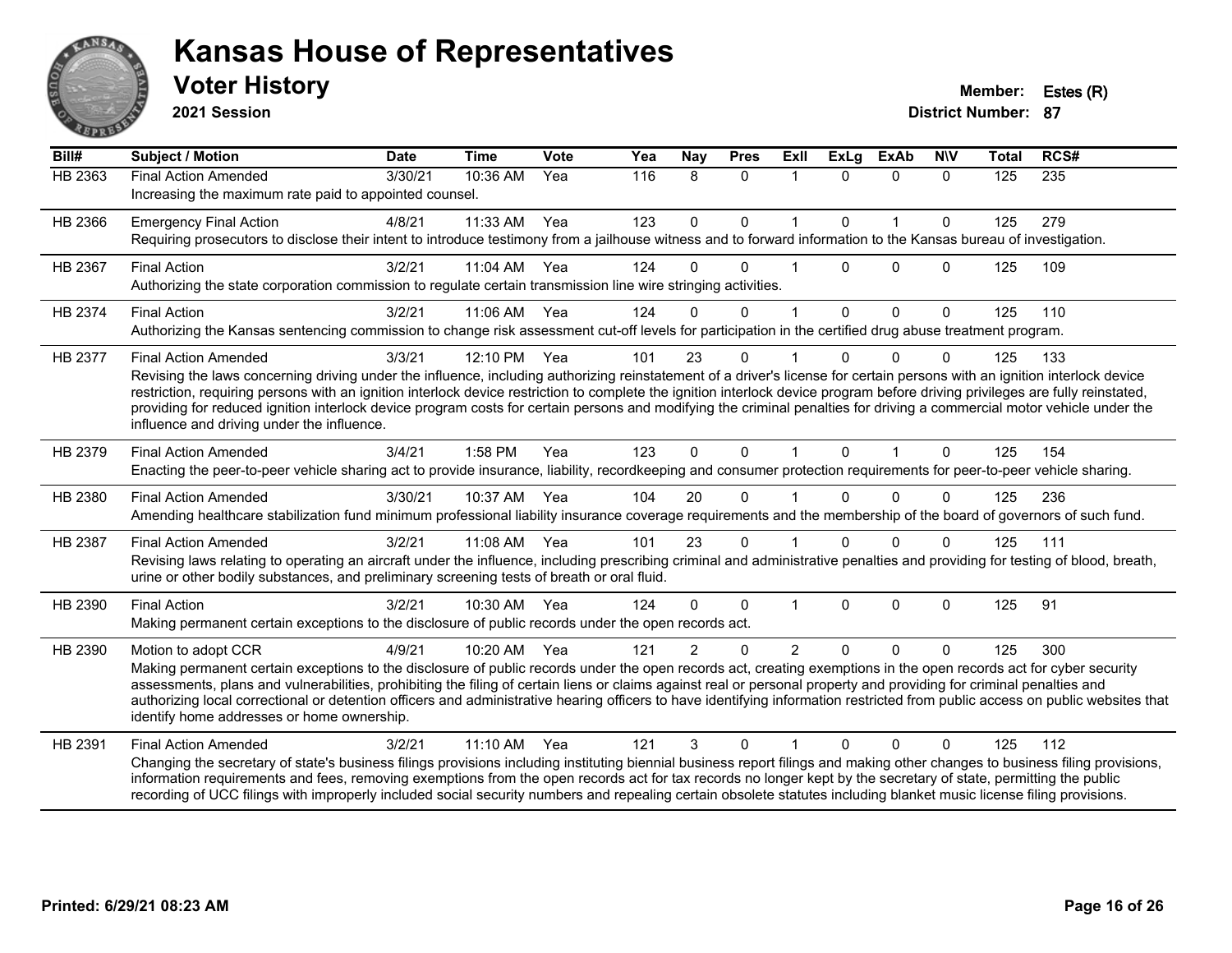|         | <b>Voter History</b><br>2021 Session                                                                                                                                                                                                                                                                                                                                                                                                                                                        |             |              |      |     |               |                |                |              |                |                | <b>District Number: 87</b> | Member: Estes (R) |
|---------|---------------------------------------------------------------------------------------------------------------------------------------------------------------------------------------------------------------------------------------------------------------------------------------------------------------------------------------------------------------------------------------------------------------------------------------------------------------------------------------------|-------------|--------------|------|-----|---------------|----------------|----------------|--------------|----------------|----------------|----------------------------|-------------------|
| Bill#   | <b>Subject / Motion</b>                                                                                                                                                                                                                                                                                                                                                                                                                                                                     | <b>Date</b> | <b>Time</b>  | Vote | Yea | Nay           | <b>Pres</b>    | Exll           | <b>ExLg</b>  | <b>ExAb</b>    | <b>NIV</b>     | Total                      | RCS#              |
| HB 2391 | Mot to Concur in Conference<br>Changing the secretary of state's business filings provisions, including instituting biennial business report filings, authorizing the secretary of state to contract with private<br>entities for printing and binding services, changing publication and price requirements for publications of the secretary of state and repealing certain obsolete statutes<br>including blanket music license filing provisions.                                       | 4/8/21      | 7:51 PM      | Yea  | 123 | $\mathbf{0}$  | $\Omega$       | $\overline{1}$ | $\Omega$     | $\mathbf{1}$   | $\Omega$       | 125                        | 292               |
| HB 2397 | EFA Sub Bill Amended<br>Appropriations for FY 2021, FY 2022, FY 2023 and FY 2024 for various state agencies.                                                                                                                                                                                                                                                                                                                                                                                | 3/30/21     | 8:00 PM      | Yea  | 71  | 52            | $\Omega$       | 1              | 0            | 1              | $\mathbf 0$    | 125                        | 257               |
| HB 2397 | Motion to Concur<br>Senate Substitute for Substitute for HB 2397 by Committee on Ways and Means - Reconciling conflicting amendments to certain statutes.                                                                                                                                                                                                                                                                                                                                   | 5/7/21      | 11:57 AM     | Yea  | 116 | 3             | $\mathbf{1}$   | $\mathbf{1}$   | $\mathbf 0$  | 3              | $\mathbf 1$    | 125                        | 348               |
| HB 2401 | <b>Final Action Amended</b><br>Authorizing the secretary of corrections to enter agreements for public-private partnerships for projects for new or renovated buildings at correctional institutions for<br>education, skills-building and spiritual needs programs; establishing a nonprofit corporation to receive gifts, donations, grants and other moneys and engage in<br>fundraising projects for funding such projects for education, skills-building and spiritual needs programs. | 3/23/21     | 11:13 AM     | Yea  | 123 | $\Omega$      | 0              | $\overline{2}$ | $\mathbf 0$  | $\Omega$       | $\Omega$       | 125                        | 189               |
| HB 2401 | Motion to Concur<br>Authorizing the secretary of corrections to enter agreements for public-private partnerships for projects for new or renovated buildings at correctional institutions for<br>education, skills-building and spiritual needs programs; establishing a nonprofit corporation to receive gifts, donations, grants and other moneys and engage in<br>fundraising projects for funding such projects for education, skills-building and spiritual needs programs.            | 4/8/21      | 5:04 PM      | Yea  | 120 | $\mathcal{P}$ | 0              | 1              | $\mathbf 0$  | $\overline{2}$ | $\overline{0}$ | 125                        | 286               |
| HB 2405 | <b>Emergency Final Action Amended</b><br>Authorizing the issuance of \$1,000,000,000 of pension obligation bonds to finance a portion of the unfunded actuarial liability of KPERS.                                                                                                                                                                                                                                                                                                         | 3/4/21      | 4:38 PM      | Yea  | 117 | 6             | $\Omega$       | 1              | $\Omega$     |                | $\mathbf{0}$   | 125                        | 161               |
| HB 2405 | Motion to adopt CCR<br>Authorizing the issuance of \$500,000,000 of pension obligation bonds to finance a portion of the unfunded actuarial liability of KPERS.                                                                                                                                                                                                                                                                                                                             | 4/9/21      | 5:48 PM      | Yea  | 112 | 10            | $\Omega$       | $\mathfrak{p}$ | $\Omega$     | $\Omega$       | 1              | 125                        | 313               |
| HB 2406 | <b>Final Action Amended</b><br>Sunday start time for the sale of alcoholic liquor and cereal malt beverage in retail stores changed from 12 noon to 10 a.m.                                                                                                                                                                                                                                                                                                                                 | 3/24/21     | 11:17 AM Nay |      | 80  | 42            | $\Omega$       |                | $\Omega$     | 2              | 0              | 125                        | 201               |
| HB 2408 | <b>Final Action Amended</b><br>Authorizing the state historical society to convey certain real property to the Iowa Tribe of Kansas and Nebraska.                                                                                                                                                                                                                                                                                                                                           | 3/30/21     | 10:38 AM Yea |      | 124 | $\Omega$      | $\Omega$       |                | $\Omega$     | $\Omega$       | $\Omega$       | 125                        | 237               |
| HB 2412 | <b>Final Action Amended</b><br>Enacting the Kansas fights addiction act to establish a grant program for the purpose of preventing, reducing, treating and mitigating the effects of substance abuse and<br>addiction.                                                                                                                                                                                                                                                                      | 3/30/21     | 10:40 AM Yea |      | 81  | 43            | $\Omega$       | 1              | $\mathbf 0$  | $\mathbf{0}$   | $\Omega$       | 125                        | 238               |
| HB 2416 | <b>Final Action Amended</b><br>Modifying the procedure for declaring and extending a state of disaster emergency, limiting powers granted to the governor during a state of disaster emergency,<br>authorizing the legislative coordinating council and the legislature to take certain action related to a state of disaster emergency and prohibiting the governor or the state<br>board of education from closing private schools during a state of disaster emergency.                  | 3/4/21      | 2:05 PM      | Yea  | 81  | 40            | $\overline{2}$ | 1              | $\Omega$     |                | 0              | 125                        | 155               |
| HB 2417 | <b>Final Action</b><br>Allowing clubs and drinking establishments to sell beer and cereal malt beverage for consumption off the licensed premises.                                                                                                                                                                                                                                                                                                                                          | 3/30/21     | 10:41 AM Yea |      | 106 | 18            | $\Omega$       |                | $\mathbf{0}$ | $\Omega$       | $\mathbf{0}$   | 125                        | 239               |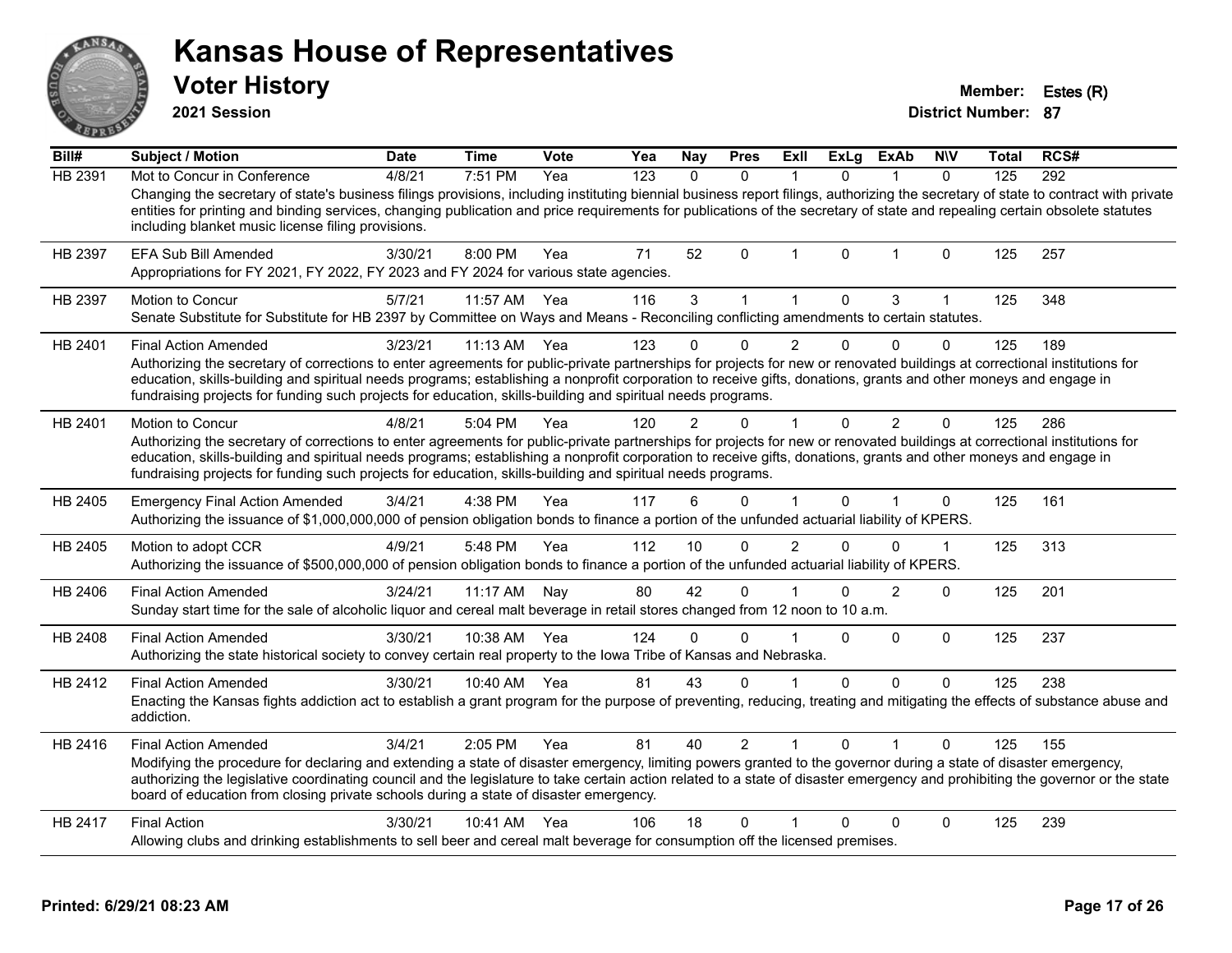![](_page_17_Picture_0.jpeg)

**2021 Session**

| Bill#           | <b>Subject / Motion</b>                                                                                                                                                                                                                                                                                                                           | <b>Date</b> | <b>Time</b>  | Vote | Yea | <b>Nay</b>   | <b>Pres</b>    | ExII         | <b>ExLg</b> | <b>ExAb</b>    | <b>NIV</b>   | Total | RCS#           |
|-----------------|---------------------------------------------------------------------------------------------------------------------------------------------------------------------------------------------------------------------------------------------------------------------------------------------------------------------------------------------------|-------------|--------------|------|-----|--------------|----------------|--------------|-------------|----------------|--------------|-------|----------------|
| <b>HB 2448</b>  | <b>Emergency Final Action</b>                                                                                                                                                                                                                                                                                                                     | 3/30/21     | 7:57 PM      | Yea  | 119 | 4            | $\mathbf{0}$   | 1            | $\Omega$    | 1              | $\mathbf{0}$ | 125   | 256            |
|                 | Permitting the secretary for children and families to license certain family foster homes where a former foster care youth with juvenile adjudications resides.                                                                                                                                                                                   |             |              |      |     |              |                |              |             |                |              |       |                |
| <b>HCR 5001</b> | <b>Emergency Final Action Amended</b>                                                                                                                                                                                                                                                                                                             | 1/21/21     | 12:56 PM Yea |      | 117 | 5            | $\mathbf{0}$   | $\Omega$     | $\Omega$    | 3              | $\Omega$     | 125   | 5              |
|                 | Adopting joint rules for the House of Representatives and Senate for the 2021-2022 biennium.                                                                                                                                                                                                                                                      |             |              |      |     |              |                |              |             |                |              |       |                |
| <b>HCR 5003</b> | <b>EFA Amend and Debate</b>                                                                                                                                                                                                                                                                                                                       | 1/22/21     | 11:30 AM Yea |      | 86  | 38           | $\mathbf{0}$   | $\Omega$     | $\Omega$    | $\overline{1}$ | $\Omega$     | 125   | 10             |
|                 | Amending the bill of rights of the constitution of the state of Kansas to reserve to the people the right to regulate abortion through their elected state representatives and<br>senators.                                                                                                                                                       |             |              |      |     |              |                |              |             |                |              |       |                |
| <b>HCR 5013</b> | <b>Final Action</b>                                                                                                                                                                                                                                                                                                                               | 3/18/21     | 11:29 AM     | Yea  | 84  | 38           | $\mathbf{0}$   |              | $\Omega$    | $\overline{2}$ | $\Omega$     | 125   | 182            |
|                 | Urging congress to propose the "keep nine" amendment to the United States constitution to prohibit expanding the number of justices on the United States supreme<br>court.                                                                                                                                                                        |             |              |      |     |              |                |              |             |                |              |       |                |
| <b>HCR 5015</b> | <b>Final Action Amended</b>                                                                                                                                                                                                                                                                                                                       | 3/24/21     | 11:25 AM Yea |      | 84  | 38           | $\mathbf 0$    | 1            | $\Omega$    | $\overline{2}$ | $\Omega$     | 125   | 202            |
|                 | Urging the United States Congress to reject the For the People Act of 2021.                                                                                                                                                                                                                                                                       |             |              |      |     |              |                |              |             |                |              |       |                |
| HR 6004         | <b>Emergency Final Action Amended</b>                                                                                                                                                                                                                                                                                                             | 1/21/21     | 12:54 PM Yea |      | 110 | 12           | $\pmb{0}$      | $\mathbf 0$  | $\pmb{0}$   | $\mathbf{3}$   | $\mathbf 0$  | 125   | $\overline{4}$ |
|                 | Adopting permanent rules of the House of Representatives for the 2021-2022 biennium.                                                                                                                                                                                                                                                              |             |              |      |     |              |                |              |             |                |              |       |                |
| HR 6009         | <b>Final Action</b>                                                                                                                                                                                                                                                                                                                               | 3/25/21     | 11:16 AM     | Yea  | 84  | 38           | $\pmb{0}$      | $\mathbf{1}$ | $\Omega$    | $\overline{2}$ | $\mathbf{0}$ | 125   | 208            |
|                 | Disapproving executive reorganization order no. 47 that relates to the newly named Kansas department of human services.                                                                                                                                                                                                                           |             |              |      |     |              |                |              |             |                |              |       |                |
| HR 6015         | <b>Emergency Final Action</b>                                                                                                                                                                                                                                                                                                                     | 3/30/21     | 7:48 PM      | Yea  | 84  | 39           | $\Omega$       |              | $\Omega$    | 1              | $\Omega$     | 125   | 254            |
|                 | Urging the legislative coordinating council to revoke an executive order issued by the governor related to mandating face coverings if such an executive order is issued<br>while the legislature is adjourned.                                                                                                                                   |             |              |      |     |              |                |              |             |                |              |       |                |
|                 |                                                                                                                                                                                                                                                                                                                                                   |             |              |      |     |              |                |              |             |                |              |       |                |
| HR 6018         | Motion to Adopt                                                                                                                                                                                                                                                                                                                                   | 5/26/21     | 12:42 PM     | Yea  | 83  | 27           | $\overline{1}$ | $\mathbf{1}$ | $\Omega$    | $\overline{7}$ | 6            | 125   | 359            |
|                 | Condemning the recent attacks on the State of Israel.                                                                                                                                                                                                                                                                                             |             |              |      |     |              |                |              |             |                |              |       |                |
| <b>SB 13</b>    | <b>Emergency Final Action Amended</b>                                                                                                                                                                                                                                                                                                             | 3/4/21      | 4:32 PM      | Yea  | 120 | $\mathbf{3}$ | $\mathbf 0$    | 1            | $\mathbf 0$ | $\mathbf{1}$   | 0            | 125   | 157            |
|                 | Establishing notice and public hearing requirements prior to approval by a governing body to exceed its revenue neutral rate for property tax purposes and discontinuing<br>the city and county tax lid, prohibiting valuation increase of real property solely as the result of normal repair, replacement or maintenance of existing structure, |             |              |      |     |              |                |              |             |                |              |       |                |
|                 | establishing a payment plan for the payment of delinquent or nondelinquent property taxes and establishing the taxpayer notification costs fund.                                                                                                                                                                                                  |             |              |      |     |              |                |              |             |                |              |       |                |
| <b>SB 14</b>    | <b>Final Action</b>                                                                                                                                                                                                                                                                                                                               | 1/21/21     | 1:00 PM      | Yea  | 119 | 3            | $\Omega$       | $\mathbf 0$  | $\Omega$    | 3              | $\mathbf{0}$ | 125   | 6              |
|                 | Extending certain provisions of the governmental response to the COVID-19 pandemic in Kansas and providing certain relief related to health, welfare, property and                                                                                                                                                                                |             |              |      |     |              |                |              |             |                |              |       |                |
|                 | economic security during this public health emergency.                                                                                                                                                                                                                                                                                            |             |              |      |     |              |                |              |             |                |              |       |                |
| <b>SB 15</b>    | <b>Emergency Final Action</b>                                                                                                                                                                                                                                                                                                                     | 2/11/21     | 12:36 PM Yea |      | 122 |              | $\Omega$       | 2            | $\Omega$    | $\Omega$       | $\Omega$     | 125   | 38             |
|                 | Enacting the Kansas economic recovery loan deposit program, updating field of membership requirements of credit unions and allowing privilege tax deductions on<br>agricultural real estate loans and single family residence loans.                                                                                                              |             |              |      |     |              |                |              |             |                |              |       |                |
| <b>SB 16</b>    | <b>Final Action</b>                                                                                                                                                                                                                                                                                                                               | 4/6/21      | $9:19$ AM    | Yea  | 117 | 0            | $\mathbf{0}$   |              | $\Omega$    | $\overline{7}$ | $\Omega$     | 125   | 260            |
|                 | Removing the requirement that certain entities submit certain reports to the division of post audit.                                                                                                                                                                                                                                              |             |              |      |     |              |                |              |             |                |              |       |                |
|                 |                                                                                                                                                                                                                                                                                                                                                   |             |              |      |     |              |                |              |             |                |              |       |                |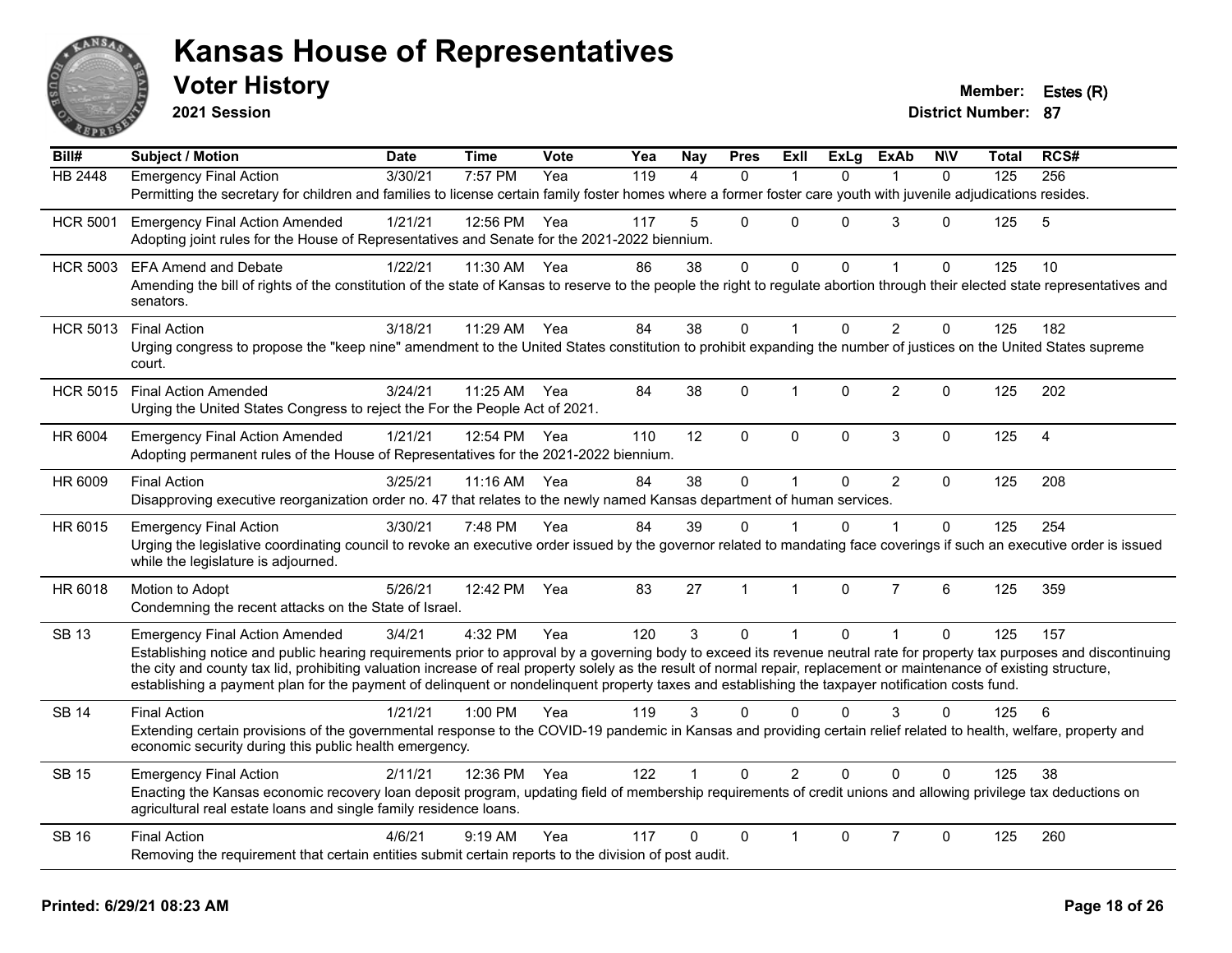![](_page_18_Picture_0.jpeg)

**2021 Session**

| Bill#        | <b>Subject / Motion</b>                                                                                                                                                                                                                                                                                                                                                                                                                                                                                                                                                                                                  | <b>Date</b> | <b>Time</b> | Vote | Yea | <b>Nay</b>   | <b>Pres</b>  | Exll           | <b>ExLg</b>  | <b>ExAb</b>    | <b>NIV</b>     | <b>Total</b> | RCS# |
|--------------|--------------------------------------------------------------------------------------------------------------------------------------------------------------------------------------------------------------------------------------------------------------------------------------------------------------------------------------------------------------------------------------------------------------------------------------------------------------------------------------------------------------------------------------------------------------------------------------------------------------------------|-------------|-------------|------|-----|--------------|--------------|----------------|--------------|----------------|----------------|--------------|------|
| SB21         | <b>Emergency Final Action Amended</b><br>Approving election for sales tax authority for Cherokee county.                                                                                                                                                                                                                                                                                                                                                                                                                                                                                                                 | 3/4/21      | 4:40 PM     | Yea  | 119 | 4            | $\mathbf{0}$ | 1              | $\Omega$     | 1              | $\mathbf{0}$   | 125          | 163  |
| <b>SB 24</b> | <b>Final Action Amended</b><br>Prohibiting municipalities from imposing restrictions on customer's use of energy based upon source of energy.                                                                                                                                                                                                                                                                                                                                                                                                                                                                            | 3/24/21     | 11:27 AM    | Yea  | 93  | 29           | $\mathbf{0}$ | $\mathbf{1}$   | $\Omega$     | $\overline{2}$ | $\Omega$       | 125          | 203  |
| <b>SB 26</b> | <b>Final Action Sub Bill</b><br>House Substitute for SB 26 by Committee on Transportation - Designating a portion of K-7 as the Senator Bud Burke memorial highway and designating a portion of<br>United States highway 77 as the CPL Allen E Oatney and SP4 Gene A Myers memorial highway.                                                                                                                                                                                                                                                                                                                             | 3/23/21     | 11:14 AM    | Yea  | 123 | 0            | 0            | $\overline{2}$ | $\mathbf 0$  | $\pmb{0}$      | $\mathbf 0$    | 125          | 190  |
| <b>SB 26</b> | Motion to adopt CCR<br>House Substitute for SB 26 by Committee on Transportation - Updating motor carrier laws and the regulation of motor carriers by the state corporation commission.                                                                                                                                                                                                                                                                                                                                                                                                                                 | 4/8/21      | 2:17 PM     | Yea  | 123 | $\Omega$     | $\mathbf 0$  | 1              | $\Omega$     | $\overline{1}$ | $\mathbf{0}$   | 125          | 280  |
| <b>SB 27</b> | <b>Final Action</b><br>Amending the Kansas storage tank act to extend the sunsets of certain funds and to increase certain liability and reimbursement amounts.                                                                                                                                                                                                                                                                                                                                                                                                                                                          | 2/24/21     | 11:27 AM    | Yea  | 123 | $\Omega$     | $\Omega$     |                | $\Omega$     |                | $\Omega$       | 125          | 71   |
| <b>SB 29</b> | <b>Emergency Final Action Amended</b><br>Updating the version of risk-based capital instructions in effect.                                                                                                                                                                                                                                                                                                                                                                                                                                                                                                              | 2/25/21     | 12:57 PM    | Yea  | 124 | $\mathbf{0}$ | $\Omega$     | 1              | $\Omega$     | $\mathbf 0$    | 0              | 125          | 84   |
| <b>SB 29</b> | Motion to Adopt CCR<br>Providing for short-term, limited-duration health plans.                                                                                                                                                                                                                                                                                                                                                                                                                                                                                                                                          | 5/7/21      | 11:53 AM    | Yea  | 68  | 51           | $\mathbf 0$  | $\mathbf{1}$   | $\mathbf{0}$ | $\mathbf{3}$   | $\overline{c}$ | 125          | 347  |
| SB 29        | Consideration of Veto<br>Providing for short-term, limited-duration health plans.                                                                                                                                                                                                                                                                                                                                                                                                                                                                                                                                        | 5/26/21     | 11:53 AM    | Yea  | 67  | 48           | $\mathbf 0$  | $\mathbf{1}$   | 0            | $\overline{7}$ | $\sqrt{2}$     | 125          | 357  |
| SB 33        | <b>Final Action</b><br>Providing for display show licenses under the vehicle dealers and manufacturers licensing act.                                                                                                                                                                                                                                                                                                                                                                                                                                                                                                    | 3/2/21      | 11:12 AM    | Yea  | 124 | $\Omega$     | $\mathbf 0$  | $\mathbf{1}$   | $\Omega$     | $\mathbf 0$    | $\mathbf 0$    | 125          | 113  |
| SB 36        | <b>Final Action Amended</b><br>Requiring the Kansas highway patrol to make multiple vehicle checks within a set time period for certain salvage vehicle pools and allowing salvage vehicle pools and<br>dealers to apply for ownership documents for vehicles that are disclaimed by insurance companies.                                                                                                                                                                                                                                                                                                                | 3/24/21     | 11:28 AM    | Yea  | 116 | 6            | $\mathbf 0$  |                | $\Omega$     | 2              | $\Omega$       | 125          | 204  |
| <b>SB 36</b> | Motion to adopt CCR<br>Requiring the Kansas highway patrol to make multiple vehicle checks within a set time period for certain salvage vehicle pools and allowing salvage vehicle pools and<br>dealers to apply for ownership documents for vehicles that are disclaimed by insurance companies, prohibiting the towing vehicles outside the state of Kansas without<br>prior consent, requiring an interstate search of registered owners and lienholders prior to sale of vehicles less than 15 years old and requiring publication in the<br>newspaper seven days prior to sale of vehicles and property at auction. | 4/8/21      | 10:35 AM    | Yea  | 118 |              | 0            |                | $\mathbf{0}$ |                | $\overline{1}$ | 125          | 273  |
| SB 37        | <b>Final Action</b><br>Updating producer licensing statutes pertaining to appointment, examinations, fees, licensing, renewal dates, continuing education, suspension, revocation and denial of<br>licensure and reinstatement.                                                                                                                                                                                                                                                                                                                                                                                          | 3/25/21     | $11:19$ AM  | Yea  | 109 | 13           | 0            |                | 0            | 2              | $\Omega$       | 125          | 210  |
| <b>SB 38</b> | <b>Emergency Final Action Amended</b><br>Establishing the Kansas pesticide waste disposal program and permitting up to \$50,000 to be transferred annually from the Kansas agricultural remediation fund to a<br>new Kansas pesticide waste disposal fund.                                                                                                                                                                                                                                                                                                                                                               | 3/25/21     | 12:13 PM    | Yea  | 121 | $\mathbf{1}$ | 0            | 1              | $\Omega$     | $\overline{2}$ | $\Omega$       | 125          | 216  |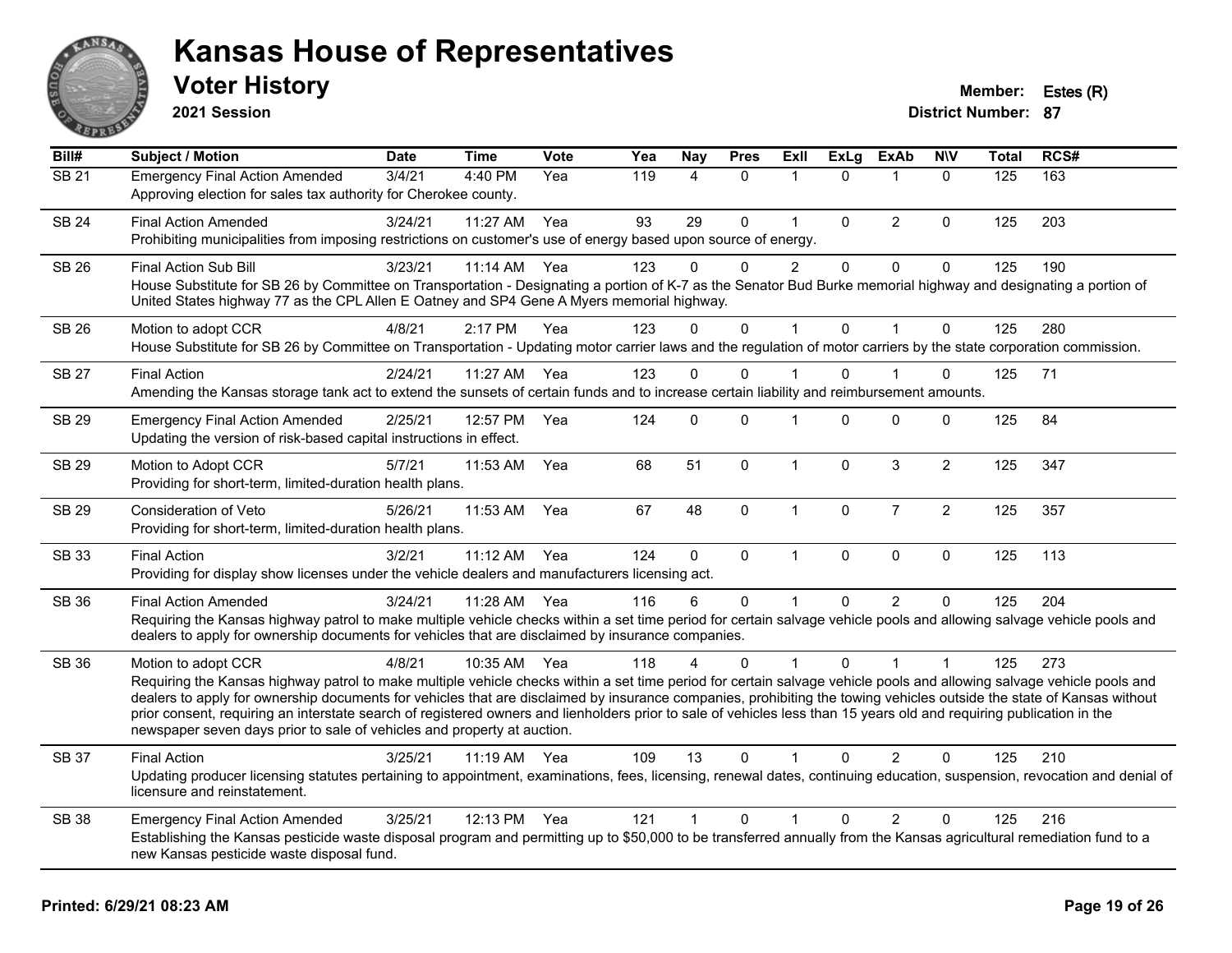# ANS **PARTIE**

#### **Kansas House of Representatives**

**2021 Session**

| Bill#        | <b>Subject / Motion</b>                                                                                                                                                                                                                                                                                                                                    | <b>Date</b> | <b>Time</b> | Vote | Yea | Nay | <b>Pres</b> | ExII        | <b>ExLg</b> | <b>ExAb</b> | <b>NIV</b>   | <b>Total</b> | RCS# |
|--------------|------------------------------------------------------------------------------------------------------------------------------------------------------------------------------------------------------------------------------------------------------------------------------------------------------------------------------------------------------------|-------------|-------------|------|-----|-----|-------------|-------------|-------------|-------------|--------------|--------------|------|
| <b>SB 38</b> | Motion to adopt CCR                                                                                                                                                                                                                                                                                                                                        | 4/8/21      | 2:19 PM     | Yea  | 120 | 3   | $\Omega$    | $\mathbf 1$ | $\Omega$    | $\mathbf 1$ | $\mathbf{0}$ | 125          | 281  |
|              | Establishing the Kansas pesticide waste disposal program and implementing the provisions of 2011 executive reorganization order No. 40 relating to the Kansas<br>department of agriculture's division of conservation.                                                                                                                                     |             |             |      |     |     |             |             |             |             |              |              |      |
| SB 39        | <b>Emergency Final Action Amended</b>                                                                                                                                                                                                                                                                                                                      | 2/25/21     | 12:54 PM    | Yea  | 117 | 7   | 0           |             | $\Omega$    | $\Omega$    | 0            | 125          | 82   |
|              | Changing Kansas department of agriculture division of animal health license, permit and registration renewal deadlines and allowing the animal health commissioner to<br>recover the actual cost of official calfhood vaccination tags.                                                                                                                    |             |             |      |     |     |             |             |             |             |              |              |      |
| <b>SB 40</b> | <b>Emergency Final Action Amended</b>                                                                                                                                                                                                                                                                                                                      | 2/25/21     | 12:59 PM    | Yea  | 123 |     | $\Omega$    |             | $\Omega$    | $\Omega$    | 0            | 125          | 85   |
|              | Updating provisions related to the Kansas department of agriculture division of conservation.                                                                                                                                                                                                                                                              |             |             |      |     |     |             |             |             |             |              |              |      |
| <b>SB 40</b> | Motion to adopt CCR                                                                                                                                                                                                                                                                                                                                        | 3/16/21     | 12:40 PM    | Yea  | 118 | 5   | $\Omega$    |             | $\Omega$    | $\Omega$    |              | 125          | 171  |
|              | Prescribing powers, duties and functions of the board of education of each school district, the governing body of each community college and the governing body of                                                                                                                                                                                         |             |             |      |     |     |             |             |             |             |              |              |      |
|              | each technical college related to the COVID-19 health emergency, adding the vice president of the senate to the legislative coordinating council, modifying the<br>procedure for the declaration and extension of a state of disaster emergency under the Kansas emergency management act, prohibiting certain actions by the governor                     |             |             |      |     |     |             |             |             |             |              |              |      |
|              | related to the COVID-19 health emergency and revoking all executive orders related to such emergency on March 31, 2021, establishing judicial review for certain                                                                                                                                                                                           |             |             |      |     |     |             |             |             |             |              |              |      |
|              | executive orders issued during a state of disaster emergency and certain actions taken by a local unit of government during a state of local disaster emergency,<br>authorizing the legislature or the legislative coordinating council to revoke certain orders issued by the secretary of health and environment and limiting powers granted             |             |             |      |     |     |             |             |             |             |              |              |      |
|              | to local health officers related to certain orders.                                                                                                                                                                                                                                                                                                        |             |             |      |     |     |             |             |             |             |              |              |      |
| <b>SB 47</b> | <b>Emergency Final Action Amended</b>                                                                                                                                                                                                                                                                                                                      | 3/4/21      | 4:29 PM     | Yea  | 115 | 8   | $\Omega$    |             | $\Omega$    |             | 0            | 125          | 156  |
|              | Enacting the Kansas taxpayer protection act, requiring the signature and tax identification number of paid tax return preparers on income tax returns and authorizing<br>actions to enjoin paid tax return preparers from engaging in certain conduct.                                                                                                     |             |             |      |     |     |             |             |             |             |              |              |      |
| SB 47        | Motion to adopt CCR                                                                                                                                                                                                                                                                                                                                        | 5/4/21      | 11:26 AM    | Yea  | 107 | 14  | $\Omega$    |             | $\Omega$    | 3           | 0            | 125          | 328  |
|              | Enacting the Kansas taxpayer protection act requiring the signature and tax identification number of paid tax return preparers on income tax returns and authorizing                                                                                                                                                                                       |             |             |      |     |     |             |             |             |             |              |              |      |
|              | actions to enjoin paid tax return preparers from engaging in certain conduct, exempting compensation attributable as a result of identity fraud, extending the dates when<br>corporate returns are required to be filed, providing conformity with the federal return due date for returns other than corporate returns, providing a temporary withholding |             |             |      |     |     |             |             |             |             |              |              |      |
|              | option for certain teleworking employees, establishing the Eisenhower foundation contribution credit and the friends of cedar crest association contribution credit,                                                                                                                                                                                       |             |             |      |     |     |             |             |             |             |              |              |      |
|              | extending the time period and expanding eligibility for the single city port authority credit, extending the time period for eligibility in the loan repayment program and<br>income tax credit related to rural opportunity zones and defining rural opportunity zone on the basis of population.                                                         |             |             |      |     |     |             |             |             |             |              |              |      |
|              |                                                                                                                                                                                                                                                                                                                                                            |             |             |      |     |     |             |             |             |             |              |              |      |
| <b>SB 50</b> | <b>Final Action Amended</b><br>Requiring marketplace facilitators to collect and remit sales, compensating use and transient guest taxes and prepaid wireless 911 fees, removing clickthrough nexus                                                                                                                                                        | 3/30/21     | 10:46 AM    | Yea  | 81  | 43  | 0           |             |             | $\Omega$    | 0            | 125          | 240  |
|              | provisions, providing for addition and subtraction modifications for the treatment of global intangible low-taxed income, business interest, capital contributions, FDIC                                                                                                                                                                                   |             |             |      |     |     |             |             |             |             |              |              |      |
|              | premiums and business meals, expanding the expense deduction for income taxpayers and calculating the deduction amount, providing the ability to elect to itemize for                                                                                                                                                                                      |             |             |      |     |     |             |             |             |             |              |              |      |
|              | individuals, providing an exemption of unemployment compensation income attributable as a result of identity fraud, removing the line for reporting compensating use<br>tax from individual tax returns, extending the dates when corporate tax returns are required to be filed, increasing the Kansas standard deduction and providing for an            |             |             |      |     |     |             |             |             |             |              |              |      |
|              | extension of the corporate net operating loss carryforward period.                                                                                                                                                                                                                                                                                         |             |             |      |     |     |             |             |             |             |              |              |      |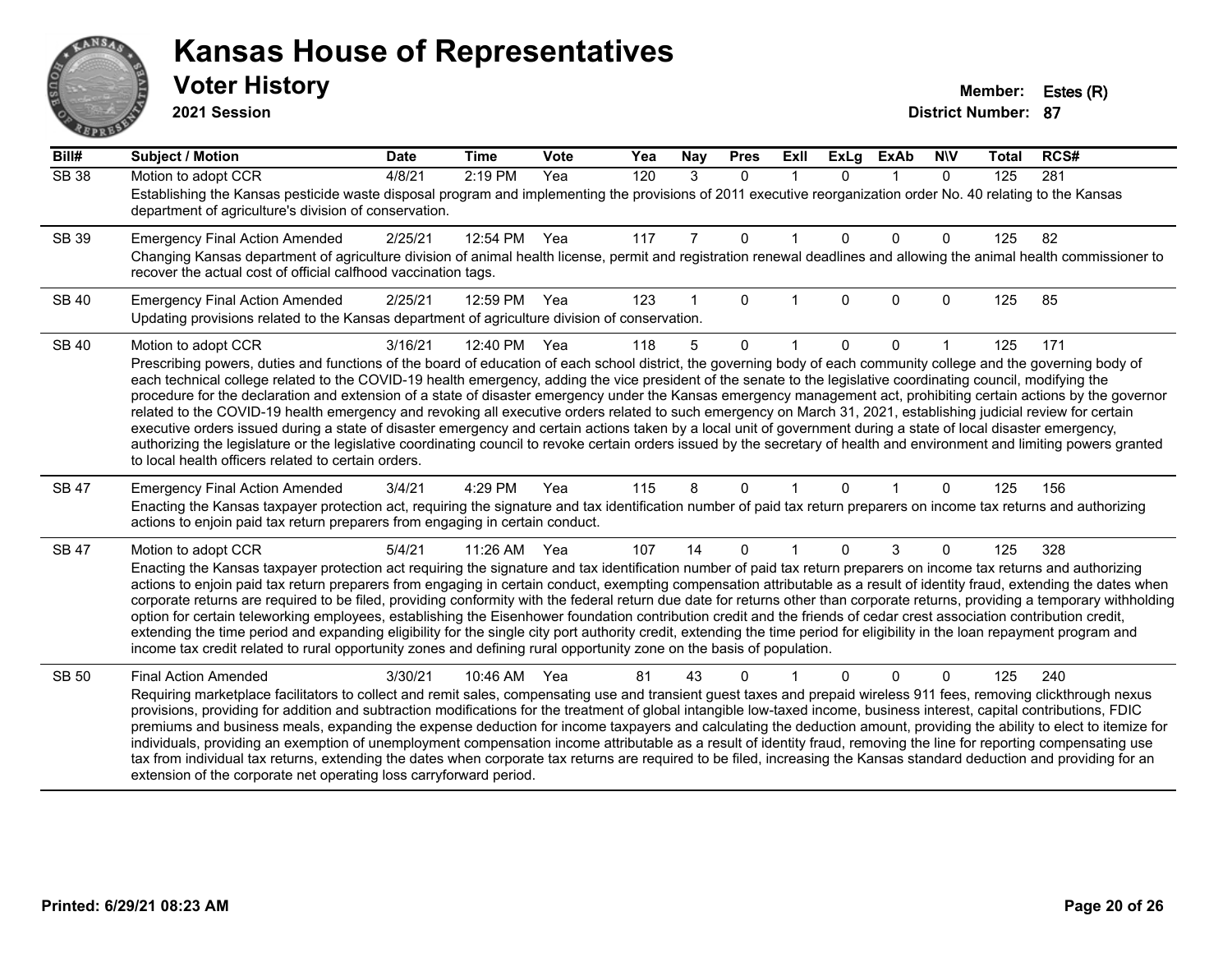![](_page_20_Picture_0.jpeg)

**2021 Session**

| Bill#        | <b>Subject / Motion</b>                                                                                                                                                                                                                                                                                                                                                                                                                                                                                                                                                                                                                                                                                                                                                                                                                                                                                                                            | <b>Date</b> | <b>Time</b>  | <b>Vote</b> | Yea | <b>Nay</b>     | <b>Pres</b>  | Exll           | <b>ExLg</b>  | <b>ExAb</b>    | <b>NIV</b>     | <b>Total</b> | RCS# |
|--------------|----------------------------------------------------------------------------------------------------------------------------------------------------------------------------------------------------------------------------------------------------------------------------------------------------------------------------------------------------------------------------------------------------------------------------------------------------------------------------------------------------------------------------------------------------------------------------------------------------------------------------------------------------------------------------------------------------------------------------------------------------------------------------------------------------------------------------------------------------------------------------------------------------------------------------------------------------|-------------|--------------|-------------|-----|----------------|--------------|----------------|--------------|----------------|----------------|--------------|------|
| <b>SB 50</b> | Consideration of Veto                                                                                                                                                                                                                                                                                                                                                                                                                                                                                                                                                                                                                                                                                                                                                                                                                                                                                                                              | 5/3/21      | 12:47 PM     | Yea         | 84  | 39             | $\mathbf{0}$ | $\Omega$       | $\Omega$     |                |                | 125          | 321  |
|              | Requiring marketplace facilitators to collect and remit sales, compensating use and transient guest taxes and prepaid wireless 911 fees, removing clickthrough nexus<br>provisions, providing for addition and subtraction modifications for the treatment of global intangible low-taxed income, business interest, capital contributions, FDIC<br>premiums and business meals, expanding the expense deduction for income taxpayers and calculating the deduction amount, providing the ability to elect to itemize for<br>individuals, providing an exemption of unemployment compensation income attributable as a result of identity fraud, removing the line for reporting compensating use<br>tax from individual tax returns, extending the dates when corporate tax returns are required to be filed, increasing the Kansas standard deduction and providing for an<br>extension of the corporate net operating loss carryforward period. |             |              |             |     |                |              |                |              |                |                |              |      |
| SB 52        | <b>Emergency Final Action</b><br>Creating the Sedgwick county urban area nuisance abatement act.                                                                                                                                                                                                                                                                                                                                                                                                                                                                                                                                                                                                                                                                                                                                                                                                                                                   | 3/25/21     | 12:18 PM     | Nay         | 80  | 42             | $\Omega$     |                | $\Omega$     | $\overline{2}$ | $\Omega$       | 125          | 220  |
| SB 55        | <b>Final Action Amended</b><br>Clarifying the authority of healing arts school clinics to provide healing arts services.                                                                                                                                                                                                                                                                                                                                                                                                                                                                                                                                                                                                                                                                                                                                                                                                                           | 3/24/21     | 11:29 AM     | Yea         | 122 | $\Omega$       | $\mathbf{0}$ | $\mathbf{1}$   | $\Omega$     | $\overline{2}$ | $\Omega$       | 125          | 205  |
| <b>SB 55</b> | Motion to Adopt CCR                                                                                                                                                                                                                                                                                                                                                                                                                                                                                                                                                                                                                                                                                                                                                                                                                                                                                                                                | 4/8/21      | 11:43 PM     | Yea         | 76  | 43             | $\Omega$     |                | $\Omega$     | 3              | $\overline{2}$ | 125          | 298  |
|              | Creating the fairness in women's sports act to require that female student athletic teams only include members who are biologically female.                                                                                                                                                                                                                                                                                                                                                                                                                                                                                                                                                                                                                                                                                                                                                                                                        |             |              |             |     |                |              |                |              |                |                |              |      |
| <b>SB 58</b> | <b>Final Action Amended</b>                                                                                                                                                                                                                                                                                                                                                                                                                                                                                                                                                                                                                                                                                                                                                                                                                                                                                                                        | 3/25/21     | 11:20 AM Yea |             | 122 | $\Omega$       | $\Omega$     |                | $\Omega$     | $\overline{2}$ | $\Omega$       | 125          | 211  |
|              | Prohibiting the filing of certain liens or claims against real or personal property and providing for criminal penalties.                                                                                                                                                                                                                                                                                                                                                                                                                                                                                                                                                                                                                                                                                                                                                                                                                          |             |              |             |     |                |              |                |              |                |                |              |      |
| SB 60        | <b>Final Action Amended</b>                                                                                                                                                                                                                                                                                                                                                                                                                                                                                                                                                                                                                                                                                                                                                                                                                                                                                                                        | 3/30/21     | 10:48 AM Yea |             | 113 | 11             | $\Omega$     |                | $\Omega$     | $\Omega$       | $\Omega$       | 125          | 241  |
|              | Defining proximate result for purposes of determining when a crime is committed partly within this state and amending the crimes of criminal sodomy and sexual battery<br>to make certain conduct unlawful when the victim's consent was obtained through a knowing misrepresentation.                                                                                                                                                                                                                                                                                                                                                                                                                                                                                                                                                                                                                                                             |             |              |             |     |                |              |                |              |                |                |              |      |
| SB 60        | Motion to adopt CCR                                                                                                                                                                                                                                                                                                                                                                                                                                                                                                                                                                                                                                                                                                                                                                                                                                                                                                                                | 5/4/21      | 11:05 AM Yea |             | 118 | 3              | $\mathbf{0}$ |                | $\Omega$     | 3              | $\mathbf{0}$   | 125          | 327  |
|              | Creating the crime of sexual extortion and requiring an offender to register under the Kansas offender registration act, prohibiting a court from requiring psychiatric or<br>psychological examinations of an alleged victim of any crime, increasing criminal penalties for fleeing or attempting to elude a police officer when operating a stolen<br>vehicle, committing certain driving violations or causing a collision involving another driver, defining proximate result for purposes of determining when a crime is<br>committed partly within this state, removing the spousal exception from the crime of sexual battery and making fleeing or attempting to elude a police officer evidence of<br>intent to commit theft of a vehicle.                                                                                                                                                                                               |             |              |             |     |                |              |                |              |                |                |              |      |
| SB 63        | Final Action Sub Bill                                                                                                                                                                                                                                                                                                                                                                                                                                                                                                                                                                                                                                                                                                                                                                                                                                                                                                                              | 3/23/21     | 11:19 AM Yea |             | 77  | 46             | $\Omega$     | $\overline{2}$ | $\Omega$     | $\Omega$       | $\Omega$       | 125          | 191  |
|              | House Substitute for SB 63 by Committee on K-12 Education Budget - Enacting the back to school act to require school districts to provide a full-time, in person<br>attendance option for all students beginning March 31, 2021, for school year 2020-2021.                                                                                                                                                                                                                                                                                                                                                                                                                                                                                                                                                                                                                                                                                        |             |              |             |     |                |              |                |              |                |                |              |      |
| <b>SB 64</b> | <b>Final Action</b>                                                                                                                                                                                                                                                                                                                                                                                                                                                                                                                                                                                                                                                                                                                                                                                                                                                                                                                                | 3/24/21     | 11:12 AM     | Yea         | 120 | $\overline{2}$ | $\Omega$     |                | $\Omega$     | 2              | $\mathbf{0}$   | 125          | 199  |
|              | Amending the private and out-of-state postsecondary educational institution act to clarify the state board of regents' authority and provide additional student<br>protections and institutional accountability.                                                                                                                                                                                                                                                                                                                                                                                                                                                                                                                                                                                                                                                                                                                                   |             |              |             |     |                |              |                |              |                |                |              |      |
| SB 65        | <b>Emergency Final Action Amended</b>                                                                                                                                                                                                                                                                                                                                                                                                                                                                                                                                                                                                                                                                                                                                                                                                                                                                                                              | 3/25/21     | 12:16 PM     | Yea         | 121 |                | $\Omega$     |                | <sup>n</sup> | $\mathcal{P}$  | $\Omega$       | 125          | 219  |
|              | Enhancing the high performance incentive program by decoupling the KIT and KIR workforce training programs and by providing for the transferability of the tax credit.                                                                                                                                                                                                                                                                                                                                                                                                                                                                                                                                                                                                                                                                                                                                                                             |             |              |             |     |                |              |                |              |                |                |              |      |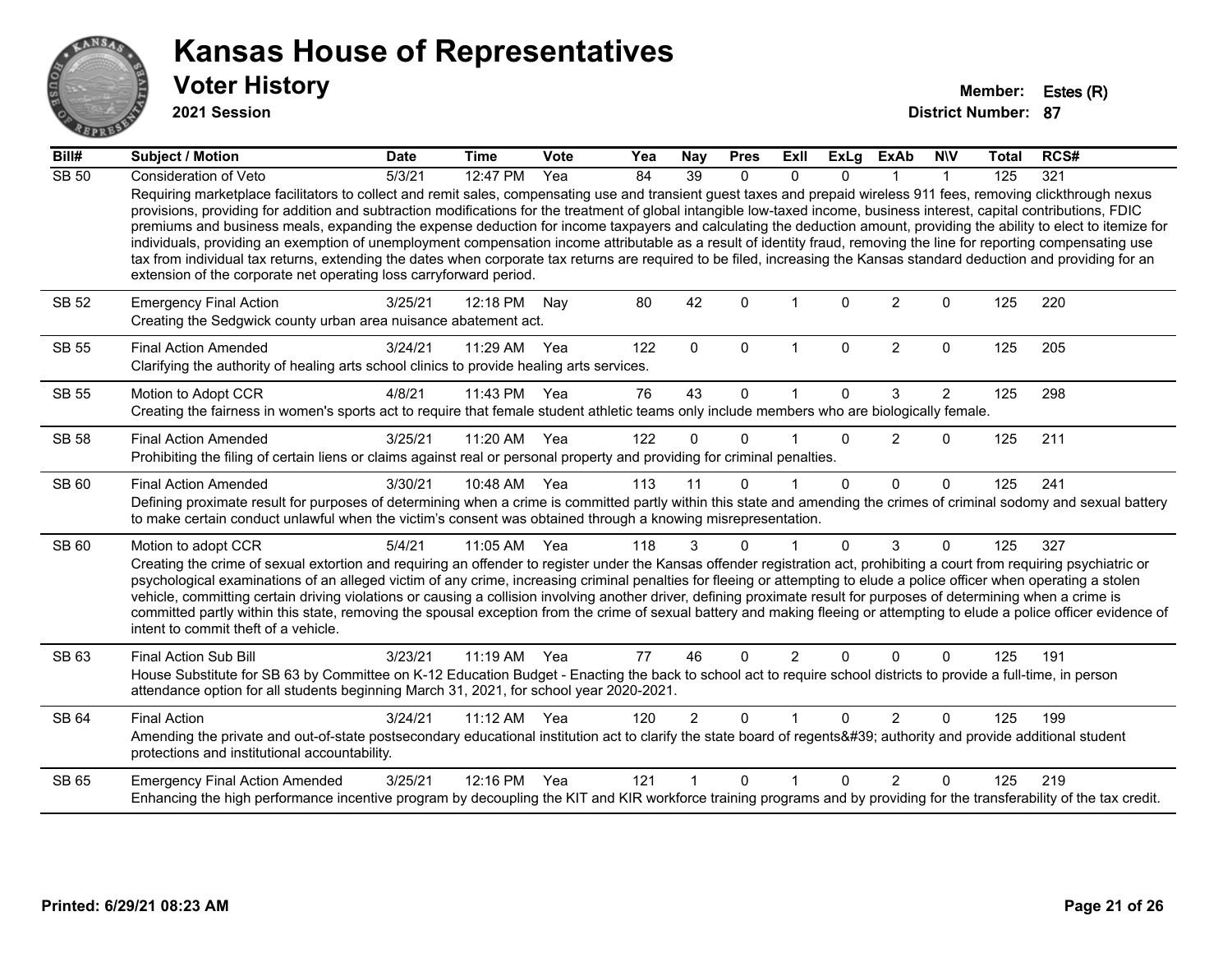# ANS Erry

#### **Kansas House of Representatives**

**2021 Session**

**Voter History Member: Estes (R)** 

| Bill#        | <b>Subject / Motion</b>                                                                                                                                                                                                                                                                                                                                                                                                                                                                                                                                                                                                                                                                                                                        | <b>Date</b> | <b>Time</b> | Vote | Yea | <b>Nay</b>     | <b>Pres</b>  | <b>ExII</b>    | <b>ExLg</b> | <b>ExAb</b>    | <b>NIV</b>   | Total | RCS# |
|--------------|------------------------------------------------------------------------------------------------------------------------------------------------------------------------------------------------------------------------------------------------------------------------------------------------------------------------------------------------------------------------------------------------------------------------------------------------------------------------------------------------------------------------------------------------------------------------------------------------------------------------------------------------------------------------------------------------------------------------------------------------|-------------|-------------|------|-----|----------------|--------------|----------------|-------------|----------------|--------------|-------|------|
| <b>SB 66</b> | <b>Emergency Final Action Amended</b><br>Amending the angel investor tax credit with respect to the definition of qualified securities, tax credit limitations and amounts, investor requirements and extending the<br>date that credits may be allowed, and also amending the tax credit for expenses incurred to make a residence accessible to persons with a disability by increasing the<br>credit.                                                                                                                                                                                                                                                                                                                                       | 3/25/21     | 12:14 PM    | Yea  | 109 | 12             | $\mathbf{1}$ | $\mathbf{1}$   | $\Omega$    | 2              | $\Omega$     | 125   | 217  |
| SB 67        | <b>Final Action Amended</b><br>Expanding the definitions of all-terrain vehicles and recreational off-highway vehicles.                                                                                                                                                                                                                                                                                                                                                                                                                                                                                                                                                                                                                        | 3/23/21     | 11:21 AM    | Yea  | 99  | 24             | $\Omega$     | 2              | $\Omega$    | $\Omega$       | $\Omega$     | 125   | 192  |
| SB 67        | Motion to adopt CCR<br>Permitting funeral escorts to direct traffic for funeral processions and requiring drivers to yield the right-of-way and move over for authorized utility or telecommunication<br>vehicles.                                                                                                                                                                                                                                                                                                                                                                                                                                                                                                                             | 4/8/21      | 10:37 AM    | Yea  | 119 | $\mathbf{3}$   | 0            | $\mathbf{1}$   | $\Omega$    | $\mathbf{1}$   | $\mathbf{1}$ | 125   | 274  |
| <b>SB77</b>  | <b>Final Action Amended</b><br>Enacting the audiology and speech-language pathology interstate compact.                                                                                                                                                                                                                                                                                                                                                                                                                                                                                                                                                                                                                                        | 3/18/21     | 11:30 AM    | Yea  | 119 | 3              | $\Omega$     | $\overline{1}$ | $\Omega$    | 2              | $\Omega$     | 125   | 183  |
| <b>SB78</b>  | Final Action Sub Bill<br>House Substitute for SB 78 by Committee on Insurance and Pensions - Updating the national insurance commissioners credit for insurance reinsurance model law,<br>codifying the national insurance commissioners credit for reinsurance model regulation and updating certain terms and definitions relating to the insurance holding<br>company act, service contracts and surplus lines insurance. Eliminating certain requirements relating to the annual submittal of certain documents by out-of-state risk<br>retention groups, extending the time frame to submit certain documents by professional employer organizations, abolishing the utilization review advisory committee and<br>replacing it with URAC. | 3/30/21     | 10:49 AM    | Yea  | 124 | $\Omega$       | 0            | 1              | $\Omega$    | $\mathbf{0}$   | $\mathbf 0$  | 125   | 242  |
| <b>SB78</b>  | Motion to adopt CCR<br>House Substitute for SB 78 by Committee on Insurance and Pensions - Updating the national insurance commissioners credit for insurance reinsurance model law,<br>codifying the national insurance commissioners credit for reinsurance model regulation and updating certain terms and definitions relating to the insurance holding<br>company act, service contracts and surplus lines insurance. Eliminating certain requirements relating to the annual submittal of certain documents by out-of-state risk<br>retention groups, extending the time frame to submit certain documents by professional employer organizations, abolishing the utilization review advisory committee and<br>replacing it with URAC.   | 5/7/21      | 11:24 AM    | Yea  | 113 | $\overline{7}$ | $\mathbf{0}$ | $\mathbf{1}$   | $\Omega$    | 4              | $\mathbf{0}$ | 125   | 346  |
| SB 86        | <b>Final Action Amended</b><br>Conforming certain KPERS provisions with the federal CARES act.                                                                                                                                                                                                                                                                                                                                                                                                                                                                                                                                                                                                                                                 | 3/24/21     | 11:30 AM    | Yea  | 122 | 0              | 0            | 1              | 0           | $\overline{c}$ | 0            | 125   | 206  |
| SB 86        | Motion to adopt CCR<br>Establishing the Kansas extraordinary utility costs loan deposit program and the Kansas economic recovery loan deposit program and amending the city utility low-<br>interest loan program by providing for electronic repayment of loans, cash basis exception, payment frequency, loan security and an ending date for making loans.                                                                                                                                                                                                                                                                                                                                                                                  | 4/9/21      | 11:43 AM    | Yea  | 117 | 6              | 0            | $\overline{2}$ | $\Omega$    | $\mathbf{0}$   | $\Omega$     | 125   | 302  |
| <b>SB 88</b> | <b>EFA Amend and Debate</b><br>House Substitute for SB 88 by Committee on Financial Institutions and Rural Development - Establishing the city utility low-interest loan program, allowing cities to apply<br>to the state treasurer for loans from state unencumbered funds for extraordinary electric or natural gas costs incurred during the extreme winter weather event of<br>February 2021.                                                                                                                                                                                                                                                                                                                                             | 3/3/21      | 11:34 AM    | Yea  | 124 | 0              | $\Omega$     |                | $\Omega$    | $\Omega$       | $\Omega$     | 125   | 116  |
| <b>SB 89</b> | <b>Emergency Final Action Amended</b><br>Exempting the transport of agricultural forage commodities from secured load requirements.                                                                                                                                                                                                                                                                                                                                                                                                                                                                                                                                                                                                            | 3/25/21     | 12:15 PM    | Yea  | 122 | 0              | $\Omega$     |                | $\Omega$    | $\overline{2}$ | $\Omega$     | 125   | 218  |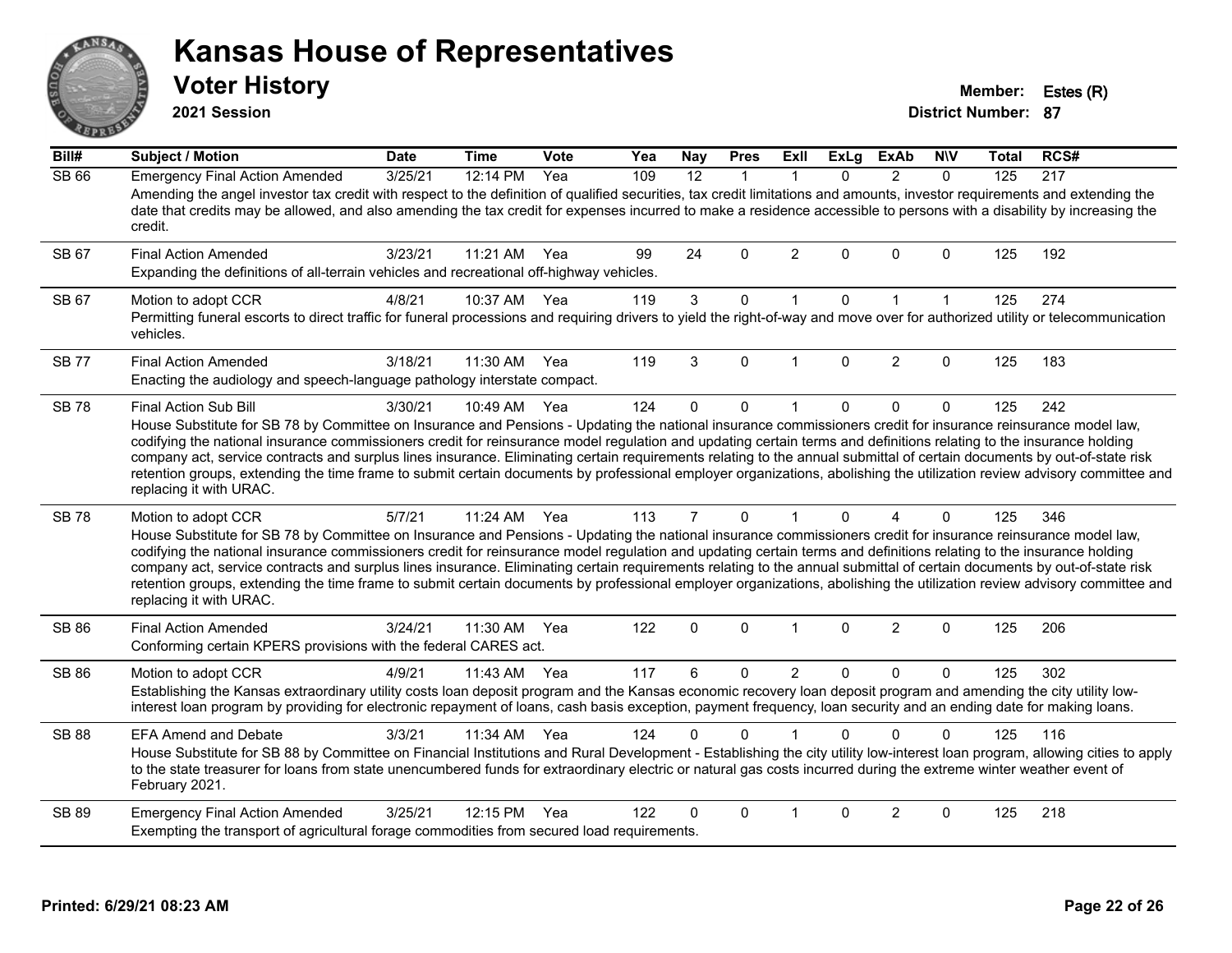![](_page_22_Picture_0.jpeg)

**2021 Session**

| Bill#         | <b>Subject / Motion</b>                                                                                                                                                                                                                                                                                                                                                 | <b>Date</b> | <b>Time</b> | Vote | Yea | Nay            | <b>Pres</b>    | ExIl           | <b>ExLg</b> | <b>ExAb</b>    | <b>NIV</b>   | Total | RCS# |
|---------------|-------------------------------------------------------------------------------------------------------------------------------------------------------------------------------------------------------------------------------------------------------------------------------------------------------------------------------------------------------------------------|-------------|-------------|------|-----|----------------|----------------|----------------|-------------|----------------|--------------|-------|------|
| <b>SB 90</b>  | <b>Emergency Final Action Amended</b><br>Amending the Kansas rural housing incentive district act to permit bond funding for vertical residential renovation of older buildings in central business districts and by<br>changing the definitions of an eligible city or county.                                                                                         | 3/25/21     | 12:20 PM    | Nay  | 105 | 17             | $\mathbf{0}$   | 1              | $\Omega$    | 2              | $\Omega$     | 125   | 222  |
| SB 91         | EFA Sub Bill<br>House Substitute for SB 91 by Committee on Commerce, Labor and Economic Development - Providing liability protection for businesses, municipalities and<br>educational institutions that participate in high school work-based learning programs and providing that schools are responsible for injuries to students participating in<br>such programs. | 4/8/21      | 11:31 AM    | Yea  | 123 | $\Omega$       | $\mathbf{0}$   | 1              | $\Omega$    |                | $\mathbf{0}$ | 125   | 278  |
| <b>SB 95</b>  | <b>Final Action Amended</b><br>Exempting motor vehicle odometer reading recording requirements when such recording requirements are exempted by federal law.                                                                                                                                                                                                            | 3/23/21     | 11:22 AM    | Yea  | 123 | $\Omega$       | $\mathbf{0}$   | $\overline{2}$ | $\Omega$    | $\Omega$       | $\mathbf{0}$ | 125   | 193  |
| SB 95         | Motion to adopt CCR<br>Exempting motor vehicle odometer reading recording requirements when such recording requirements are exempted by federal law and expanding the definitions of all-<br>terrain vehicles and recreational off-highway vehicles.                                                                                                                    | 4/8/21      | 10:40 AM    | Yea  | 116 | 6              | 0              |                | 0           |                | $\mathbf 1$  | 125   | 275  |
| SB 99         | <b>Final Action Sub Bill</b><br>House Substitute for SB 99 by Committee on Transportation - Increasing the bond amount required for a vehicle dealer license and providing for display show licenses<br>under the vehicle dealers and manufacturers licensing act.                                                                                                      | 3/23/21     | 11:23 AM    | Yea  | 121 | $\overline{2}$ | 0              | $\overline{2}$ | $\Omega$    | $\mathbf{0}$   | 0            | 125   | 194  |
| <b>SB 103</b> | <b>Final Action Amended</b><br>Amending the Kansas power of attorney act regarding the form of a power of attorney and the duties of third parties relying and acting on a power of attorney.                                                                                                                                                                           | 3/25/21     | 11:21 AM    | Yea  | 122 | $\mathbf 0$    | $\overline{0}$ | $\mathbf{1}$   | $\mathbf 0$ | $\overline{2}$ | $\mathbf 0$  | 125   | 212  |
| SB 103        | Motion to adopt CCR<br>Amending the Kansas power of attorney act regarding the form of a power of attorney and the duties of third parties relying and acting on a power of attorney.                                                                                                                                                                                   | 4/7/21      | $3:44$ PM   | Yea  | 123 | $\Omega$       | $\Omega$       |                | $\Omega$    |                | 0            | 125   | 268  |
| <b>SB 106</b> | <b>Final Action Amended</b><br>Enacting the revised uniform law on notarial acts and repealing the uniform law on notarial acts.                                                                                                                                                                                                                                        | 3/30/21     | 10:51 AM    | Yea  | 122 | $\overline{2}$ | $\mathbf 0$    | $\mathbf 1$    | $\Omega$    | $\mathbf{0}$   | 0            | 125   | 243  |
| <b>SB 106</b> | Motion to adopt CCR<br>Enacting the revised uniform law on notarial acts and repealing the uniform law on notarial acts.                                                                                                                                                                                                                                                | 4/7/21      | 3:46 PM     | Yea  | 123 | 0              | $\mathbf 0$    | $\mathbf{1}$   | $\mathbf 0$ | $\mathbf{1}$   | $\mathbf 0$  | 125   | 269  |
| <b>SB 107</b> | <b>Final Action Amended</b><br>Enacting the uniform fiduciary income and principal act (UFIPA).                                                                                                                                                                                                                                                                         | 3/25/21     | 11:23 AM    | Yea  | 122 | $\mathbf 0$    | 0              | $\mathbf{1}$   | $\Omega$    | $\overline{2}$ | $\mathbf 0$  | 125   | 213  |
| SB 107        | Motion to adopt CCR<br>Enacting the uniform fiduciary income and principal act (UFIPA).                                                                                                                                                                                                                                                                                 | 4/7/21      | 3:48 PM     | Yea  | 123 | $\mathbf 0$    | 0              | $\mathbf{1}$   | 0           | $\mathbf{1}$   | $\mathbf 0$  | 125   | 270  |
| SB 118        | <b>Final Action</b><br>Providing for the dissolution of special districts and the assumption of responsibilities by a city or county.                                                                                                                                                                                                                                   | 3/23/21     | 11:26 AM    | Yea  | 121 | $\overline{2}$ | 0              | $\overline{2}$ | $\Omega$    | $\mathbf 0$    | $\mathbf 0$  | 125   | 195  |
| <b>SB 122</b> | <b>Final Action Amended</b><br>Modifying certain rules of evidence in the code of civil procedure related to authentication of records and documents.                                                                                                                                                                                                                   | 3/30/21     | 10:52 AM    | Yea  | 117 | 7              | $\Omega$       | $\mathbf{1}$   | $\Omega$    | $\Omega$       | $\mathbf 0$  | 125   | 244  |
| <b>SB 122</b> | Motion to adopt CCR<br>Modifying certain rules of evidence in the code of civil procedure related to authentication of records and documents.                                                                                                                                                                                                                           | 4/7/21      | 3:49 PM     | Yea  | 115 | 8              | $\mathbf{0}$   |                | $\Omega$    | $\mathbf{1}$   | $\mathbf 0$  | 125   | 271  |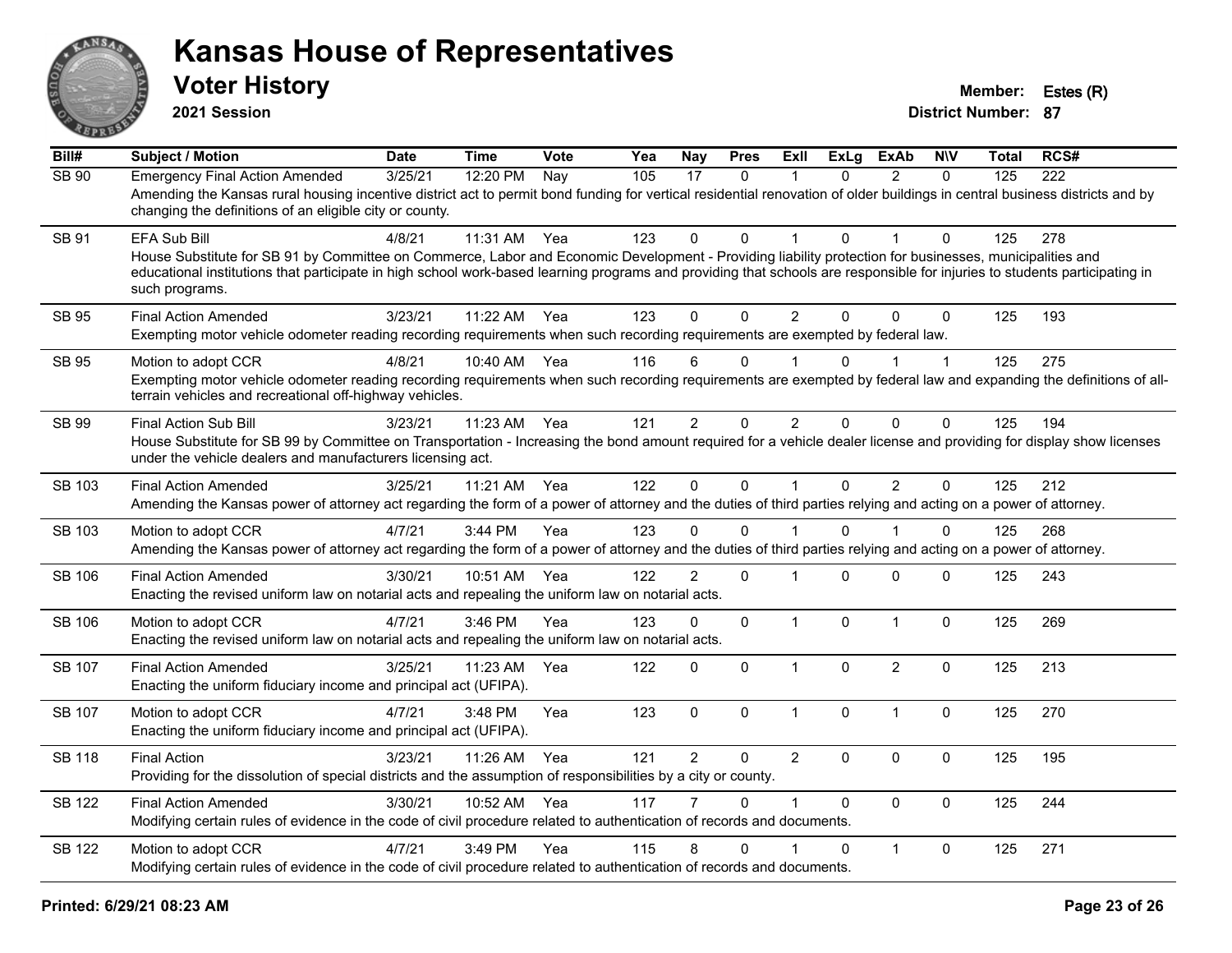![](_page_23_Picture_0.jpeg)

**2021 Session**

| Bill#         | <b>Subject / Motion</b>                                                                                                                                                                                                                                                                                                                                                                                                                                                                                                                                                                                                                                                                                                                                                                                                                                              | <b>Date</b> | <b>Time</b> | <b>Vote</b> | Yea | Nay            | <b>Pres</b> | <b>Exll</b> | <b>ExLg</b> | <b>ExAb</b>    | <b>NIV</b> | Total | RCS# |
|---------------|----------------------------------------------------------------------------------------------------------------------------------------------------------------------------------------------------------------------------------------------------------------------------------------------------------------------------------------------------------------------------------------------------------------------------------------------------------------------------------------------------------------------------------------------------------------------------------------------------------------------------------------------------------------------------------------------------------------------------------------------------------------------------------------------------------------------------------------------------------------------|-------------|-------------|-------------|-----|----------------|-------------|-------------|-------------|----------------|------------|-------|------|
| <b>SB 124</b> | Final Action Sub Bill Amended<br>House Substitute for SB 124 by Committee on Commerce, Labor and Economic Development - Expanding STAR bonds by adding rural redevelopment projects and<br>major business facilities, prohibiting public officials from employment with a developer, providing for public notice of hearings on city or county websites, posting of<br>certain documents and links on websites, disclosure of names of developer, disclosure of state, federal and local tax incentives within a STAR bond district, changing<br>certain project financing, investment and sales provisions, adding visitor tracking plan requirements and additional feasibility study requirements with oversight by the<br>secretary, requiring approval by the secretary for real estate transfers, requiring district contiguity and extending the sunset date. | 3/30/21     | 10:53 AM    | Yea         | 101 | 23             | $\Omega$    |             | $\Omega$    | $\Omega$       | $\Omega$   | 125   | 245  |
| <b>SB 127</b> | <b>Final Action Amended</b><br>Modifying the eligibility requirements for restricted driving privileges, increasing the age for eligibility to renew drivers' licenses online to 65 and allowing drivers' license<br>renewal notices to be sent electronically.                                                                                                                                                                                                                                                                                                                                                                                                                                                                                                                                                                                                      | 3/30/21     | 10:55 AM    | Yea         | 123 |                |             |             |             |                | 0          | 125   | 246  |
| SB 127        | Motion to adopt CCR<br>Modifying the eligibility requirements for restricted driving privileges, increasing the age for eligibility to renew drivers' licenses online to 65, allowing drivers' license<br>renewal notices to be sent electronically, authorizing a waiver of traffic fines for manifest hardship situations and excluding the additional 90-day wait period for driver's<br>license suspension for certain offenses.                                                                                                                                                                                                                                                                                                                                                                                                                                 | 4/8/21      | 10:42 AM    | Yea         | 122 | $\mathbf{0}$   | $\Omega$    | 1           | $\Omega$    |                |            | 125   | 276  |
| <b>SB 142</b> | <b>Emergency Final Action Amended</b><br>Requiring coast guard-approved personal flotation devices as prescribed by the secretary of wildlife, parks and tourism in rules and regulations.                                                                                                                                                                                                                                                                                                                                                                                                                                                                                                                                                                                                                                                                           | 3/25/21     | 12:24 PM    | Yea         | 102 | 20             | $\mathbf 0$ |             | $\Omega$    | $\overline{2}$ | $\Omega$   | 125   | 225  |
| SB 142        | Motion to adopt CCR<br>Amending certain department of wildlife, parks and tourism statutes by requiring coast guard-approved personal flotation devices as prescribed by the secretary of<br>wildlife, parks and tourism in rules and regulations and updating the reference to the guidelines of the American fisheries society in the commercialization of wildlife<br>statute.                                                                                                                                                                                                                                                                                                                                                                                                                                                                                    | 4/8/21      | 2:23 PM     | Yea         | 109 | 14             | $\Omega$    |             | $\Omega$    |                | 0          | 125   | 282  |
| SB 143        | <b>Emergency Final Action Amended</b><br>Updating definitions and increasing maximum functional unit license and storage fees relating to grain and public warehouse laws.                                                                                                                                                                                                                                                                                                                                                                                                                                                                                                                                                                                                                                                                                           | 3/25/21     | 12:21 PM    | Yea         | 117 | 5              | $\Omega$    | 1           | $\Omega$    | $\overline{2}$ | $\Omega$   | 125   | 223  |
| <b>SB 143</b> | Motion to adopt CCR<br>Updating definitions and increasing maximum functional unit license and storage fees relating to grain and public warehouse laws.                                                                                                                                                                                                                                                                                                                                                                                                                                                                                                                                                                                                                                                                                                             | 4/8/21      | 2:25 PM     | Yea         | 115 | 8              | 0           |             | $\Omega$    |                | $\Omega$   | 125   | 283  |
| SB 158        | <b>EFA Sub Bill Amended</b><br>House Substitute for SB 158 by Committee on Federal and State Affairs - Creating the Kansas medical marijuana regulation act.                                                                                                                                                                                                                                                                                                                                                                                                                                                                                                                                                                                                                                                                                                         | 5/6/21      | 3:36 PM     | Nay         | 79  | 42             | $\Omega$    | $\Omega$    |             | 2              | 1          | 125   | 342  |
| SB 159        | <b>Emergency Final Action Amended</b><br>Paying certain claims against the state submitted by the joint committee on special claims against the state.                                                                                                                                                                                                                                                                                                                                                                                                                                                                                                                                                                                                                                                                                                               | 3/30/21     | 8:01 PM     | Yea         | 106 | 17             | $\Omega$    |             | $\Omega$    |                | 0          | 125   | 258  |
| SB 159        | Motion to adopt CCR<br>Appropriations for FY 2021, FY 2022, and FY 2023, for various state agencies; authorizing the payment of certain claims against the state; authorizing certain transfers<br>and capital improvement projects.                                                                                                                                                                                                                                                                                                                                                                                                                                                                                                                                                                                                                                 | 5/7/21      | 3:50 PM     | Yea         | 98  | 21             | 0           |             | $\Omega$    | 4              |            | 125   | 349  |
| SB 160        | <b>Emergency Final Action Amended</b><br>Updating the reference to the guidelines of the American fisheries society in the commercialization of wildlife statute.                                                                                                                                                                                                                                                                                                                                                                                                                                                                                                                                                                                                                                                                                                    | 3/25/21     | 12:19 PM    | Yea         | 120 | $\overline{2}$ | $\Omega$    |             |             | 2              | $\Omega$   | 125   | 221  |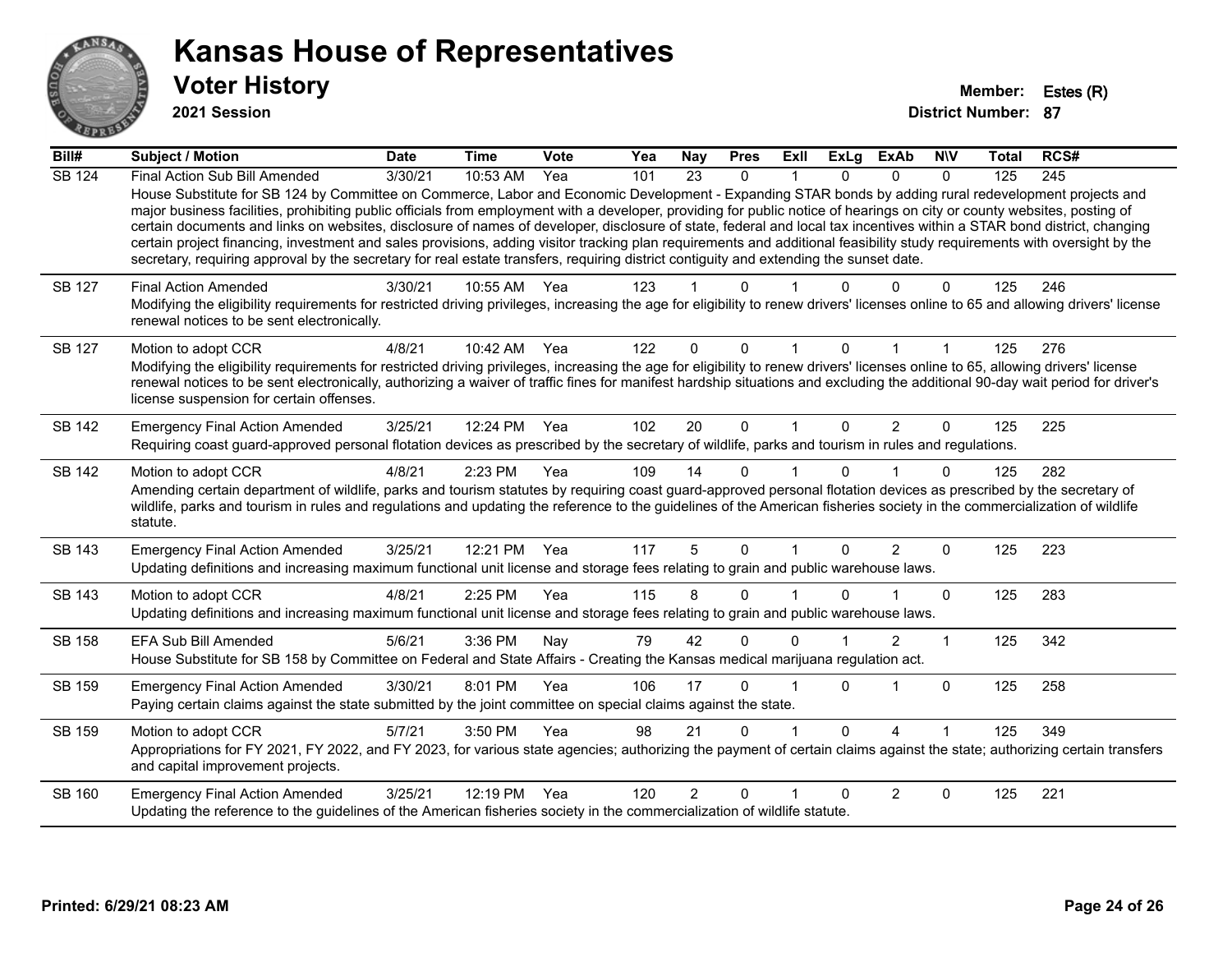![](_page_24_Picture_0.jpeg)

**2021 Session**

| Bill#         | <b>Subject / Motion</b>                                                                                                                                                                                                                                                                                                                                                                                                                                                                                                                                                                                                                                                       | <b>Date</b> | <b>Time</b> | Vote | Yea | <b>Nay</b>     | <b>Pres</b>  | ExII           | <b>ExLg</b>  | <b>ExAb</b>    | <b>NIV</b>   | <b>Total</b> | RCS# |
|---------------|-------------------------------------------------------------------------------------------------------------------------------------------------------------------------------------------------------------------------------------------------------------------------------------------------------------------------------------------------------------------------------------------------------------------------------------------------------------------------------------------------------------------------------------------------------------------------------------------------------------------------------------------------------------------------------|-------------|-------------|------|-----|----------------|--------------|----------------|--------------|----------------|--------------|--------------|------|
| <b>SB 170</b> | <b>Emergency Final Action Amended</b><br>Clarifying the authority of the Kansas commission for the deaf and hard of hearing with regard to registration of interpreters, establishing guidelines for communication<br>access services and authorizing the adoption of rules and regulations.                                                                                                                                                                                                                                                                                                                                                                                  | 3/18/21     | 11:54 AM    | Yea  | 98  | 23             | $\mathbf{0}$ |                | 0            | $\overline{2}$ | $\mathbf{1}$ | 125          | 185  |
| SB 170        | Motion to adopt CCR<br>Enacting the psychology interjurisdictional compact to provide for interjurisdictional authorization to practice telepsychology and temporary in-person, face-to-face<br>psychology and enacting the physical therapy licensure compact and authorizing criminal history record checks in the physical therapy practice act.                                                                                                                                                                                                                                                                                                                           | 4/9/21      | 2:25 PM     | Yea  | 119 | 4              | 0            | $\overline{2}$ | 0            | $\Omega$       | $\Omega$     | 125          | 304  |
| <b>SB 172</b> | <b>Final Action Amended</b><br>Creating the crimes of trespassing on a critical infrastructure facility and criminal damage to a critical infrastructure facility and eliminating the crime of tampering with a<br>pipeline.                                                                                                                                                                                                                                                                                                                                                                                                                                                  | 3/30/21     | 10:56 AM    | Yea  | 82  | 42             | $\Omega$     |                | 0            | $\Omega$       | $\Omega$     | 125          | 247  |
| <b>SB 175</b> | <b>Final Action Amended</b><br>Enacting the rural emergency hospital act to provide for the licensure of rural emergency hospitals and establishing the rural hospital innovation grant program to assist<br>rural hospitals in serving rural communities.                                                                                                                                                                                                                                                                                                                                                                                                                    | 3/25/21     | 11:24 AM    | Yea  | 119 | 3              | $\mathbf{0}$ | $\mathbf 1$    | $\mathbf{0}$ | $\overline{2}$ | $\mathbf{0}$ | 125          | 214  |
| SB 175        | Motion to adopt CCR<br>Enacting the rural emergency hospital act to provide for the licensure of rural emergency hospitals and establishing the rural hospital innovation grant program to assist<br>rural hospitals in serving rural communities.                                                                                                                                                                                                                                                                                                                                                                                                                            | 4/8/21      | 3:30 PM     | Yea  | 64  | 59             | $\mathbf{0}$ | $\mathbf{1}$   | $\Omega$     | $\mathbf{1}$   | $\mathbf{0}$ | 125          | 284  |
| <b>SB 178</b> | <b>Final Action Amended</b><br>Providing for trust company charter conversions.                                                                                                                                                                                                                                                                                                                                                                                                                                                                                                                                                                                               | 3/18/21     | 11:31 AM    | Yea  | 121 | $\mathbf 1$    | $\Omega$     | 1              | $\Omega$     | $\overline{2}$ | $\Omega$     | 125          | 184  |
| SB 235        | <b>Final Action</b><br>Enacting the back to school act to require school districts to provide a full-time, in person attendance option for all students beginning on March 26, 2021.                                                                                                                                                                                                                                                                                                                                                                                                                                                                                          | 3/16/21     | $11:19$ AM  | Yea  | 55  | 69             | $\Omega$     | $\mathbf{1}$   | $\Omega$     | $\Omega$       | $\Omega$     | 125          | 170  |
| <b>SB 238</b> | <b>Final Action Sub Amended</b><br>Establishing certification and funding for certified community behavioral health clinics, authorizing telemedicine waivers for out-of-state healthcare providers, reducing<br>certain requirements for licensure by the behavioral sciences regulatory board and expanding out-of-state temporary permits to practice behavioral sciences<br>professions.                                                                                                                                                                                                                                                                                  | 3/25/21     | 11:27 AM    | Yea  | 121 | 1              | $\Omega$     |                | 0            | $\overline{2}$ | $\Omega$     | 125          | 215  |
| SB 238        | Motion to adopt CCR<br>Requiring emergency medical services operators be overseen by medical directors or physicians; clarifying duties and functions of the state board of pharmacy;<br>providing for confidentiality of investigations, inspections and audits; establishing fees on out-of-state facilities; defining telepharmacy and requiring the adoption of rules<br>and regulations related thereto.                                                                                                                                                                                                                                                                 | 4/9/21      | 2:28 PM     | Yea  | 116 | $\overline{7}$ | 0            | $\overline{2}$ | $\mathbf 0$  | 0              | 0            | 125          | 305  |
| SB 273        | Final Action Sub Bill<br>House Substitute for Substitute for SB 273 by Committee on Judiciary - Directing that tobacco product manufacturer remittances be credited to the Kansas endowment<br>for youth fund rather than deposited into escrow upon certification by the attorney general.                                                                                                                                                                                                                                                                                                                                                                                   | 3/30/21     | 10:57 AM    | Yea  | 123 | $\mathbf{1}$   | $\mathbf 0$  | $\mathbf 1$    | $\mathbf{0}$ | 0              | $\mathbf 0$  | 125          | 248  |
| SB 273        | Motion to Adopt CCR<br>Enacting the COVID-19 small business relief act to provide funds for impacted small businesses, create the COVID-19 small business relief fund of the legislative<br>coordinating council and the COVID-19 small business relief claims board, require certain counties to establish and administer a county COVID-19 small business relief<br>fund and certain cities to establish and administer a city COVID-19 small business relief fund, require a study by the legislative division of post audit and prohibit<br>compensation for intangible losses related to the COVID-19 public health emergency under the Kansas emergency management act. | 5/7/21      | 11:59 PM    | Yea  | 68  | 42             | $\mathbf{1}$ | $\mathbf{1}$   | $\Omega$     | 13             | $\Omega$     | 125          | 354  |